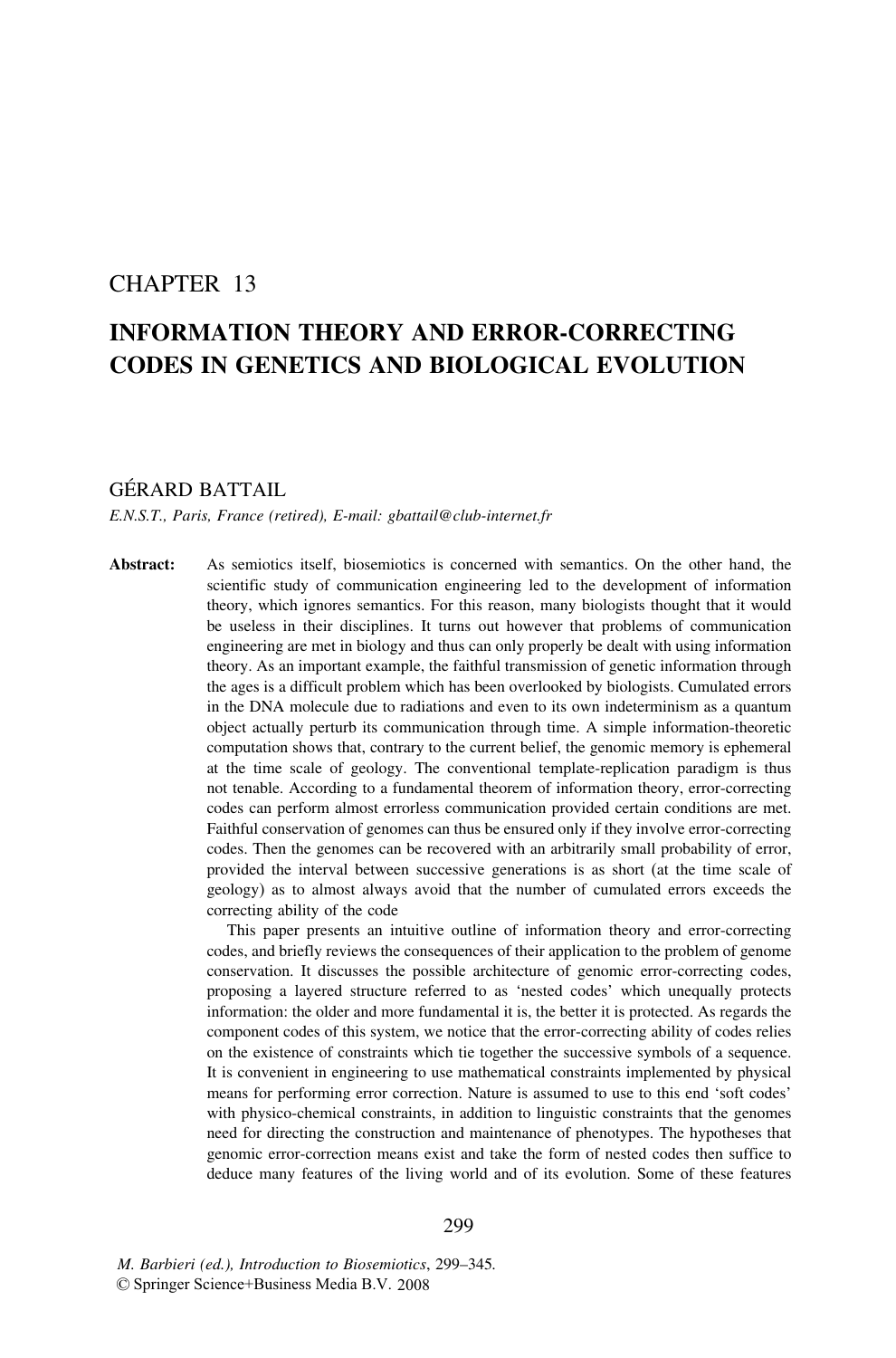are recognized biological facts, and others answer debated questions. Most of them have no satisfactory explanation in current biology. The theoretical impossibility of genome conservation without error-correcting means makes these consequences as necessary as the hypotheses themselves. The direct identification of natural error-correcting means is still lacking, but one cannot expect it to be performed without the active involvement of practising geneticists. The paper also briefly questions the epistemological status of the engineering concept of information and its possible relation to semantics. Roughly stated, information appears as a necessary container for semantics, providing a bridge between the concrete and the abstract

**Keywords:** Biological evolution, error-correcting codes, genome conservation, genomic channel capacity, information theory, nested codes, soft codes

### **1. INTRODUCTION**

It has been recognized during the last decades that recording, communication and processing of information play a paramount rôle in the living world, at any spatial and temporal scale, through a wide range of physical and chemical means. Moreover, it has become more and more apparent that the true divide between the nonliving and the living things is precisely that the latter make extensive use of information, while the former do not. These statements legitimize the concept of biosemiotics and provide motivation for it. The researchers in the field naturally relied on the already established semiotics, especially following the pioneering works of Ferdinand de Saussure, Roman Jakobson, Charles Peirce, and others. Understandably, the semantic problems are at the heart of biosemiotics, as they are central to 'classical semiotics'.

Quite independently, the scientific study of communication engineering led more than half a century ago to the development of *information theory* (Shannon, 1948). It was intended to solve the technical problems associated with the communication of a message from some sender to some addressee, without any care of its semantic content: a messenger has indeed not to know about the meaning of the message he carries. Only outer characteristics of the physical support of this message (e.g., its spatial dimensions and its weight if it consists of a solid object) are relevant to him. Completely ignoring semantics, information theory introduced a quantitative measure of information perfectly fitted to communication engineering and very successfully used in this field.

One may wonder why information theory has been yet so sparsely used in biology. The early attempts made by biologists to use concepts of the 'classical' information theory (i.e., as introduced and developed by Shannon (Shannon, 1948)) almost invariably came to a sudden end with the remark that the entity referred to in the theory as 'information' is very restrictive with respect to the ordinary meaning of the word, especially insofar as it ignores semantics. They thought that a better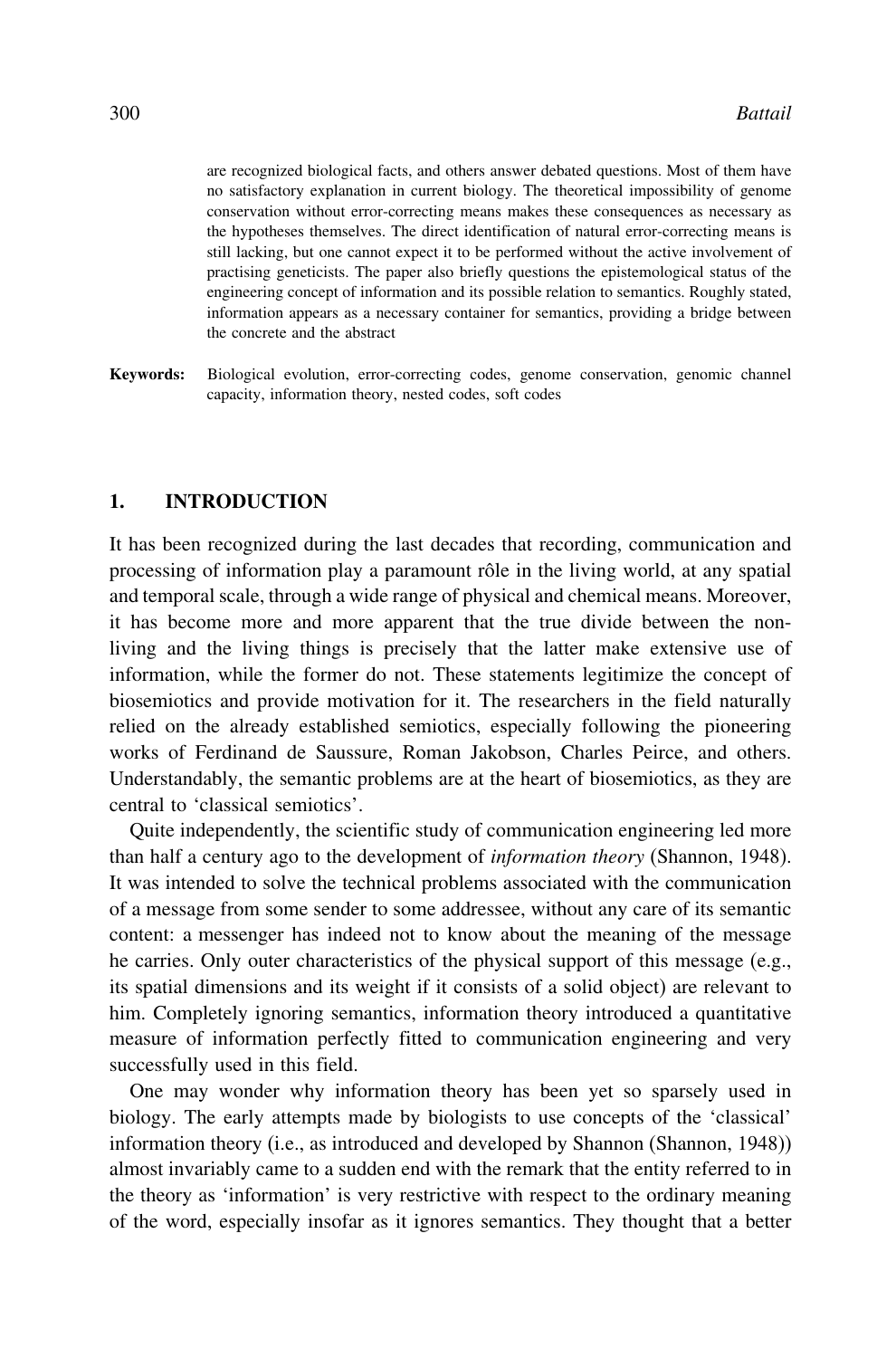fitted 'organic information' should be used instead. However, they were unable to appropriately define it and they preferred to wait until somebody could do so.

This point of view would be tenable only if no problems of communication engineering were met by living beings. Communication is so familiar to humans that the necessity of physical supports and devices in order to perform it is very often overlooked. Engineers, who have to design systems and devices intended to communicate, are on the contrary fully conscious of this necessity. As an engineer, I observe that the engineering problems of communication are far from being foreign to the living world, so information theory has actually much more to offer to biologists than most of them believe. That information theory impoverishes the concept of information with respect to the common meaning of the word is undeniable. But is it a reason for rejecting it? As regards the definition of fundamental entities in sciences which use a mathematical formalism, it often occurs that *less is more*. It turns out that the admittedly restrictive concept used in information theory probably captures the most important features of information, at least as far as engineering functions like recording and communication are concerned. Moreover, the simplicity of its definition enabled extremely wide and successful developments. By 'successful' I mean not only that it enabled the onset of information theory as a consistent new science but that it has been experimentally confirmed in a striking manner through the countless engineering applications of information theory. At its beginning, however, information theory appeared as weakly connected with engineering practice for lack of an available implementation technology. The solutions that information theory offered to engineering problems looked by far too complicated to be reliably implemented at reasonable costs. But a few decades later the semi-conductor technology had made such progresses that this implementation became possible and fruitful. Although almost all the basic concepts of information theory were already contained in Shannon's work (Shannon, 1948), a very valuable collective experience was gained in its applications, which unfortunately is only shared within the community of communication engineers. I believe that the *a priori* rejection of the classical information theory deprived the biological community of a wealth of potentially useful concepts and results of fundamental importance. Stated in more adamant words, it amounted to throw out the baby with the bathwater. Among these ignored results, those related to the protection against errors have been generally overlooked by biologists. The firmly established, but paradoxical, theoretical possibility of *errorless communication in the presence of errors* is ill-known, as well as the main properties of the technical means which implement it, namely, the *error-correcting codes*. Laymen as well as scientists of other disciplines than communication engineering often ignore their existence, let alone how they work, although they make a daily use of them, e.g., as a necessary ingredient of mobile telephony.

I show indeed, and this is a major topic dealt with in this paper, that the template-replication paradigm is unable to account for the genome conservation. Although phenotypic membranes shield the genome from mechanical and chemical aggressions, errors in the DNA sequence of nucleotides inevitably occur due to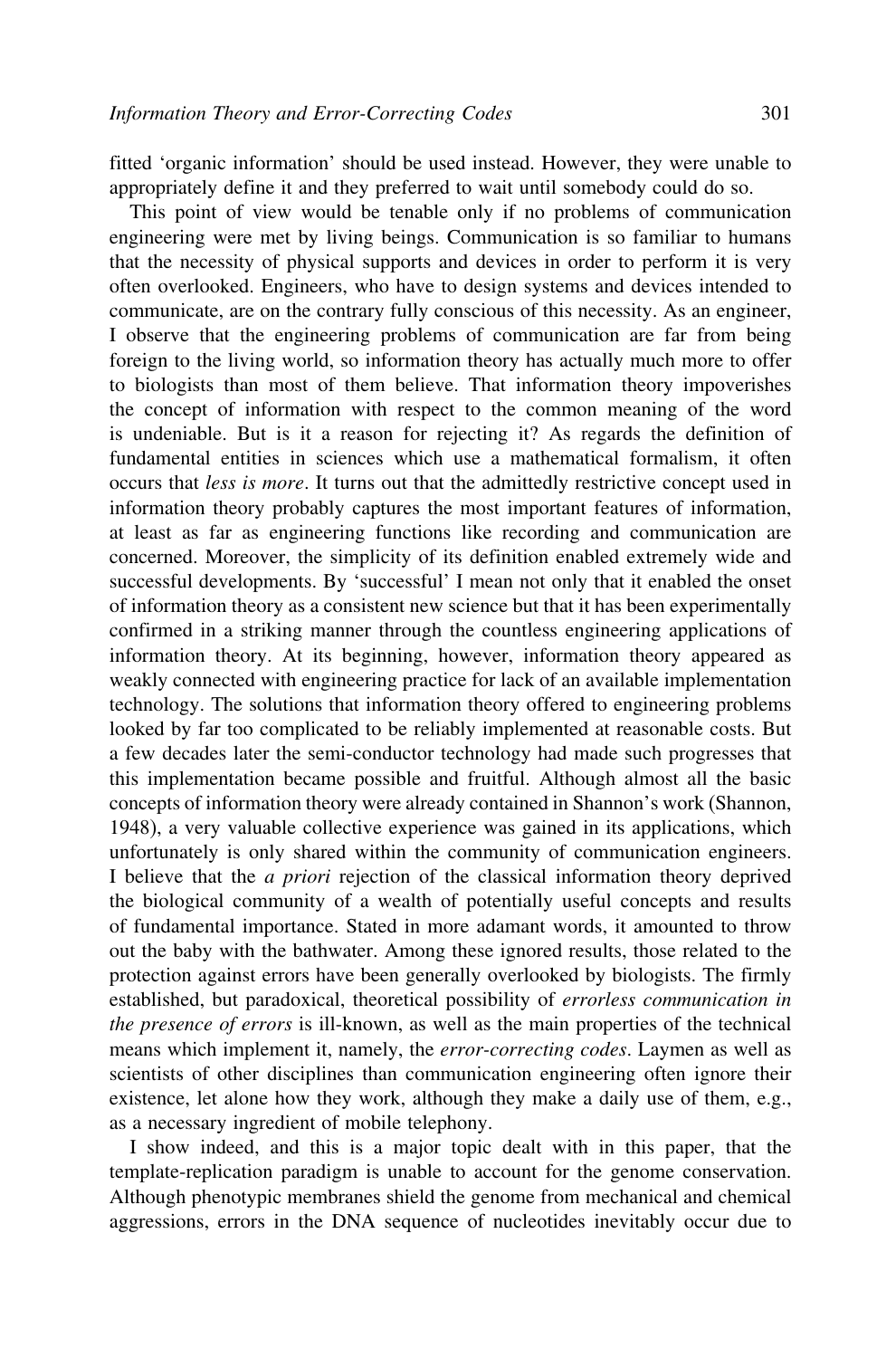radiations (of cosmic, solar or terrestrial origin), and even because molecules are basically indeterministic quantum objects. Information theory tells the limits of what is possible as regards communication. The limit which is imposed on any communication by the presence of errors is called 'channel capacity'. It defines a horizon beyond which no communication is possible. Merely computing the channel capacity associated with the genomic memory shows that the template-copying paradigm of today's genetics has a far too short horizon in time, hence is unable to account for the faithful transmission of genetic information through the ages. The genomic memory actually appears as ephemeral at the geological time scale. In order to faithfully communicate the genetic information, the genome must act as an error-correcting code and be regenerated from time to time, after an interval as short as to ensure that the number of occurring errors is very unlikely to exceed its error-correcting ability. Besides being a trivially known fact, that nature proceeds by successive generations appears as an absolute necessity in the light of information theory. 'Generation' assumes here the strong meaning of genome *regeneration*. Notice that the parameters which determine the error-correcting ability of the code on the one hand, and those which control the time interval between regenerations on the other hand, are presumably unrelated. Depending on these parameters, a variety of situations as regards the permanency or mutability of species results. Their proper matching results from natural selection, making the time interval as short as to ensure the conservation of the species which we observe in the living world, but long enough to leave room for the variability needed to fit environmental changes.

Conservation of the genome then no longer appears to be the rule and replication errors, the exception. On the contrary, the genome conservation can only result from a dynamic process where error-correcting codes necessarily play a major rôle. This reversal of point of view has deep consequences on our understanding of the living world and the means by which it came to existence, i.e., biological evolution. Many features of the living world and of its evolution can actually be deduced from the main hypothesis that the genomes actually involve error-correcting means, together with the subsidiary one that they involve 'nested codes', i.e., combine several codes into a layered architecture. Some of these features are well-known biological facts, others suggest answers to debated questions. Most of them are not satisfactorily explained by current biology. In a sense, one may rightfully think of such results as speculative as mere consequences of hypotheses. However, the informationtheoretical impossibility of genome conservation without error-correcting codes makes these hypotheses necessary, and so are the consequences derived from them.

As regards how nature implements error-correcting codes, I first recall that the ability of a code to correct errors results from the dependence between the symbols of its words which has been induced by the encoding operation. Engineers use to this end constraints of mathematical character because they are well defined and easily implemented by physical devices. Constraints of other kind can be used for the purpose of error correction, however, although mathematical constraints only are actually implemented by engineers due to their convenience. I thus assume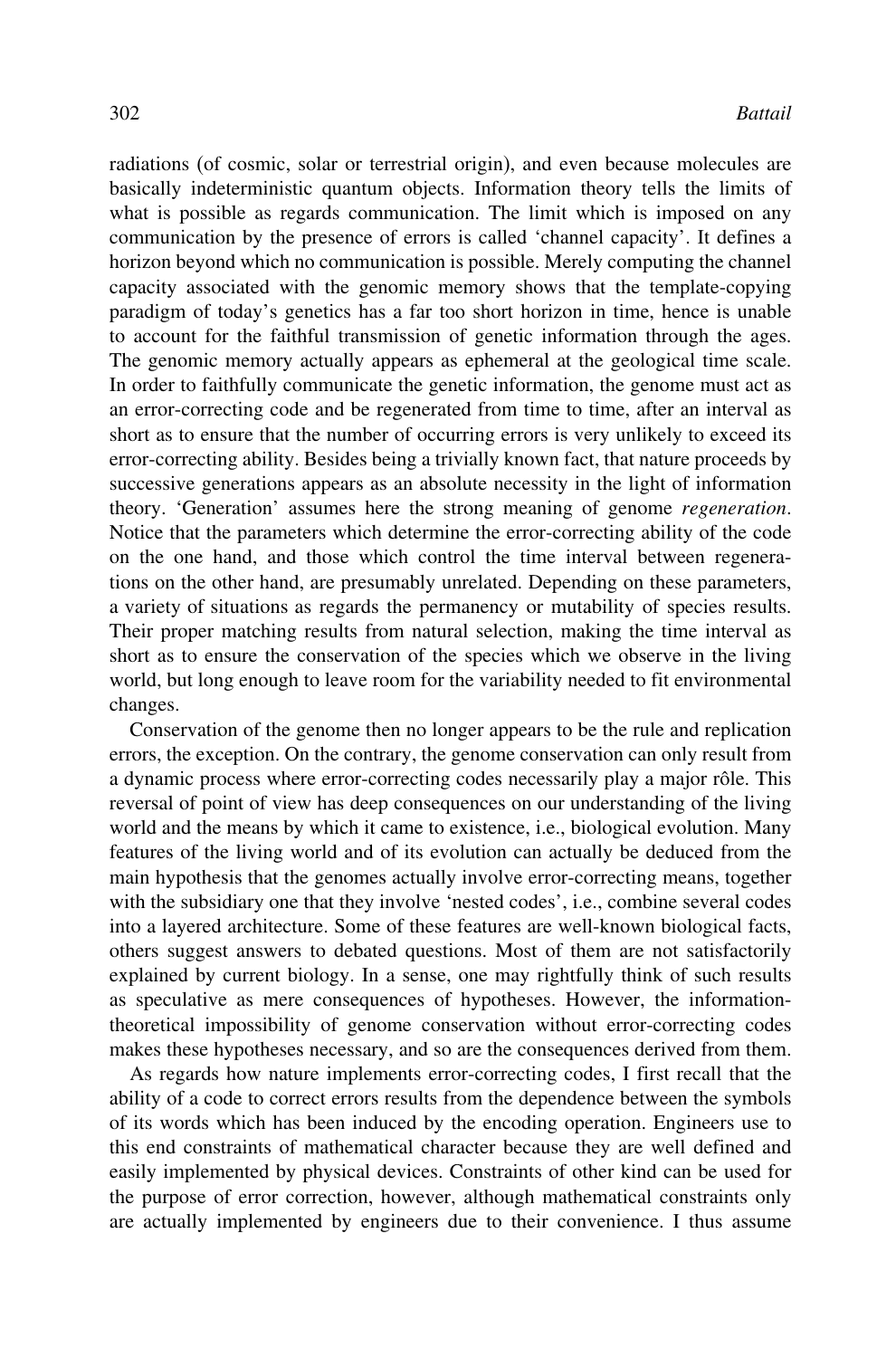that, at variance with engineers, nature uses physico-chemical constraints which make the successive nucleotides of DNA mutually dependent hence endowed with error-correction ability. I also contemplate constraints of linguistic character: in order to direct the phenotype construction, the genome must use some kind of language which necessarily implies constraints. Notice that the possibility of error correction then appears as a by-product of other biological constraints, according to an approach which is typical of nature and can be referred to as 'tinkering'1. No explicit encoding operation is needed. In fact the direct experimental identification of natural error-correcting means is still lacking, but one cannot expect it to be performed without the active involvement of practising geneticists.

## **2. AN INTUITIVE OUTLINE OF INFORMATION THEORY AND ERROR-CORRECTING CODES**

## **2.1 Shannon's Paradigm, Variants and Interpretations**

Before we can deal with the possible use of error-correcting codes for genomic communication, we need to introduce some information-theoretic concepts originating in communication engineering. We shall also propose variants and interpretations of these concepts which hopefully will make them useful in the context of genetics. These concepts and interpretations were to a large extent left implicit in our previous works about the application of error-correcting codes to genetic communication (Battail, 1997–2006), so the present section may be thought of as a key to help their understanding. We shall then provide an overview on errorcorrecting codes.

## *2.1.1 Shannon's paradigm*

The basic scheme of a communication in the engineering literature (sometimes explicit but more often implicit) is Shannon's paradigm, a variant of which is represented in Fig. 1. A *source* generates an information message (an arbitrary sequence of symbols, a symbol being an element of some given finite set named alphabet<sup>2</sup>) intended to a *destination*. The only link between the source and the destination is a *noisy channel* which propagates the signals representing the symbols of its input message in an imperfect fashion, so a received symbol can differ from the transmitted one (an event referred to as *error*) with nonzero probability. The device labelled *channel encoder* transforms the message that the source generates into the one which enters the noisy channel. The *channel decoder* operates the inverse transformation and delivers to the *destination* a message which is hopefully identical to the one the source generated.



*Figure 1.* Shannon's paradigm, restricted to the functions of channel encoding and decoding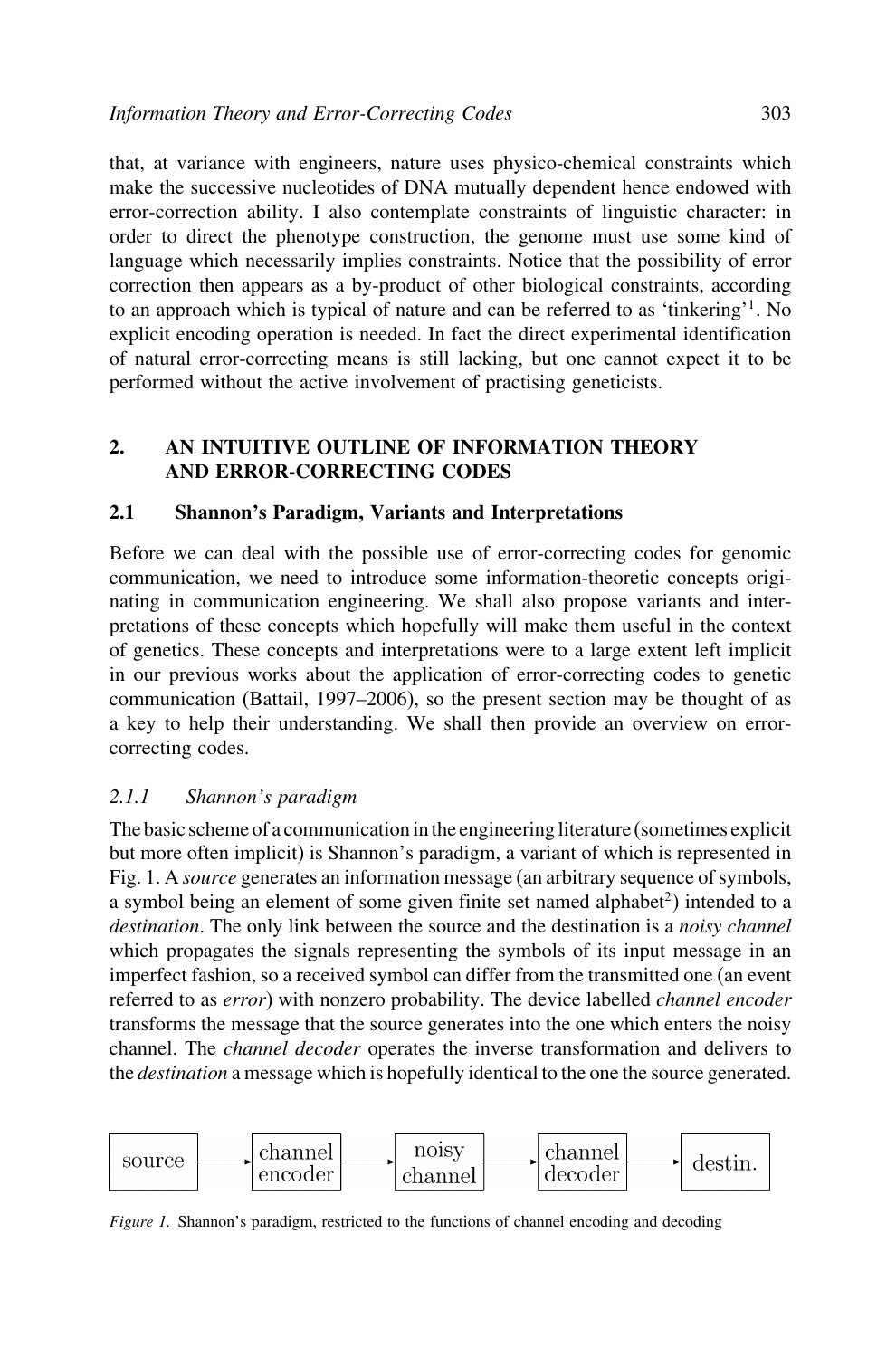The encoded message must contain a larger number of symbols than the source output, a property referred to as *redundancy* which is essential for protecting the information message against the channel noise, i.e., to perform *error correction*. According to the *fundamental theorem of channel coding*, if the redundancy is high enough (depending on the channel noise and being the larger, the worse is the channel), the joint operation of the encoder and the decoder can ideally overcome the channel errors. Then the message that the destination receives is identical to the one originally delivered by the source, and error-free communication is achieved. The error probability after decoding cannot exactly equal zero for a message of finite length, but increasing the message length and properly designing the encoder and its associated decoder can make the probability of a decoding error vanish when the message length approaches infinity, regardless of the channel error probability. More on this topic will be found below (Sec. 2.3.2).

Shannon's paradigm is so important as a background in communication engineering that we now give some comments about it. We believe it conveys a spirit which biologists should share with engineers in order to actually realize and exploit the potential of information theory in their own discipline, as well as to be aware of its limits.

### *2.1.2 Some preliminary comments on Shannon's paradigm*

Notice first that the success of Shannon's paradigm in engineering is due to a large extent to its *flexibility*. The borders of the blocks in Fig. 1 should not be considered as rigidly fixed, but on the contrary as possibly redefined at will so as to best fit any problem at hand. We shall try below to use this latitude in order to make it useful in the context of genetics. The only requirement is that everything that perturbs the communication between the source and the destination, to be referred to as *noise*, should be located in the channel. In order to prevent misunderstandings, let us stress that the concepts of information and noise are by no means absolute. On the contrary, the message from the source is considered as bearing information only insofar as it can be used by the *destination*. The error events are interpreted as noise with respect to this particular choice of the information message. The usefulness to the destination is the *only* criterion which differentiates the information message from the noise, meaning that their distinction is *arbitrary*. They may well exchange their rôles. For example, the sun is a source of noise for a receiver intended to the signal of a communication satellite. However, the signal from the satellite perturbs the observation of a radioastronomer who studies solar radiation, hence it is a noise source for this particular destination. When we refer to the usefulness or harm that a sequence of symbols has for the destination, we necessarily consider its *purpose*, hence we cannot avoid some kind of teleology or subjectivity.

The entities at the extremities of the communication link in Shannon's paradigm, namely the source and the destination, are *devices* or *living beings*. In an engineering context, the devices are man-made artifacts so the living beings ultimately involved are human, either directly or indirectly through their engineering products. Insofar as we consider nature as an engineer, we may think of the source and destination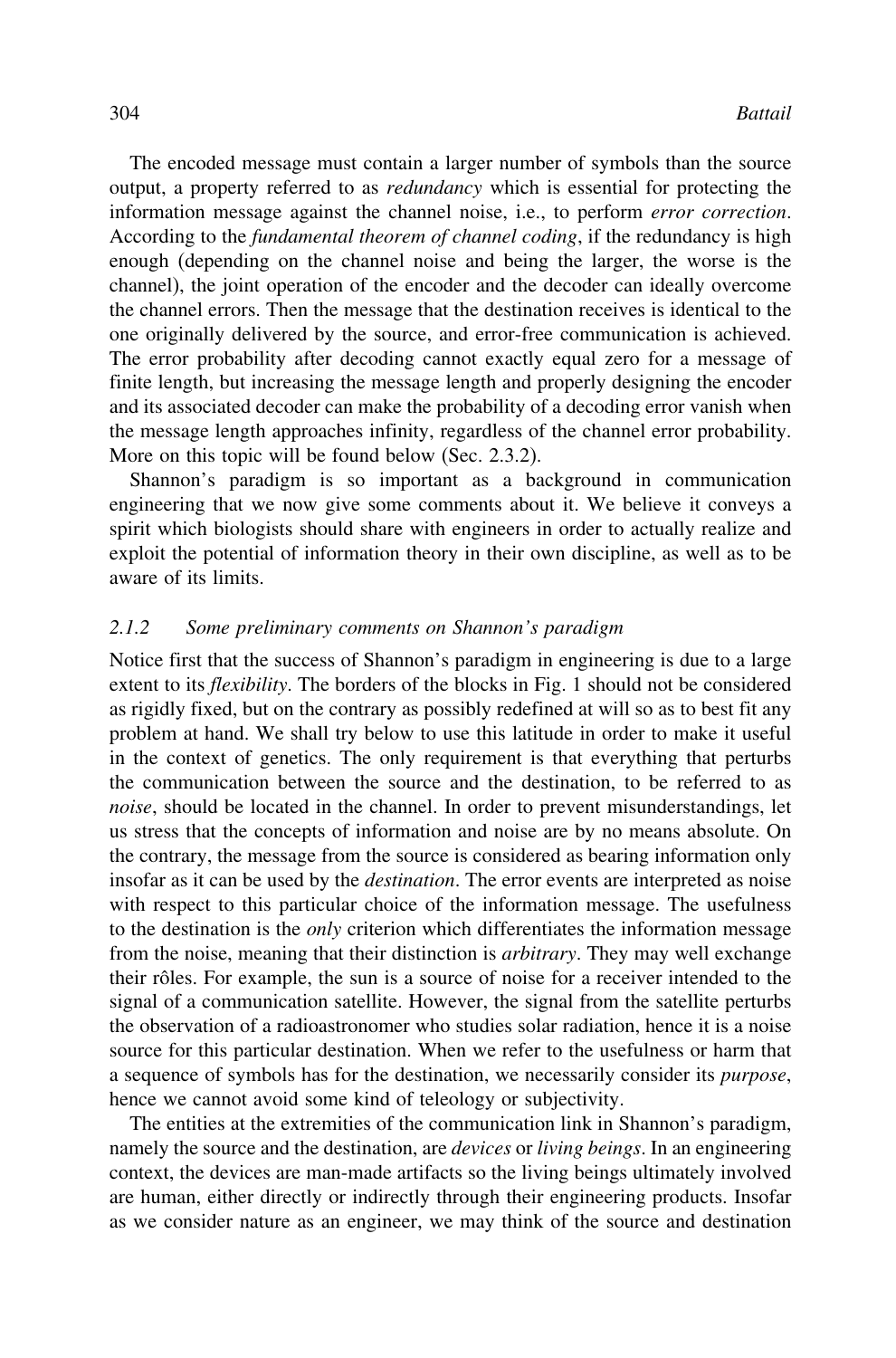as extended to other living beings or nature-made devices. On the other hand, the channel is a physical device or system.

As it has been described and represented in Fig. 1 Shannon's paradigm is unidirectional, in the sense that it only considers the source sending messages to the destination, but not the destination sending messages to the source. A conversation between humans, for instance, is better represented as a bidirectional scheme. Such a scheme is also used in many cases of interest to communication engineers. Then each of two locations contains a source and a destination merged into a single entity, and two channels are provided between the source of one of the entities and the destination of the other one.

## *2.1.3 Communication through space or through time*

In communication engineering, the source and the destination of Fig. 1 are located at a distance and the message has thus to be communicated through space. It consists of a succession of symbols in time. However, the same scheme can depict the situation where the source and the destination are separated in *time*. Then the message is a sequence of symbols written on some support extending itself in *space* and read later, so the 'channel' of the figure refers in this case to the support on which the message is written. The channel errors result from the degradation that this message possibly suffers during the time interval which separates the instant of writing the message and that of its reading. In genetics, we are concerned with such a communication through time and the support of information is a DNA (or RNA) unidimensional polymer. In such a case, no communication channel can exist from the future to the past (such a channel would violate causality), so only the unidirectional version of Shannon's paradigm, as depicted in Fig. 1, is valid to represent genetic communication. Similarly, if the source is a gene and the destination the molecular machinery which generates a polypeptidic chain, the central dogma of molecular biology asserts that only the unidirectional version of Shannon's paradigm is valid, although no violation of causality would result from the availability of a channel in the reverse direction. For these reasons, we shall in the following exclude the bidirectional scheme and consider only the unidirectional version of Shannon's paradigm as fitted to genetic applications.

## *2.1.4 Variants of Shannon's paradigm intended to genetic applications*

In Fig. 1 which describes a usual engineering situation, the source is clearly identified as the origin of the message. Sending an information message is intentional, which is compatible with the above remark that both the source and the destination are ultimately human beings. We now propose a variant of Shannon's paradigm which better fits the absence of purpose which is typical of the biological context (where, at least, we do not know if there is an intention).

This variant of the basic scheme of Fig. 1 is depicted in Fig. 2, where we just merged the first two blocks of Fig. 1 into a single block (inside a dashed box) labelled 'redundant source', and its last two blocks into a single one (again inside a dashed box) labelled 'redefined destination'. Then the message delivered by the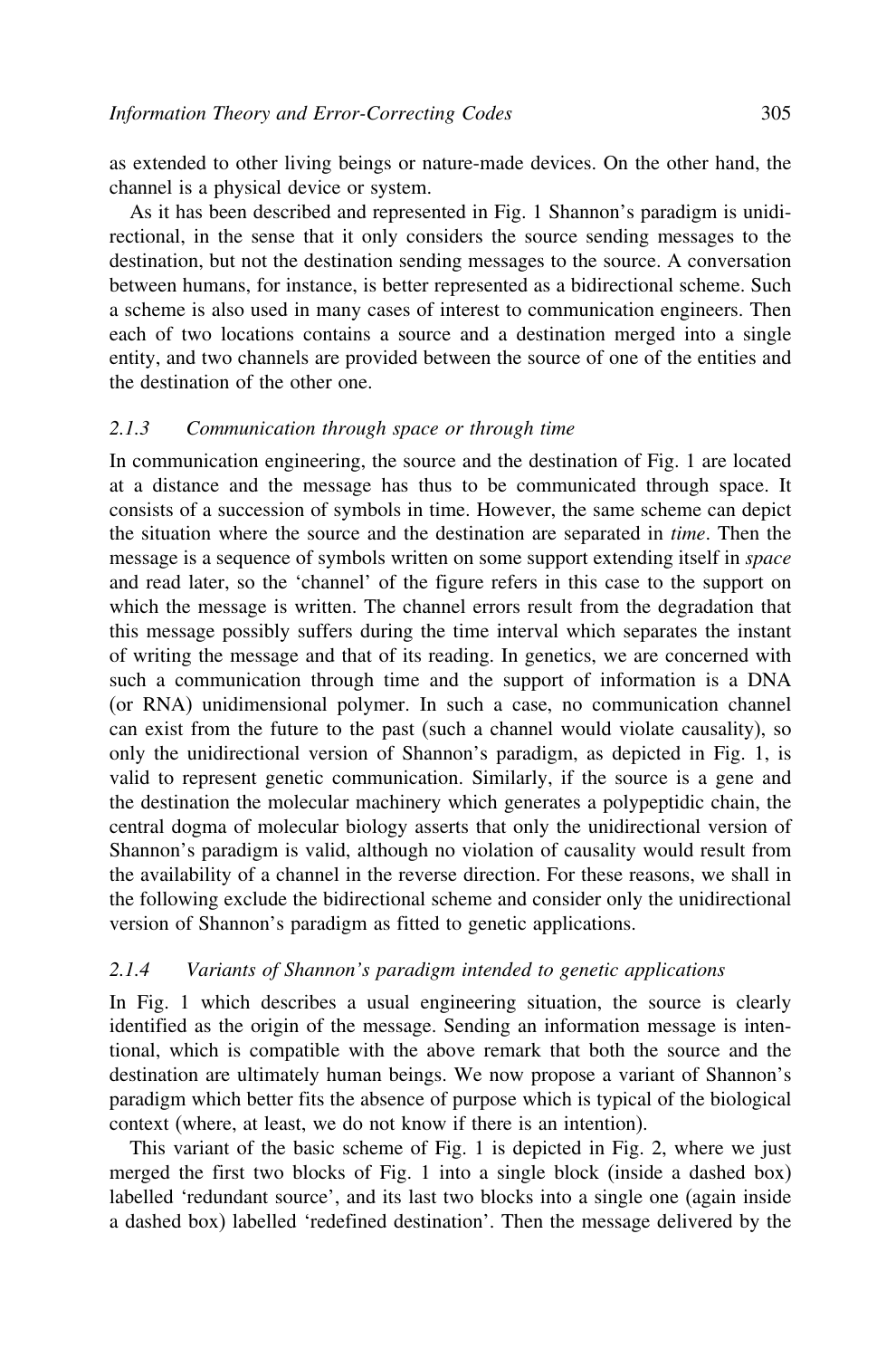306 *Battail*



*Figure 2.* A variant of Shannon's paradigm

redundant source has error-correcting capabilities which can be exploited by the redefined destination.

Let us now consider the case of a genetic message incurring successive replications. Figure 3 depicts the case where two channels are successively used (i.e., where two replications successively occur). The error-correcting properties of the encoded message enable merging the decoder which follows the first channel with the encoder which precedes the second one into a single entity named 'regenerator'. The concept of *regeneration* thus appears as better fitted to the context of genetics than the engineering concept of decoding which refers to an explicit 'information message' to be communicated, and its very possibility relies on the redundancy of the initial encoding.

We may now describe a chain of successive replications incurred by a registered message (e.g., the genetic message of DNA) as in Fig. 4. An original redundant source at left delivers a redundantly encoded message which is written on a first support (labelled 'channel 1'), regenerated in the device labelled 'regen. 1', written again on 'channel 2', etc. The last step considered is the  $i$ -th regeneration, where  $i$ is a finite but possibly large number.

The redundant source has been depicted in Fig. 2 and regenerators in Fig. 3. If the number of replication steps  $i$  is very large, the initial encoded message from



*Figure 3.* The regeneration function. Channels 1 and 2 have to be used successively. The upper picture is relevant to a conventional error-correcting code. The sequences found at the points designated by letters are: in A, an encoded sequence; in B and E, received sequences; in C, an information message; and in D, the sequence which results from the encoding of the first decoded information message, hence the restored initial sequence if no decoding error occurs. In the lower picture, the decoder and encoder have been merged into a single entity labelled 'regenerator' where the information message no longer appears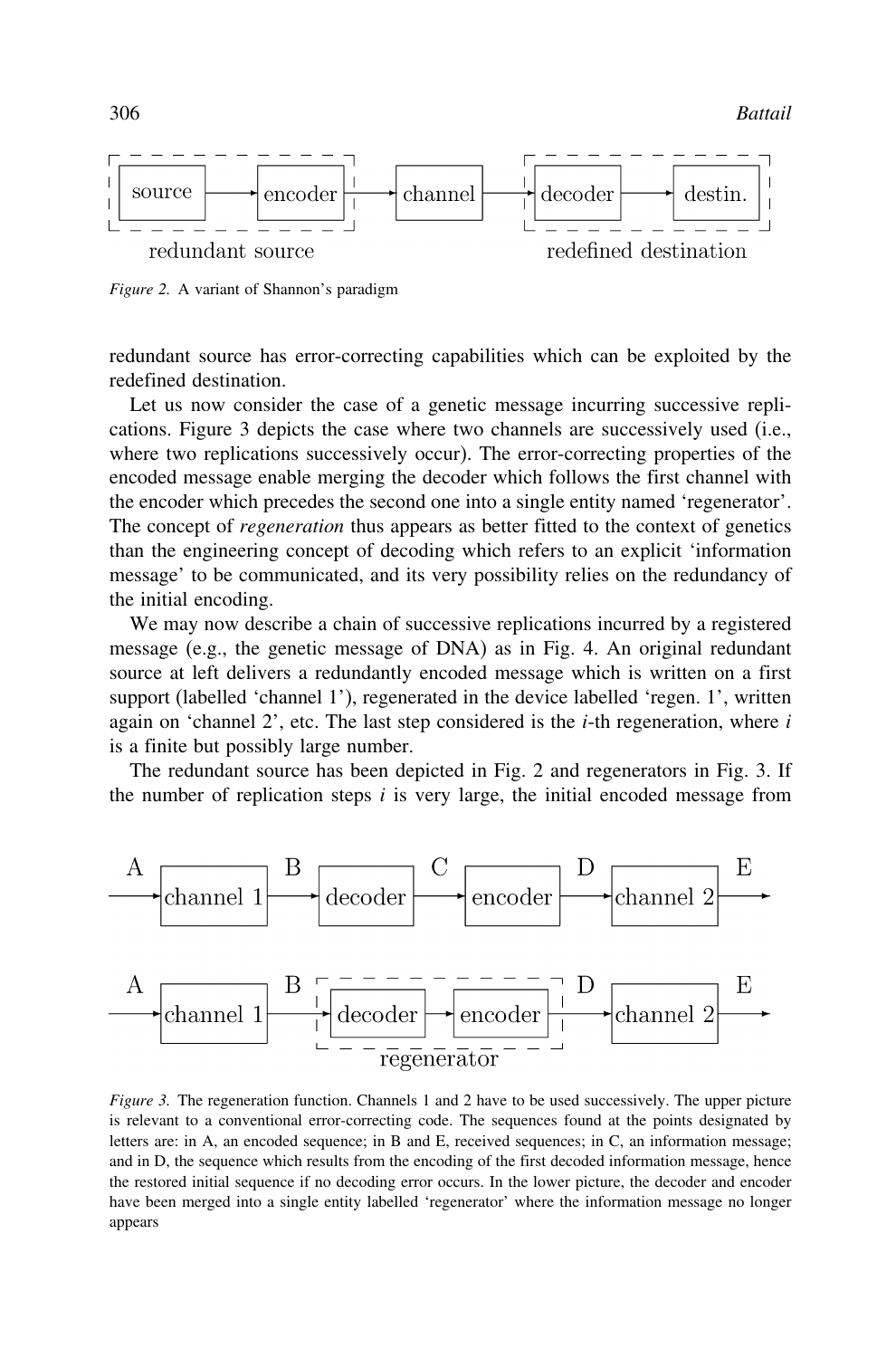

*Figure 4.* A chain of *i* successive regenerations

the redundant source is likely to have been modified and even maybe 'forgotten', insofar as regeneration errors likely occurred. As  $i$  increases, the current encoded message thus depends less and less on the original redundant source, and more and more on the regeneration errors which occurred, i.e., on a succession of contingent events. In the context of genetics, of course, natural selection operates on the corresponding phenotypes, letting only the fittest ones survive. This illustrates well the ambivalence of regeneration errors. On the one hand, they should occur very unfrequently for the sake of genome conservation, which is necessary for maintening a species and multiplying the number of the individuals which belong to it. On the other hand, they give rise to new phenotypes when they occur, thus exploring at random the field of what is possible. These new phenotypes are the rough material which makes evolution possible, as targets of natural selection.

Remember that, as we noticed above, the rôles of information and noise are relative to each other, entirely depending on their usefulness or harm for the destination in Shannon's paradigm. In the context of genetics, the destination consists of the cell machinery which processes the genetic message borne by a DNA molecule. Therefore, the regeneration errors *create new genetic messages* in a very objective sense. There is no paradox in this statement since there is no difference of nature between information and noise, as we already noticed. Moreover, because we liken the error-correcting codes to the multiple constraints which make DNA strings admissible as genetic messages (see Sec. 5 below), such strings having suffered regeneration errors are just as plausible to the cell machinery as the error-free ones.

### **2.2 An Outline of Information Theory**

We shall now use Shannon's paradigm in order to introduce the main quantities defined by information theory and discuss their relationship. We first introduce the basic measures of information (proper and mutual) and the quantities which are associated with the blocks of Shannon's paradigm: the entropy of the source and the capacity of the channel. We introduce also the basic functions of source coding (intended to replace an initial message by a shorter one bearing the same information) and channel coding (aimed at protecting a message against transmission errors), and show that the entropy and the capacity acquire an operational significance as defining the limits of what is possible in source- and channelcoding, respectively. We also mention an alternative definition of information seen as a measure of complexity which gave rise to the algorithmic information theory (Kolmogorov, Solomonov, Chaitin). It provides another understanding of information but does not really question the validity of the basic classical results. We believe that Shannon's information is better fitted to the actual application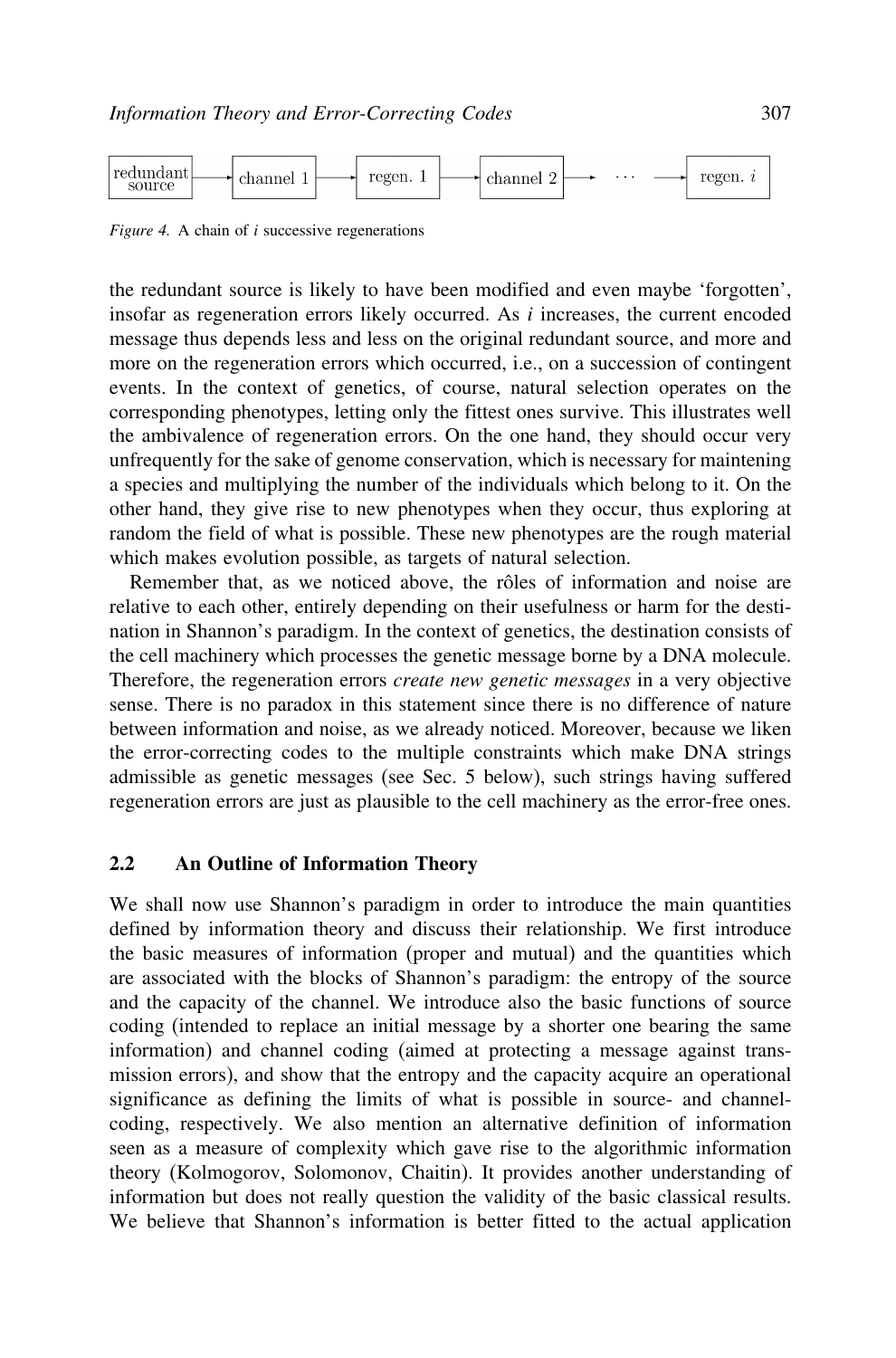of information theory to sciences like biology but our discussion below of the relationship of information and semantics will also be inspired by the algorithmic information theory.

### *2.2.1 Basic information-theoretic measures*

This section is intended to provide an insight into the information-theoretic quantities used in the paper, especially the channel capacity. Of course, much more on these topics can be found in Shannon's seminal work (Shannon, 1948) and in textbooks like (Gallager, 1968; Cover and Thomas, 1991).

The *information* brought by the occurrence of an event is measured by its *unexpectedness*. If an event x occurs with probability  $p$ , then its unexpectedness can be measured by  $1/p$  or by some positive increasing function of it,  $f(1/p)$ . If two events  $x_1$  and  $x_2$  occur independently of each other with probabilities  $p_1$  and  $p<sub>2</sub>$ , respectively, it is reasonable to measure the information associated with the occurrence of both by the sum of the information measures separately associated with each of them. The probability of the outcome of both events is  $p_1p_2$  since they were assumed to be independent, so the function  $f$  is chosen such that

$$
f(1/p_1p_2) = f(1/p_1) + f(1/p_2).
$$

The logarithmic function satisfies this equality and has many desirable mathematical properties, especially continuity and derivability, and moreover can be shown to uniquely satisfy a set of axioms which are plausible for an information measure. It has thus been chosen, so the above equality becomes

$$
\log(1/p_1p_2) = \log(1/p_1) + \log(1/p_2) = -\log(p_1p_2) = -\log(p_1) - \log(p_2).
$$

The information associated with the occurrence of the event x of probability  $p$  is thus measured by

$$
i(x) = \log(1/p) = -\log p.
$$

Choosing the base of the logarithms defines the unit of information quantity. Following Shannon, the most usual choice of this base is 2, and the unit is then referred to as the *bit*, an acronym for *bi*nary digi*t*. However, a digit and an information unit are distinct entities. A binary digit does not necessarily bear information; if it does, it bears at most a binary information unit. To avoid any confusion with the more common use of the acronym 'bit' in order to mean 'binary digit', we prefer to rename 'shannon' the binary unit of information, instead of 'bit' as Shannon originally did.

Let us now consider a repetitive random event X having its  $q$  possible outcomes denoted by  $x_1, x_2, ..., x_q$ , each occurring with probability  $p(x_1) = p_1, p(x_2) =$  $p_2, \ldots, p(x_q) = p_q$ , respectively. That one of the q outcomes necessarily occurs results in

$$
p_1 + p_2 + \cdots + p_q = \sum_{i=1}^q p_i = 1.
$$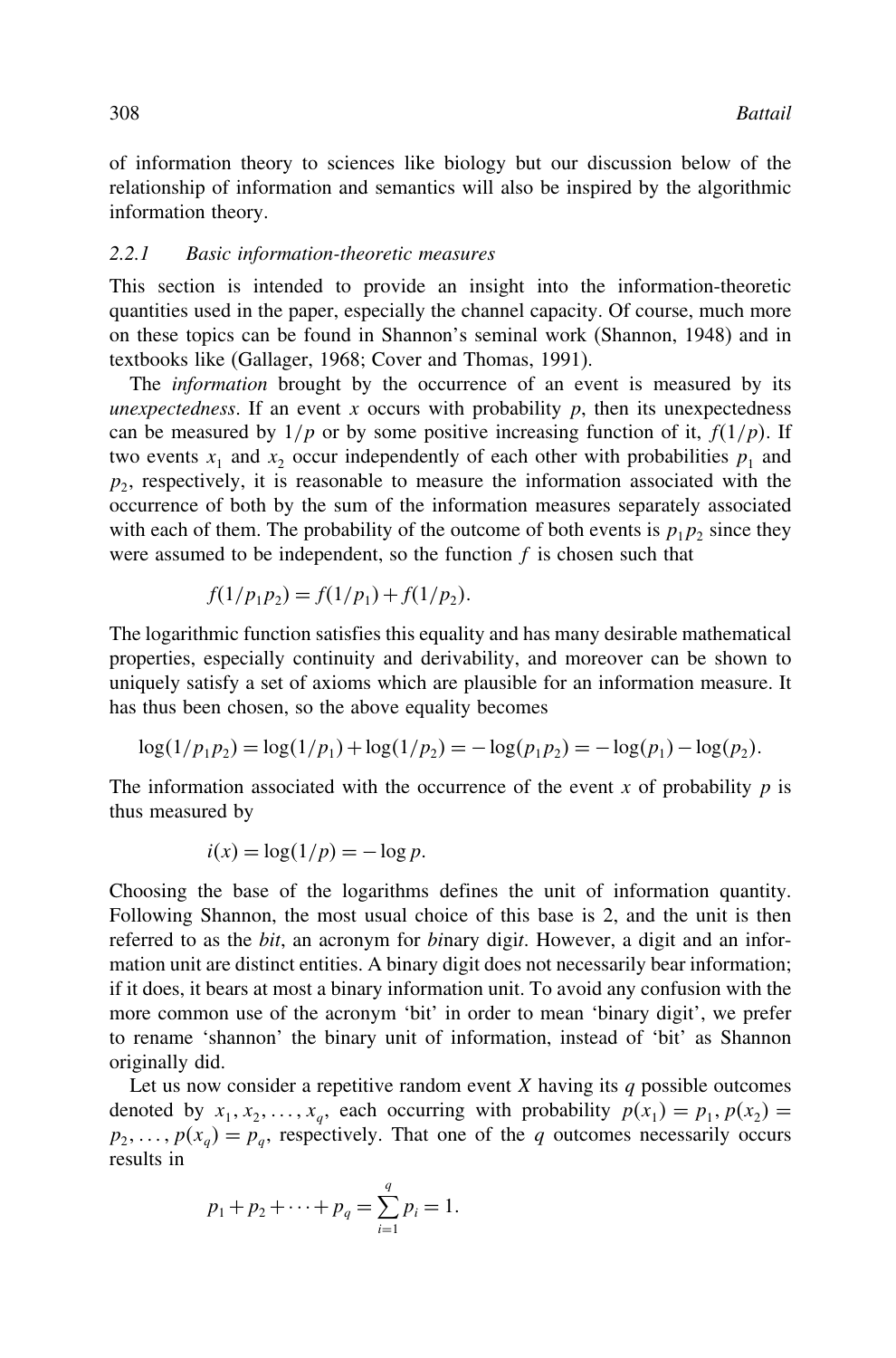The quantity of information brought in the average by the occurrence of  $X$  is thus

(1) 
$$
H(X) = p_1 \log(1/p_1) + p_2 \log(1/p_2) + \cdots + p_q \log(1/p_q) = -\sum_{i=1}^q p_i \log(p_i),
$$

a positive quantity if none of the probabilities  $p_1, p_2, \ldots, p_q$  is 0 or 1, i.e., if X is actually random. In information theory the quantity  $H(X)$  is referred to as the entropy of  $X$ , but since the same word is used in physics with a different but related meaning we prefer to name it *prior uncertainty*. It measures the uncertainty which precedes the event and is resolved by its occurrence. The event X which consists of choosing a symbol among an alphabet of size q with probabilities  $p_1, p_2, \ldots, p_a$ , to be referred to as the *source event*, thus provides an average amount of information equal to  $H(X)$ . The maximum of  $H(X)$  is achieved when  $p_1 = p_2 = \ldots = p_q = 1/q$ . This maximum equals  $\log q$ .

When the successive outcomes of  $X$  are not independent, the prior uncertainty (entropy) per symbol of a stationary source<sup>3</sup> is defined as the limit:

$$
(2) \tH = \lim_{n \to \infty} \frac{1}{n} H_n,
$$

where

$$
H_n = -\sum_{\underline{s}} p(\underline{s}) \log p(\underline{s}),
$$

where  $\underline{s}$  is any sequence of length *n* output by the source and  $p(\underline{s})$  is its probability. The summation is made over all possible sequences  $s$ . The assumption that the source is stationary suffices to ensure that the limit in (2) exists.

An important property of the entropy of a redundant source is that the set of its outputs can be divided into two disjoint categories: the *typical* and atypical sequences. The number of typical sequences is about  $q^{nH}$ , where q is the source alphabet,  $n$  is the sequence length and  $H$  the entropy of the source expressed using logarithms to the base  $q$ . For long enough sequences, the probability that the source output is atypical vanishes, which means that the probability that the source generates a typical sequence approaches 1. Remember that the maximum entropy of a q-ary source is  $\log q$  and that  $\log_q q = 1$ . For a redundant source, i.e., such that its prior uncertainty or entropy differs from the maximum, its value  $H$  when using logarithms to the base q is less than 1. The  $q^{nH}$  typical sequences are thus a minority among all possible strings of *n*  $q$ -ary symbols, whose number is  $q^n$ , but the actual source output sequences almost surely belong to this minority.

Now, a *channel* can be considered as a means for observing the source event X, referred to as its input, through the outcomes  $y_1, y_2, \ldots, y_r$  of another event  $Y$ , its output, which is probabilistically related to  $X$ . By 'probabilistically related', we mean that when the outcome of X is  $x_i$ ,  $1 \le i \le q$ , then the probability of a particular outcome  $y_j$  of Y,  $1 \le j \le r$ , assumes a value  $p(y_j|x_i)$  which depends on  $x_i$ . Such a probability is referred to as the conditional probability of  $y_i$  given  $x_i$ .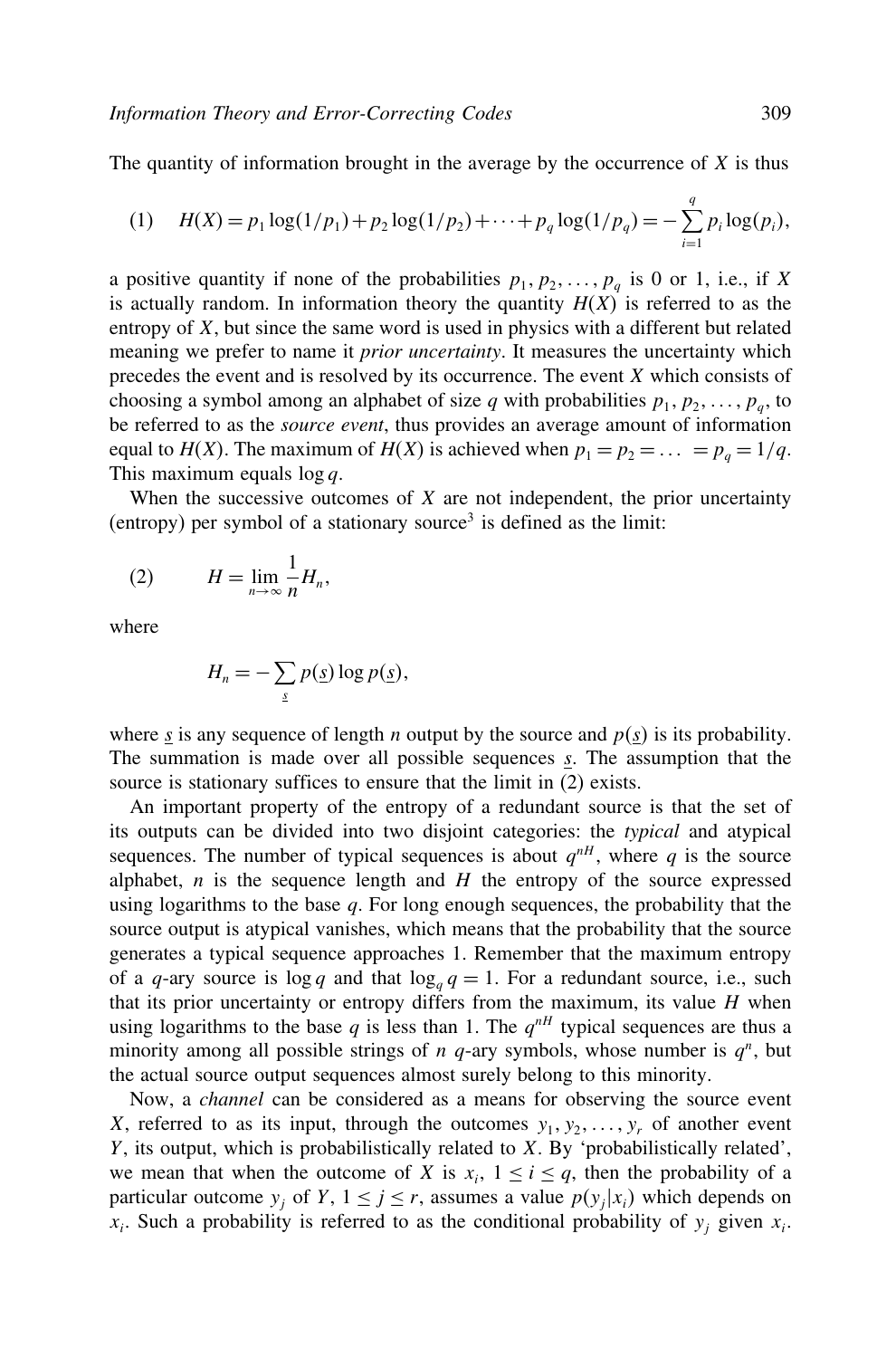It will be convenient for us, although it is not necessary, to assume that  $r \geq q$ . We cannot observe directly the source event which would provide to us the quantity of information  $H(X)$ , but only the channel output Y which depends on the source event only through the set of conditional probabilities  $p(y_j|x_i)$ ,  $1 \le i \le q$ ,  $1 \le j \le r$ . The channel output  $Y$  then provides about the source event  $X$  a quantity of information equal to the uncertainty which is *resolved* by the outcome of X,  $H(X)$ , *minus* the uncertainty about X which *remains* when the outcome of Y is known, denoted by  $H(X|Y)$ . This quantity of information is thus expressed as

(3) 
$$
I(X; Y) = H(X) - H(X|Y),
$$

referred to as the *mutual information* of  $X$  and  $Y$ , where  $H(X|Y)$  is given by

$$
H(X|Y) = \sum_{i=1}^{q} \sum_{j=1}^{r} p(x_i, y_j) \log p(x_i|y_j),
$$

where  $p(x_i, y_j) = p(y_j|x_i)p(x_i)$  is the probability of occurrence of both  $x_i$  and  $y_j$ , referred to as the joint probability of  $x_i$  and  $y_j$ , and

$$
p(x_i|y_j) = \frac{p(x_i, y_j)}{p(y_j)} = \frac{p(x_i, y_j)}{\sum_{i=1}^{q} p(x_i, y_j)},
$$

where  $p(x_i)$  and  $p(y_j)$  are the probabilities of  $x_i$  and  $y_j$ , respectively.  $H(X|Y)$ is referred to as the conditional uncertainty (or conditional entropy in the usual information-theoretic vocabulary) of  $X$  given  $Y$ . The word 'mutual' expresses the easily proved symmetry of  $I(X; Y)$ , namely that

$$
I(X; Y) = H(X) - H(X|Y) = H(Y) - H(Y|X) = I(Y; X).
$$

The mutual information  $I(X; Y)$  is a nonnegative quantity, as expected for a measure of information.

The extension to sequences where the successive outcomes of X are not independent, similar to the one which led to the expression  $(2)$  of  $H(X)$ , is used to define  $H(X|Y)$  in this case, hence  $I(X; Y)$  according to (3).

Another important extension of the mutual information concerns the case of continuous variables. Let now X denote a real random variable which assumes a value belonging to the infinitesimal interval  $(x, x + dx)$  with probability  $p(x)dx$ . The function  $p(x)$  is referred to as the probability density function of X and is such that  $\int p(x)dx = 1$ , where the integral is taken on the whole real axis. At variance with the case where  $X$  assumes discrete values, it is not possible to define its entropy by (1). However, if we formally replace in (1) the summation by an integration, the probability  $p_i$  being replaced by the probability density function  $p(x)$  of X, we obtain the quantity

(4) 
$$
h(X) = -\int p(x) \log[p(x)] \mathrm{d}x
$$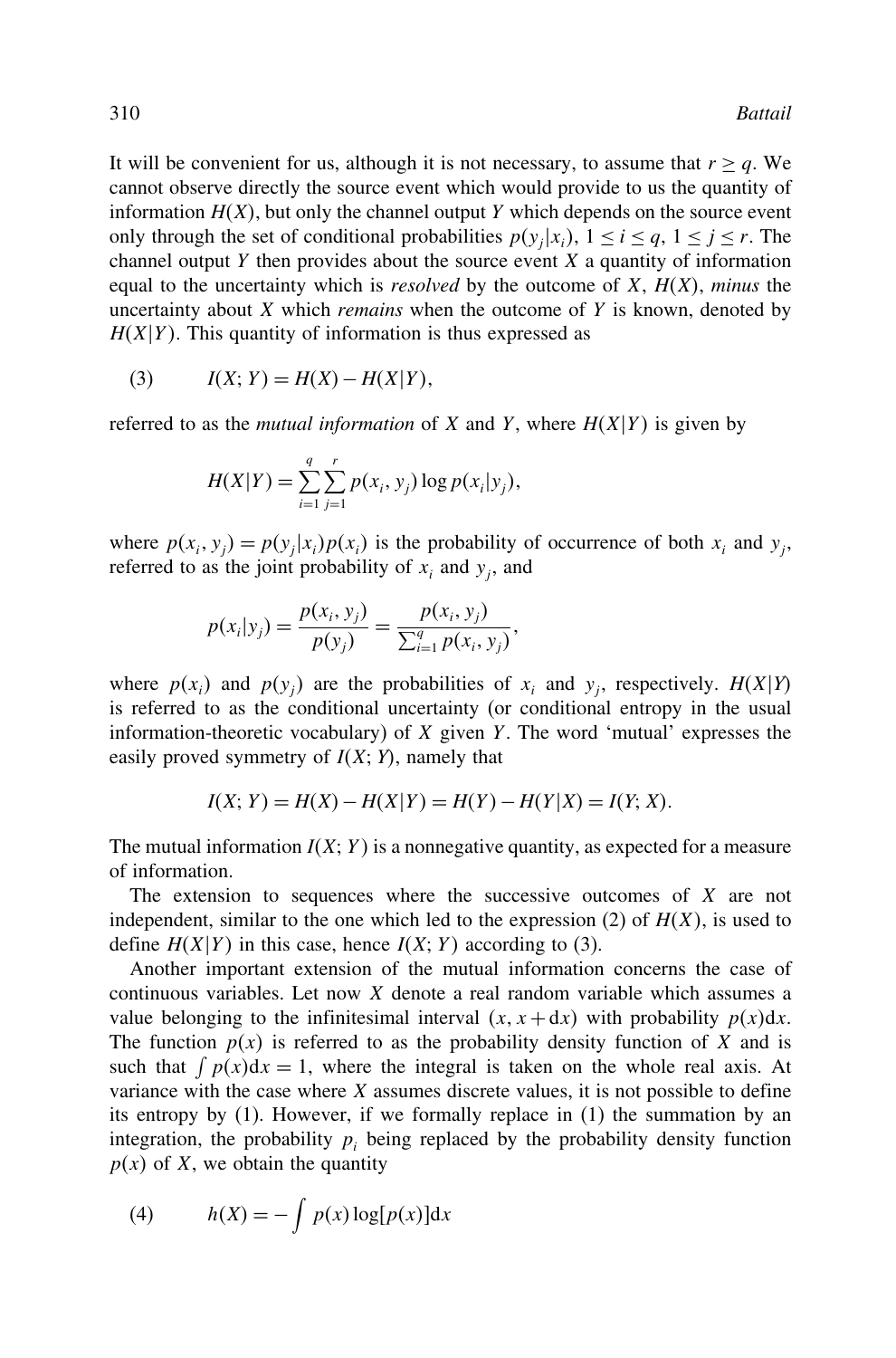which is referred to as the *differential entropy* of X. This quantity exhibits some of the properties of the entropy of the discrete case, but not all. For instance, it may be negative and depends on the unit which measures  $X$ . However, it turns out that the mutual information of two continuous variables can still be defined according to the formula homologous to (3), namely

(5) 
$$
I(X; Y) = h(X) - h(X|Y),
$$

where the proper entropies have just been replaced by the differential entropies defined by (4), with  $h(X|Y)$  defined as

$$
h(X|Y) = \int_{x} \int_{y} p(x, y) \log p(x|y) \, dx \, dy,
$$

where  $p(x, y) = p(y|x)p(x)$  is the joint probability density function associated with the pair of variables  $\{x, y\}$ , and

$$
p(x|y) = \frac{p(x, y)}{p(y)} = \frac{p(x, y)}{\int p(x, y) dx},
$$

where  $p(x)$  and  $p(y)$  are the probability density functions of x and y, respectively.

The *channel capacity*  $C(X; Y)$  is defined as the maximum, for all probability distributions  $\{p_1, p_2, \ldots, p_q\}$  on X, of the mutual information  $I(X; Y)$ . Its computation is very simple in the discrete case for symmetric channels (like those given as examples) since then the maximum of the mutual information is obtained for equally probable outcomes of X, i.e.,  $p_i = 1/q$  for any i such that  $1 \le i \le q$ . Then

$$
(6) \qquad C(X;Y) = H(Y) - H(Y|X)
$$

for equally probable outcomes of X. The conditional probabilities involved in the computation of  $H(Y|X)$  are the transition probabilities of the channel and  $H(Y)$  is easily computed in terms of the transition probabilities since  $p(y_j) = \sum_{i=1}^{q} p(y_i|x_i)p(x_i) = (1/q) \sum_{i=1}^{q} p(y_i|x_i)$ .  $\sum_{i=1}^{q} p(y_j|x_i)p(x_i) = (1/q) \sum_{i=1}^{q} p(y_j|x_i).$ 

Discrete channels can be represented by diagrams where arrows indicate the transitions from the input alphabet symbols to those of the output alphabet. A transition probability is associated with each arrow. Three such diagrams are drawn in Fig. 5. The first one, **a**, is drawn for  $q = 4$ , the second one, **b**, for  $q = 2$ , and the third one pertains to the case where the alphabet symbol considered is a pair of complementary binary symbols (to be interpreted below as nucleotides), their non-complementarity being interpreted as an erasure denoted by  $\varepsilon$ . The capacity of the channels represented by Figs 5 **b** and **c** will be computed in Sec. 3.3, Eq. (11) and (12), respectively.

Thanks to the extended definition (5) of the mutual information, the capacity of a channel with discrete or continuous input and continuous output can be defined, *mutatis mutandis*. The case of discrete input and continuous output is especially important as describing the typical channel in digital communication, where a finite number of waveforms represent the alphabet symbols and where the channel perturbations are continuous, e.g., thermal noise modelled as Gaussianly distributed.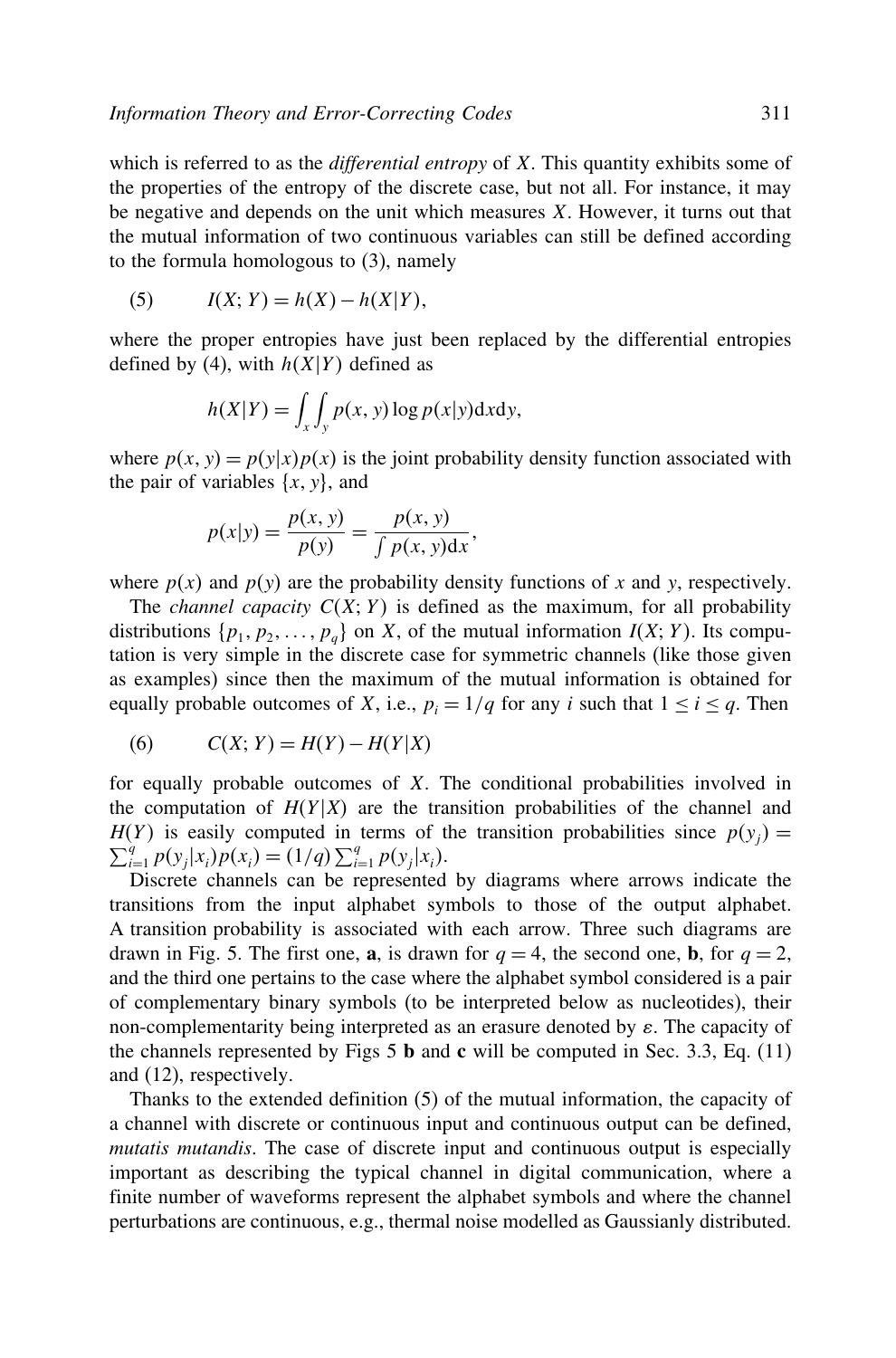312 *Battail*



*Figure 5.* Example of channels. **a**: Transitions for input and output alphabets of size q. The transition probability associated with the horizontal branches equals  $1-p$ , where p is the errror probability, that associated with any oblique branch is  $p/(q-1)$ . The figure has been drawn for  $q = 4$ . **b**: Same diagram when  $q = 2$ . The horizontal branches are labelled  $1 - p$ , the oblique ones p. **c**: Complementary binary symbols. The case where the two symbols of the received pair are not complementary (i.e.,  $Y = 00$  or  $Y = 11$ ) is interpreted as a third symbol denoted by  $\varepsilon$ . If the probability of error of a single symbol is p, the probability of a transition from 01 or 10 to  $\varepsilon$  is  $2p(1-p)$ , the probability of transition from 01 to 10, or 10 to 01, is  $p^2$ , and that associated with the horizontal branches is  $(1-p)^2$ 

## *2.2.2 Basic coding functions, source coding*

The output of a source can be transformed into another fully equivalent string of symbols so as to either reduce its length (compress it), or make it resilient to errors. These encoding operations are referred to as *source coding* and *channel coding*, respectively. The two fundamental theorems of information theory state the limits of what is possible for each of these codings. The shortest possible length after source coding of a string of n q-ary symbols is  $nH$ , where H is the source entropy as defined by (1) or (2), expressed using logarithms to the base  $q$ , the alphabet size of the source, so we have  $H \leq 1$ . This means that it is possible to encode the output of a source of entropy  $H$  so as to reduce its length by a factor of  $H$  and still be able to recover its initial output, while the same output can not be recovered from any string of length reduced by a factor less than  $H$ . We shall not develop here the topic of source coding. Let us just notice that the entropy of a source can then be interpreted as the ratio of the length of the shortest possible compressed string which can be attained by source coding to the length of the original source output, the compressed string remaining equivalent to it in the sense that it enables an exact recovery.

As regards channel coding, errorless communication is possible if the source entropy  $H$  is less than the channel capacity  $C$  but not if it is larger than it. It turns out moreover that source coding increases the vulnerability of the message to errors and that channel coding increases the message length as introducing redundancy, so the main two coding operations appear in a duality relationship. Expressing the limits of what is possible in terms of the information measures defined above, namely, the entropy of the source and the capacity of the channel gives these information measures an operational significance. We shall in Sections 2.3.1 and 2.3.2 discuss at greater length the topic of channel coding, which involves error-correcting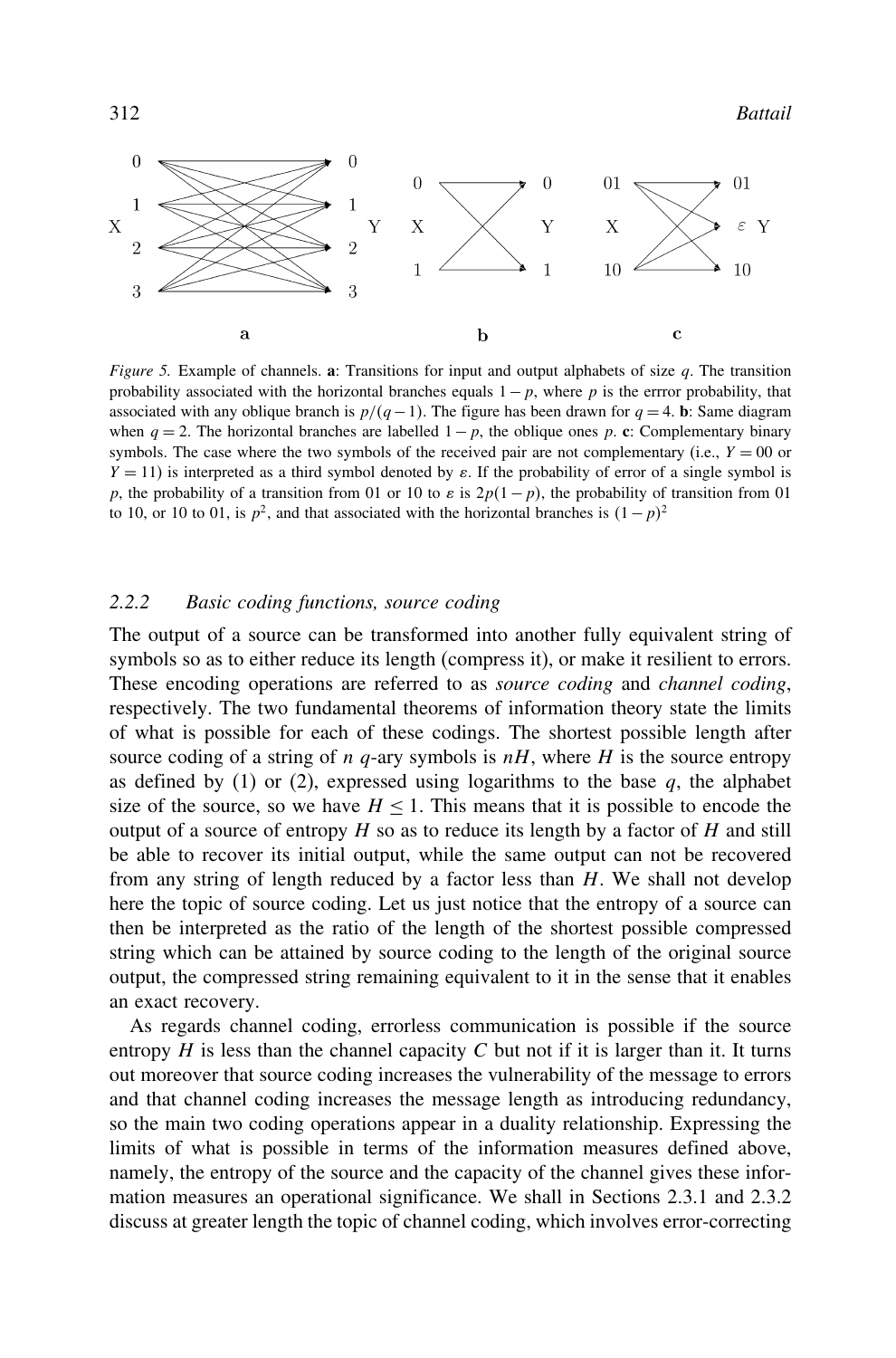codes. We shall especially insist on the paradoxical but experimentally confirmed possibility of errorless communication in the presence of channel errors.

### *2.2.3 Algorithmic information theory*

Another way of defining information measures is provided by the *algorithmic information theory*. Given a *universal computer* like the Turing machine, historically the first theoretically conceived computer, or any modern general-purpose computer, the basic idea of the algorithmic information theory consists of defining the information measure associated with a string of symbols as the length of the shortest programme which lets the computer generate an output identical to this string (the computer input and output alphabets and that of the string are assumed to be the same, usually binary). This measure is generally referred to as the *algorithmic complexity* of the string. (The length of the programme depends to some extent on the computer, but mainly on the string itself and thus is a valid measure of its actual complexity, at least for sufficiently long strings.) The algorithmic information theory uses the algorithmic complexity as the basic measure of information. A recent book by Chaitin provides an excellent and highly readable account of this topic (Chaitin, 2005).

At first sight, the probabilistic information theory developed by Shannon and the more recent algorithmic information theory have little in common. The former deals with probabilistic ensembles of symbol strings, while the latter seems to work on individual strings. This point of view is however too simplistic. The only objective way to determine the parameters of the ensembles of symbol strings considered by the probabilistic information theory consists of deriving them from frequency measurements, which necessarily involve a number of realizations which is very small as compared with the total number of strings they contain (remember that the total number N of possible binary strings of length  $n$  is  $2^n$ ; for instance for  $n = 1,000$  we have  $N = 2^{1,000} \approx 10^{301}$ , a number which exceeds by far the estimated number of atoms in the visible universe, namely,  $10^{80}$ ). As regards the algorithmic information theory we assumed that, given some string, a programme shorter than it can be found which lets the computer generate an output identical to this very string. Such a programme must involve its description in machine language. Any language is a combinatoric object which implicitly refers to an ensemble of realizations. Although there seems to be little relationship between the information measure associated with a source in the conventional information theory, namely its entropy (1) or (2), and the measure of complexity provided by the algorithmic information theory, it turns out that both are asymptotically related in the sense that, for very long strings, the complexity approaches the entropy. Despite their obvious difference, the conventional information theory and the algorithmic information theory interestingly appear as describing two facets of a same fundamental entity.

The main practical weakness of the complexity as defined by algorithmic information theory is its uncomputability. Given a source output, knowing its complexity would imply the availability of a means to *optimally* compress it (in the sense of source coding, see Sec. 2.2.2). However, when an algorithm is known to compress a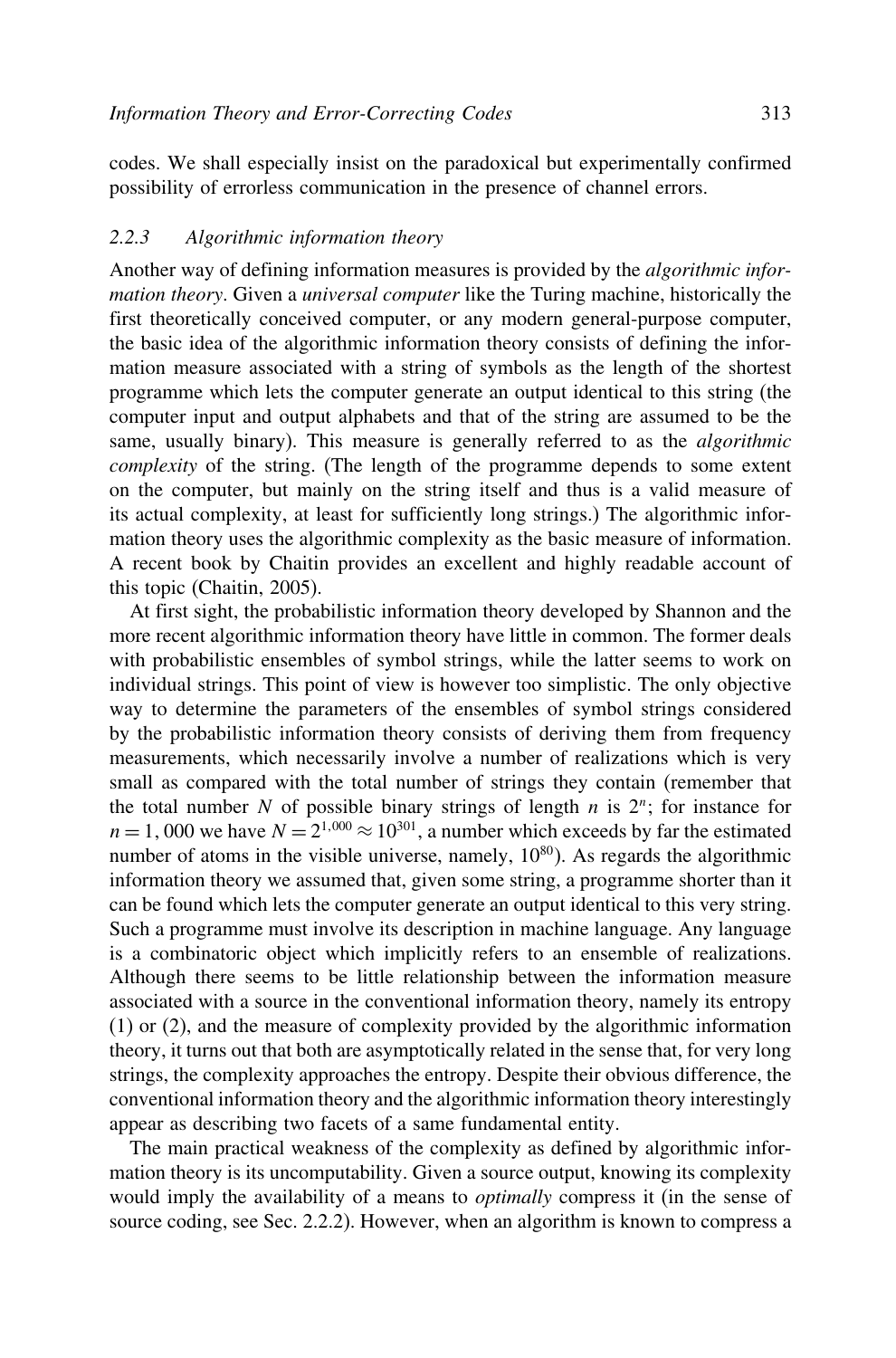source (i.e., a computer programme which results in the same output as the given source output and is shorter than it), it is impossible to know if this specific algorithm is the shortest possible one. Only an upper limit on the algorithmic complexity is thus known. On the other hand, the availability of accurate probability measures is obviously needed in order to compute the quantities defined by the conventional information theory. Frequency measurements are the ordinary means for obtaining plausible probability distributions but they necessarily rely on comparatively few samples, hence have a limited precision.

### **2.3 On Error-correcting Codes**

### *2.3.1 An introduction to error-correcting codes*

Error-correcting codes have a long and complicated history. The most successful codes yet known, the *turbo codes*, can be considered as practically implementing 'error-free communication', the paradoxical promise of Shannon's information theory made no less than 45 years before the invention of turbo codes. Turbo codes can indeed be described in a very simple way which gives intuitive insight into the reason of their success and ignores the twists and turns which preceded their invention. We shall give below an intuitive description of turbo codes as an introduction to the needed properties of good error-correcting codes but we need first introduce the information-theoretic result that error-free communication is possible as a necessary background.

To begin with, we define as above an alphabet as a given collection of symbols in finite number, say  $q$ , referred to as the alphabet size. These symbols can be arbitrary signs or objects provided they can be unambiguously distinguished, like letters, digits, electric voltages, signal forms, or molecules… Due to the necessity that its symbols be distinguishable, the smallest size of an alphabet is  $q = 2$ . The main properties of codes can be understood if we assume, as we shall do most often in this section, that the alphabet is binary, i.e., that its size equals this minimum, an assumption which entails little loss of generality. The symbols of the binary alphabet will be denoted by 0 and 1.

Let us now define a *word* of length  $n$  as a sequence of  $n$  symbols from a given alphabet of size  $q$ . Since each symbol of a word can assume  $q$  distinguishable values, the total number of possible different words is  $q^n$ , say  $2^n$  in the binary case. It will be very convenient to represent an  $n$ -symbol word as a point in an *n*-dimensional space, each coordinate of this point being one of the *n* symbols of the word. For instance, if  $q = 2$  and  $n = 3$ , there are  $2<sup>3</sup> = 8$  different possible words, each of which being represented as a vertex of a cube. The useful values of  $n$  are much larger, but there is no difficulty in extending this definition to an *n*-dimensional space with  $n > 3$ . We may define the *Hamming distance* d between two words as the number of coordinates where their symbols differ. For instance, if  $n = 7$ , the distance between 1101000 and 0110100 is  $d = 4$ . We refer to the space endowed with this distance measure as the n-dimensional Hamming space. An error-correcting code is a subset of all possible  $n$ -symbol words such that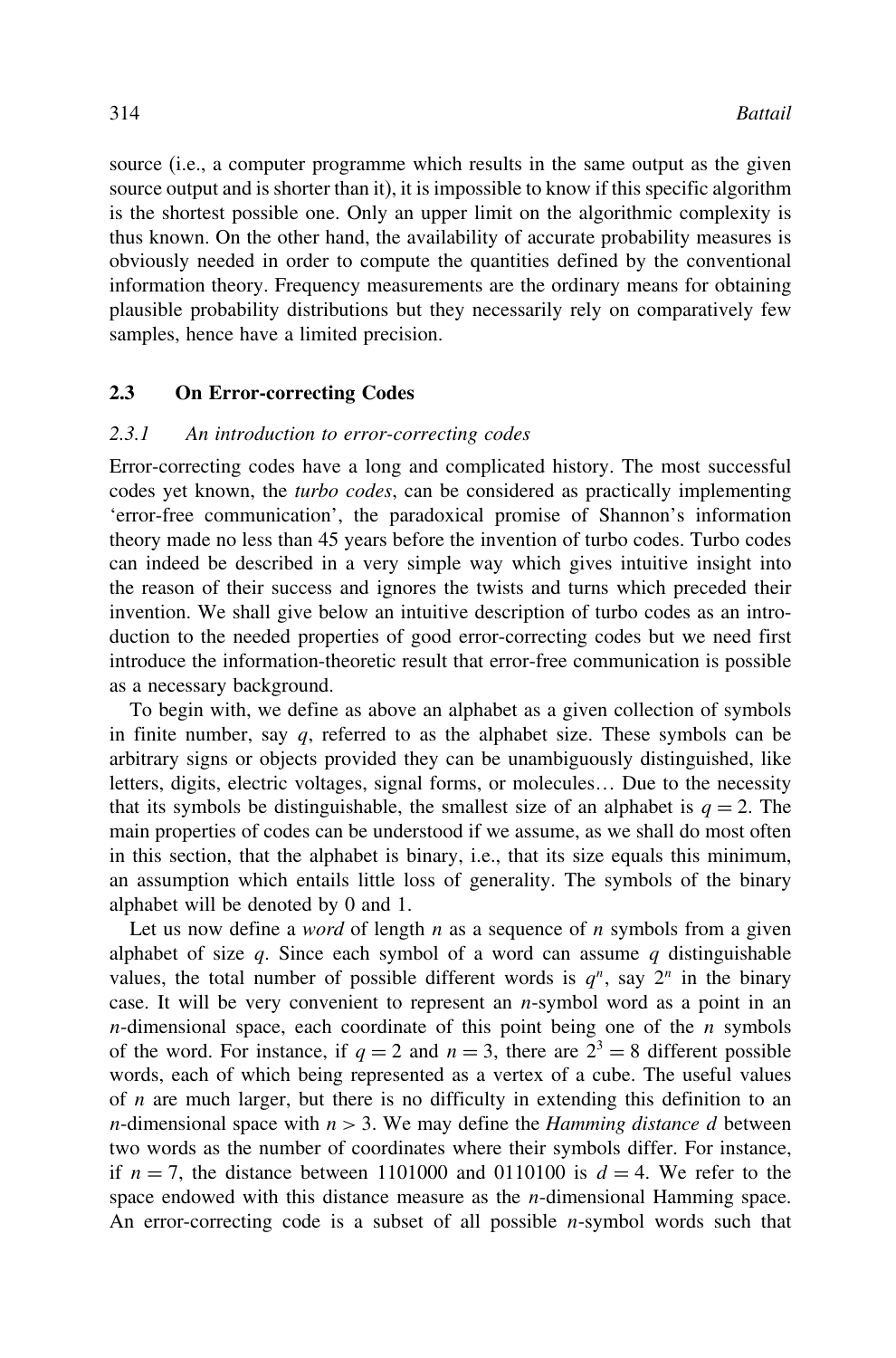the minimum distance between any two of its words is larger than 1. The minimum distance between any two different *n*-symbol words is only 1 since they may differ in a single coordinate, so an error-correcting code is a strict subset of all  $n$ -symbol words. The property that not any *n*-symbol word belongs to the error-correcting code is referred to as *redundancy*. In the case where  $n = 3$ , we may define a code as having even weight, the weight of a word being defined as the number of symbols '1' it contains. Here is the list of its codewords: 000, 011, 110 and 101. Its minimum distance is  $d = 2$ . A code with the largest possible minimum distance for  $n = 3$ , i.e.,  $d = 3$ , only contains two words, for instance 000 and 111. To communicate a message of length k, with  $k < n$  to ensure the code redundancy, we must establish a one-to-one correspondence, or *encoding rule*, between the  $2<sup>k</sup>$  messages of length k and the  $2^k$  n-symbol words which belong to the code. Little loss of generality results if the message explicitly appears, e.g., in the first k positions in the word (or in any k determined positions). Then the encoding rule is said to be *systematic*, the symbols at the selected k positions are said *information* symbols, and the remaining ones, which are completely determined by the information symbols, are said *check* or redundancy symbols. For instance, with  $n = 3$  and  $k = 2$ , if the 2 first symbols represent the message, we have a single check symbol which results from adding modulo 2 the information symbols (addition modulo 2 is the same as ordinary addition except that 1 plus  $1 = 0$  modulo 2).

In a communication system using an error-correcting code, only words belonging to this code may be transmitted. As an example, let us assume that a binary code is used and that an error in the channel consists of changing a 1 into a 0 or vice-versa. Then the channel errors result in a received word which possibly differs from the transmitted one. Moreover, the received word is at a Hamming distance from the transmitted one which equals the number of errors which occurred, say  $e$ , to be referred to as the *weight* of the error pattern. For a binary symmetric channel, i.e., if we may characterize it as making an error with a constant probability  $p < 1/2$ , independently, on each symbol of the word, then the probability of a particular error pattern of weight *e* is simply  $P_e = p^e (1-p)^{n-e}$ . For  $p < 1/2$ ,  $P_e$  is a decreasing function of e, so a given error pattern is the more probable, the smaller its weight. There is no loss of generality in assuming  $p < 1/2$  since, being arbitrary, the labelling of the received symbols by '0' or '1' can always be chosen so that this inequality holds provided  $p \neq 1/2$ . The case  $p = 1/2$  is not relevant since it is equivalent to the absence of any channel. We may thus use as the best possible rule for recovering the transmitted word: *choose the word of the code the closest to the received word*. Its use determines the word of the code which has the most probably been transmitted. This *regeneration* rule is expressed in very simple geometrical terms in the n-dimensional Hamming space thanks to the distance defined between its words.

The mere statement of this rule enables us to understand the most important properties that an error-correcting code must possess in order to be efficient. The words of a code must be far from each other, so they should be very few as compared with all possible n-symbol words, i.e., the redundancy should be large.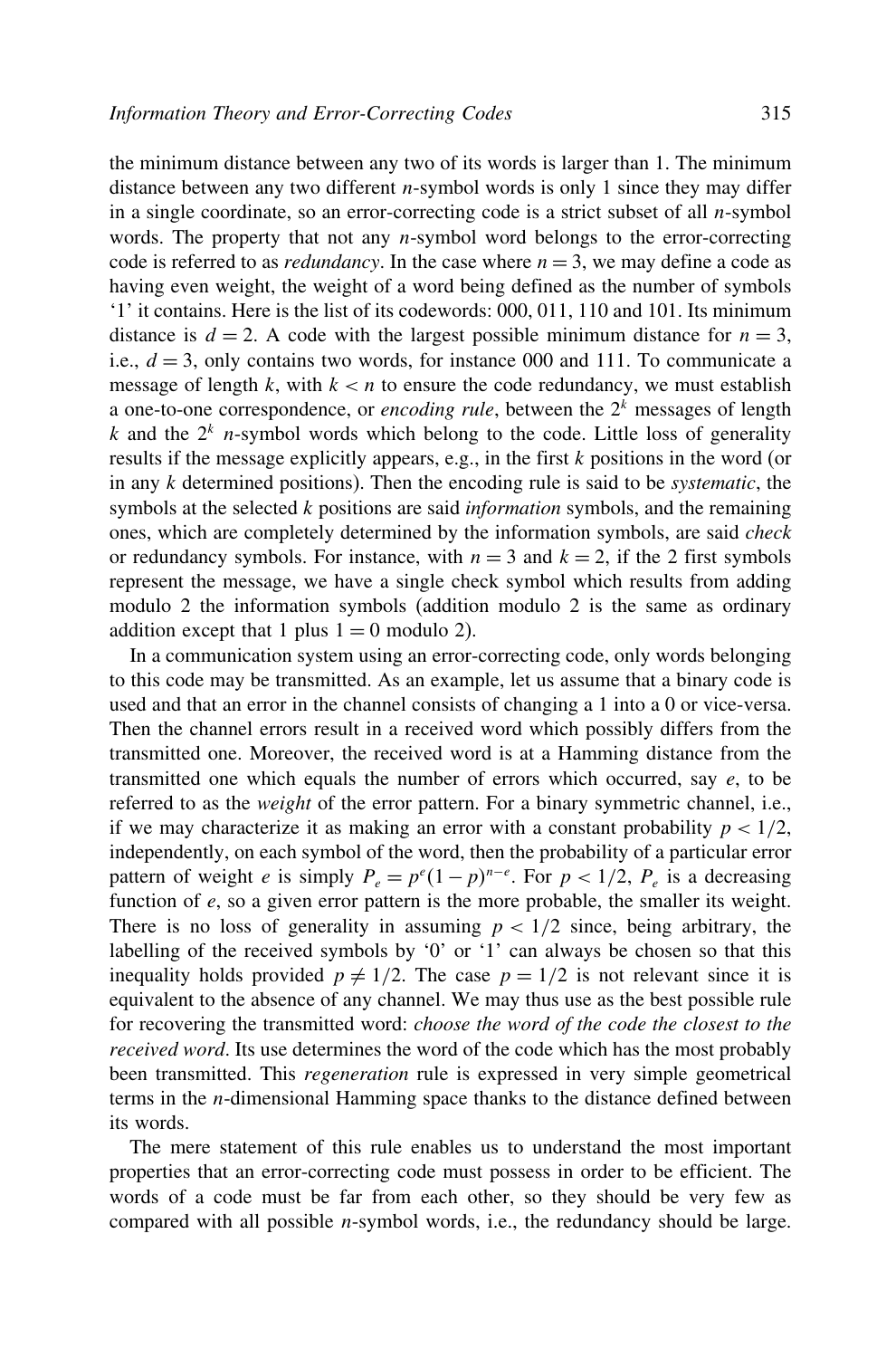But they should also be as evenly distributed in the n-dimensional space as possible, since any concentration of codewords would reduce their mutual distances with respect to the case of a more even distribution. For a given amount of redundancy, endowing a code with this property is by far the most difficult task in the design of an error-correcting code, although its necessity is quite intuitive and its statement is easy. We shall see below that the best known method to provide evenly distributed points in the Hamming space actually consists of choosing them *at random*, as strange as it may look.

## *2.3.2 Error-free communication over a noisy channel is theoretically possible*

It was convenient in the above examples to consider small values of the word length *n*. Let us now go to the other extreme and assume that *n* is very large. Then, the *law of large numbers* tells that the weight of an error pattern is very probably close to its average, namely  $np$  (in other words, the frequency of errors measured in a large sample is with high probability close to the error probability). In geometrical parlance, this means that the received point is with high probability close to the 'surface' (an  $(n-1)$ -dimensional volume) of the *n*-dimensional sphere of radius  $np$  centred on the transmitted word. If the radius  $np$  is smaller than half the minimum distance d between any two words of the code (simply referred to as its *minimum distance*), then clearly the received word is with high probability closer to the truly transmitted word than to any other, so the above regeneration rule succeeds with high probability. Morever, the probability of a regeneration error vanishes as *n* approaches infinity. On the contrary, if  $np > d/2$  a wrong codeword may be closer to the received word, in which case the regeneration rule above fails with very high probability. Notice the paradox: for a given probability  $p$  of channel error, increasing the word length  $n$  also increases the average number of erroneous symbols in the received word. Nevertheless, increasing  $n$  decreases the probability of a regeneration error provided  $p < d/2n$ . If this inequality holds, *errorless* communication of a message through an *unreliable* channel is possible. This result itself is paradoxical, and nobody imagined it could be reached anyway before its possibility was proved by information theory. It started the researches on error-correcting codes and remained later a very strong incentive to them.

The problem of designing an optimal error-correction code having M words of length *n* using a *q*-symbol alphabet for a given channel has no known general solution. However, choosing  $M = q^k$  words at random within the *n*-dimensional space, with  $k < n$  to provide redundancy, results in a code close to the optimum. This method, referred to as *random coding*, was used by Shannon in the proof of the fundamental theorem of channel coding (Shannon, 1948). This theorem asserts that 'errorless' communication is possible if, and only if, the information rate  $R = k/n$  is less than a limit which depends on the channel error probability p (decreasing as p increases), referred to as the *channel capacity* C (see Sec. 2.2.1). 'Errorless' means that, provided  $R < C$ , a vanishing probability of error can result from using an adequate (but not explicitly specified) code, as n approaches infinity.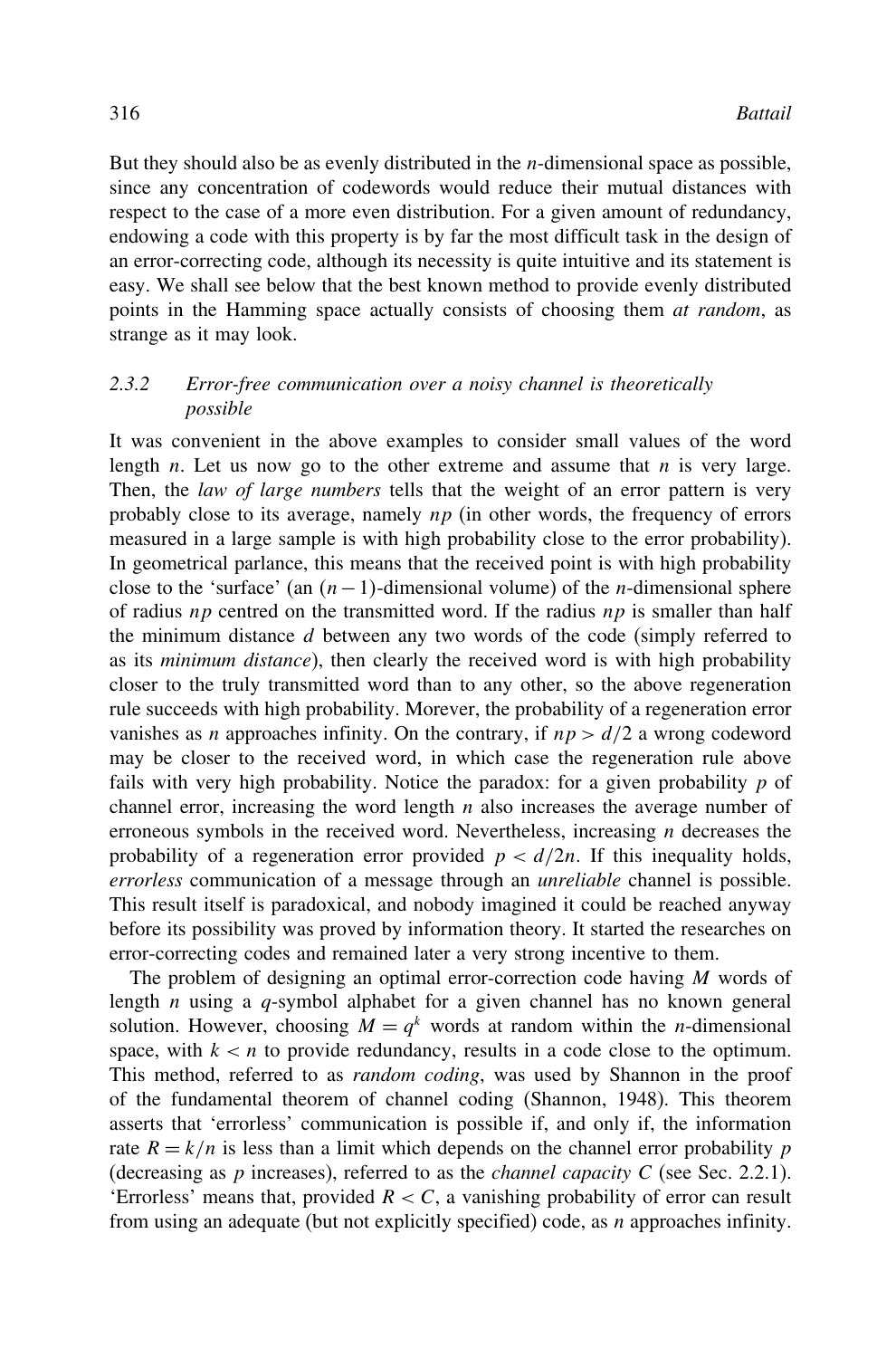The main virtue of random coding is to statistically ensure that the codewords are as evenly distributed in the Hamming space as possible. Further elaboration of this fundamental theorem led to stronger results which, loosely speaking, tell that an arbitrarily chosen code is good with high probability. In a more adamant style: *all codes are good*. The problem of almost optimum error-correction coding *seems* thus to be solved, and moreover in an unexpectedly simple way.

However, a formidable problem remains. Remember that implementing the regeneration rule above implies to find the codeword the closest to the received word. In the absence of any structure, a code is an arbitrary set of  $M$  n-symbol words. There is no other way for implementing this regeneration rule than to compare *each* of the M codewords with any *single* received (possibly erroneous) word to be regenerated. The trouble is that for useful values of the codeword length, i.e.,  $n$  as large as to make the probability of a regeneration error small enough,  $M$  is a huge number. For example, in a binary code with  $n = 1,000$  and  $R = 1/2$ , we have  $M = 2^{500} \approx 10^{150}$ . (Remember that the number of atoms in the visible universe is estimated to about  $10^{80}$ .) Implementing regeneration when an arbitrary code is used thus bumps against a complexity barrier. This problem cannot actually be solved unless the code is given some structure intended to alleviate the complexity of regenerating its codewords. A large number of codes and code families having a strong mathematical structure were invented, but their results were invariably far from the promise of the fundamental theorem of channel coding, namely error-free communication at a rate close to the channel capacity. Most experts believed that finding good codes having a tractable structure was hopeless due to an intrinsic incompatibility of goodness and structure. This widely shared opinion was summarized in the folk theorem: *all codes are good, except those we can think of*.

This opinion was by far too pessimistic. For instance, I noticed in 1989 that the sole criterion used in order to design a good code was to endow it with a minimum distance *as large as possible*. I criticized this seeming dogma, and suggested that a better criterion could be to look for *random-like* codes, i.e., codes such that the distribution of distances between their words is close in some sense to that of random codes (regardless of their actual minimum distance) but constructed according to a deterministic process (Battail, 1989, 1996). (Analogously, easily generated pseudorandom sequences which mimic truly random sequences are known and widely used in simulation.) Codes designed according to this criterion should have performance close to the optimum.

### *2.3.3 Error-free communication can be practically approached: turbo codes*

In 1993, soon after the random-like criterion was stated, the pessimistic opinion above was definitively ruined with the advent of the *turbo codes* (Berrou et al., 1993; Berrou and Glavieux, 1996). Turbo codes actually meet the random-like criterion, although they were not explicitly designed in order to fulfil it (Battail, Berrou and Glavieux, 1993). Their implementation is comparatively simple and well within the possibilities of current technology. Besides being the best codes presently available, turbo codes have a performance close enough to the theoretical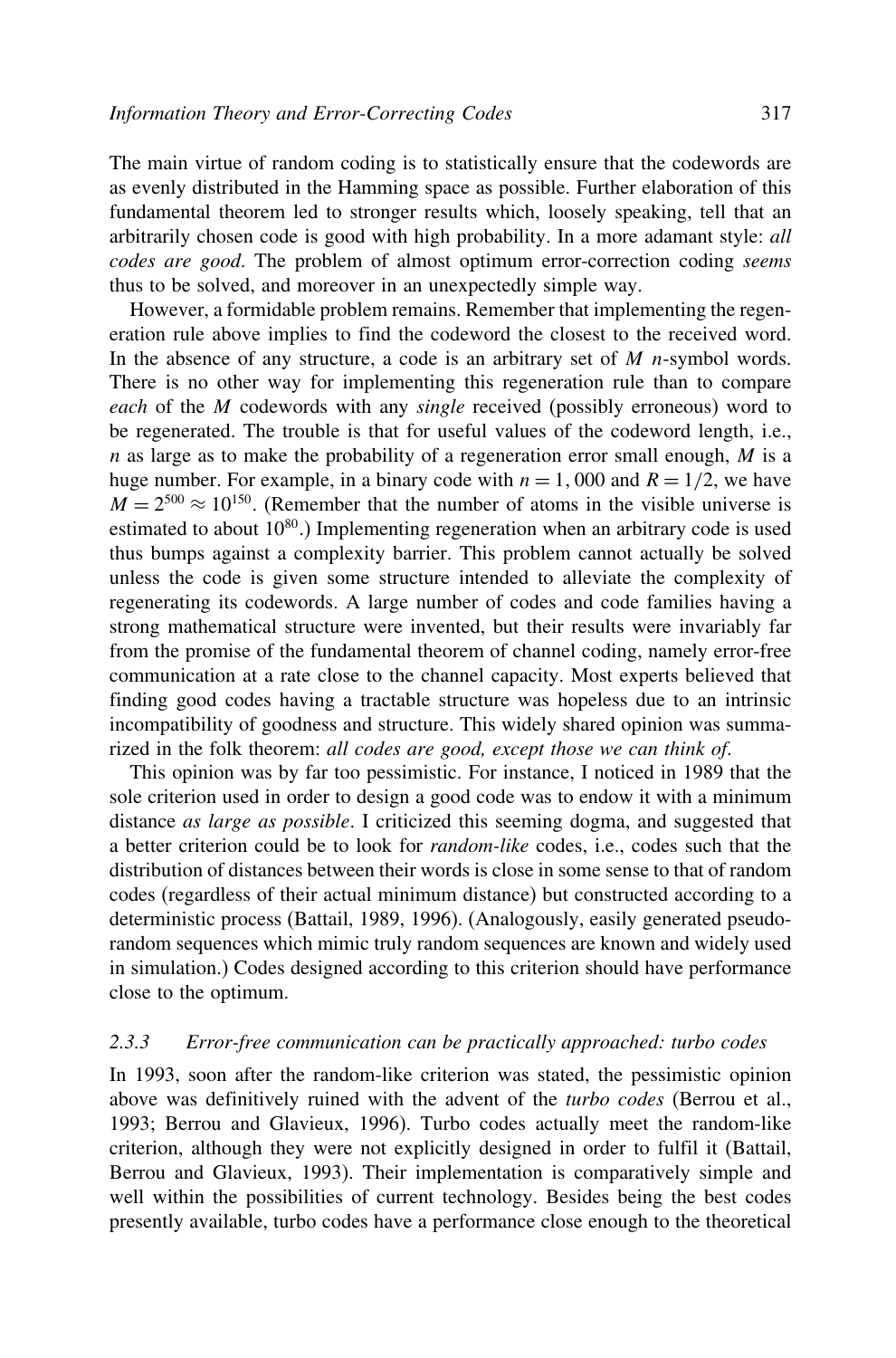limit (the channel capacity) to be considered as almost optimal, at least from a practical point of view.

In the brief description of turbo codes to be presented now, we shall restrict ourselves to the binary alphabet, with its symbols denoted by 0 and 1, endowed with the structure of binary field, i.e., where two operations are defined: multiplication (the same as in ordinary arithmetic:  $0 \times x = 0$ ,  $1 \times x = x$ , for  $x = 0$  or 1) and modulo 2 addition to be denoted by  $\oplus$  (the same as ordinary addition except that  $1 \oplus 1 = 0$ ). The structure of a turbo encoder is depicted in Fig. 6. (It is astonishing that such a simple device can provide a good approximation of random coding, the implementation of which is of prohibitive complexity.)

We assumed that the necessary redundancy is obtained by generating three symbols every time an information symbol enters the encoder. In other words, the code rate  $R$  defined as the number of symbols of the information message divided by the number of actually transmitted symbols is  $R = 1/3$ . The choice of this particular rate will make turbo codes easy to understand, but several technical means enable generating turbo codes having different rates. For the ease of its description, the encoder is depicted here as having a single input and three outputs, but these outputs are easily transformed into a single one with a symbol rate three times larger, an operation called 'parallel-to-serial conversion'. A sequence  $U$  of  $N$  binary information symbols enters the encoder. One of the three output sequences is identical to the input sequence U. The other two output sequences, denoted by  $V_1$  and  $V_2(\Pi)$ , are generated by two, possibly identical, rate-1 encoders. By 'rate-1 encoder' we mean a device which computes a binary output symbol as the sum modulo 2 of the binary symbol which enters it and of certain of the m preceding ones at well defined positions. The 'memory'  $m$  is a small number (typically in the range of 3 to 5) in order to avoid an excessive complexity of the decoding devices. Moreover, each of the rate-1 encoders is assumed to be *recursive*, i.e., its output is added modulo 2 to the entering binary symbol. The first rate-1 encoder directly receives the input information sequence U. The second one receives an *interleaved* version  $\Pi(U)$  of U where the symbols of  $U$  are reordered by a device named interleaver. For example,



*Figure 6.* Rate-1/3 turbo encoder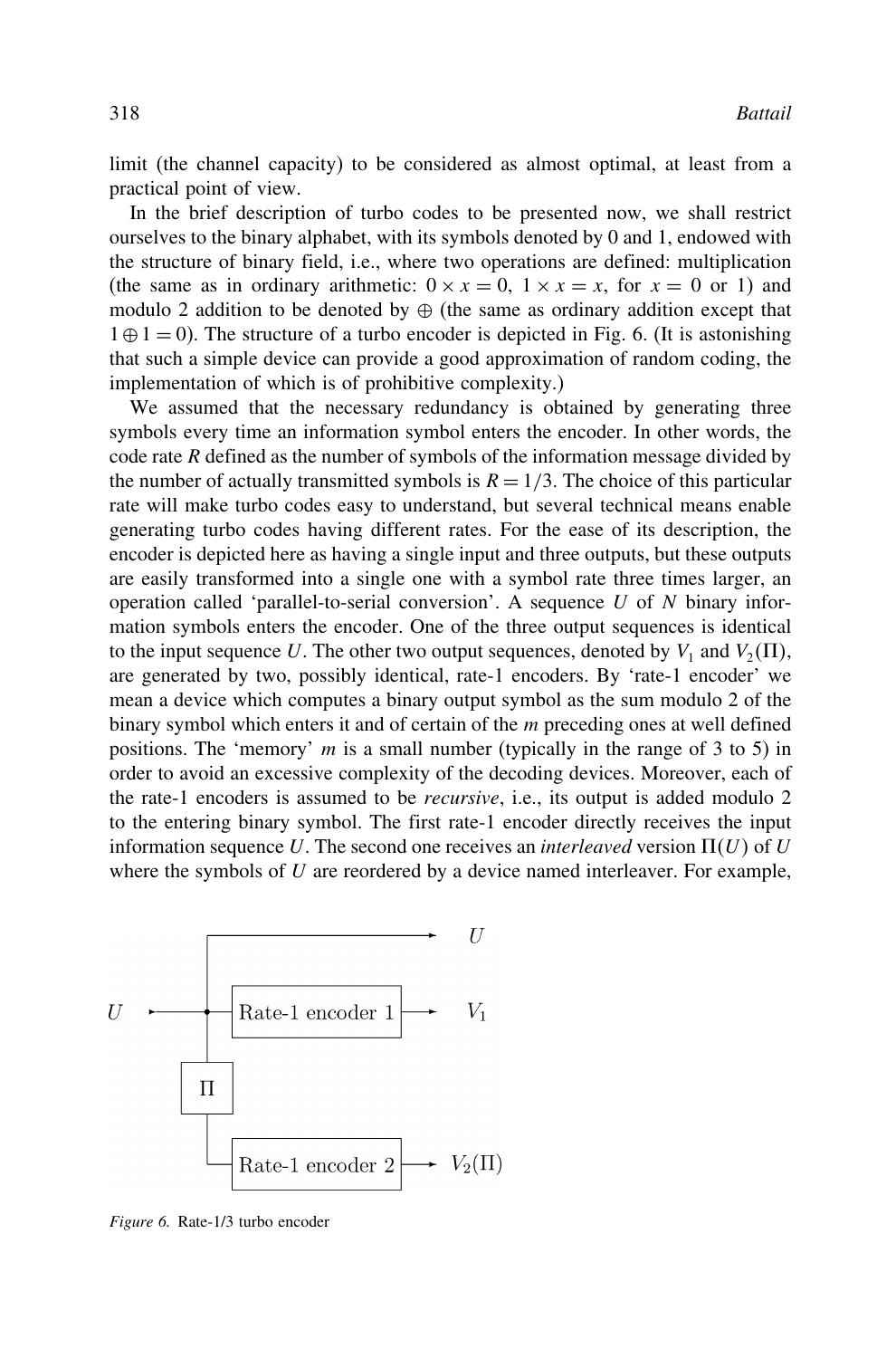if  $N = 7$ , the interleaver  $\Pi$  may reorder the symbols initially numbered 1234567 according to the order 3517426. Then  $U = 1101000$  results in  $\Pi(U) = 0010110$ and  $U = 0110111$  in  $\Pi(U) = 1101011$ . The actually useful values of N are much larger, say 1000 or more, so the number  $N! = N \times (N-1) \times (N-2) \cdots \times 1$  of possible different interleavers is huge.

The code generated by this encoder is referred to as 'linear', which means that it only implements the operations of the binary field. A linear code always contains the all-0 word and one easily checks that the set of Hamming distances between all the distinct codewords reduces to the set of its distances to the all-0 word, i.e., to the weights of its words. Due to the assumed recursivity of the rate-1 encoders, an input consisting of a single 1 would result in an output of infinite weight should no truncation occur, but it is actually limited by the size of the blocks considered, namely  $N$  symbols. We shall call 'large weight sequences' the sequences which would be of infinite weight should no truncation of the block size occur, and the other ones as 'small weight sequences'. The response of the rate-1 encoders to information messages of weight larger than 1 is not always of large weight, but for a properly designed encoder the proportion of sequences of small weight is no greater than  $2^{-m}$ , *m* being the encoder memory. For a randomly chosen interleaver  $\Pi$ , the probability that the encoded sequences  $V_1$  and  $V_2(\Pi)$  are both of small weight is only  $2^{-2m}$ . The total weight of a codeword so generated is the sum of the weights of U,  $V_1$  and  $V_2(\Pi)$ . Since the small weight sequences generated by the rate-1 encoders are few, and since moreover the weight of most of them is not very small, we obtain that the 'weight spectrum' of the code, i.e., the set of weights which is obtained for all the  $2^N$  possible input information sequences, closely resembles the set of weights of random sequences of length 3N, so very few of them have little weight. The turbo encoder has thus generated a 'pseudo-random' code which satisfies the random-like criterion alluded to above.

Interestingly, the turbo encoder of Fig. 6 exhibits the three main properties which can be expected from a good encoding device. Splitting the input into several branches (three in the figure) amounts to repeat each of the entering symbols, which is the most elementary form of *redundancy*. The rate-1 encoders introduce *dependence* between the successive symbols they receive which, jointly with redundancy, is used in the decoding process. And the permutation that the interleaver operates introduces some form of *randomness* which, contrary to Shannon's random coding, is easily undone since the inverse permutation is immediately available. Not surprisingly, a cleverly designed decoding device can use all these features to closely approach the theoretical limit, and we may think of the turbo code scheme as a kind of paradigm.

#### *2.3.4 Decoding turbo codes*

Besides its good weight (distance) properties, a very interesting feature of the turbo code scheme is its comparatively easy decoding. More precisely, a reasonably good approximation of its optimal decoding has low complexity. A key concept here is that of *extrinsic information* on a symbol. Let us denote by  $C_1$  the constraints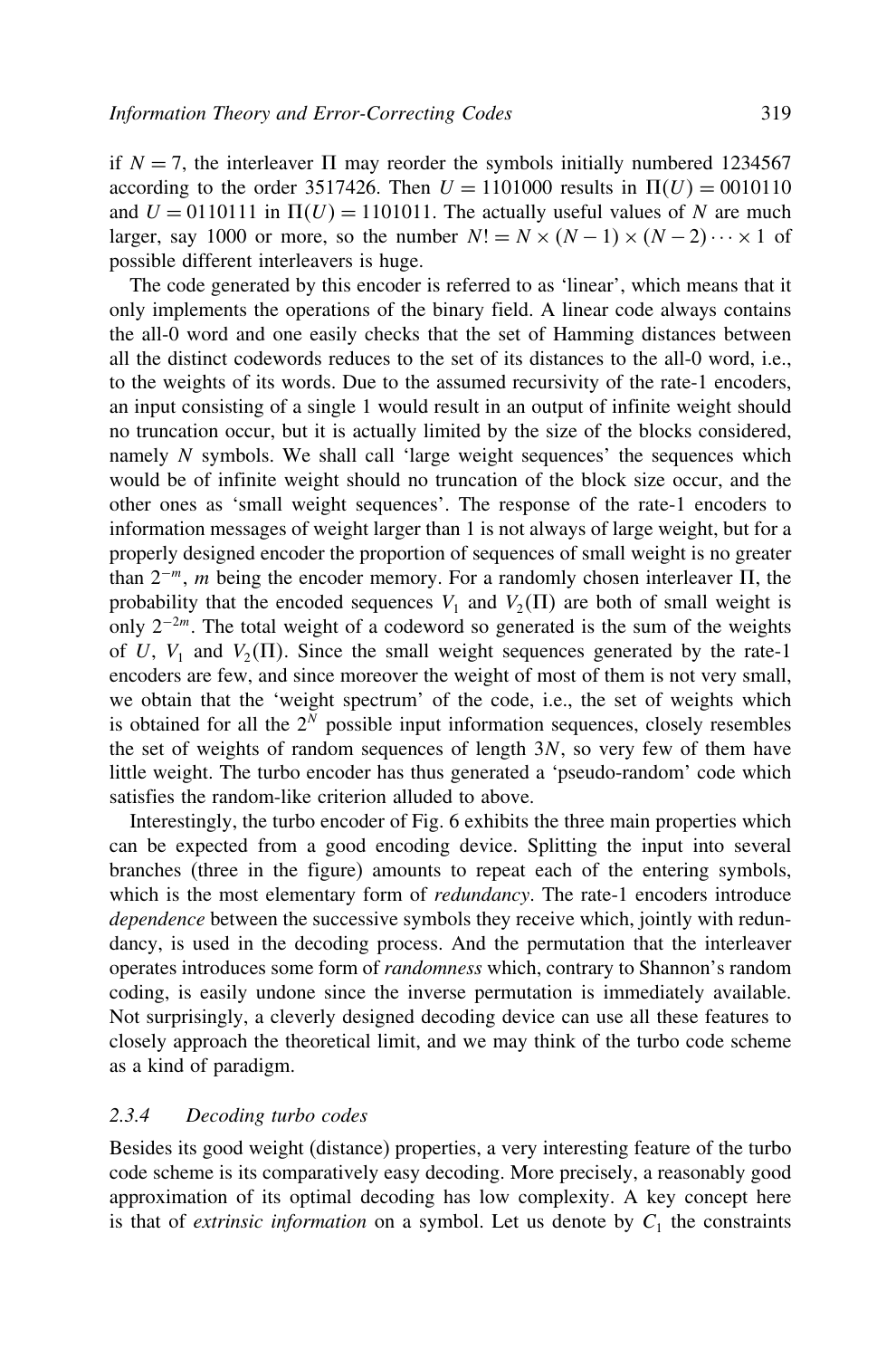which tie together the symbols of  $U$  and  $V_1$ , as created by the first rate-1 encoder. Similarly, we denote by  $C_2$  the constraints due to the second rate-1 encoder, which tie together the symbols of U and  $V_2(\Pi)$ . Now consider some binary symbol u which belongs to U. Due to  $C_1$ , symbols of  $V_1$  and of U (u excepted) contain information about u, besides u itself, which is referred to as its *extrinsic information*. Since it belongs to U, the *same* information symbol  $u$  is somewhere in the sequence  $\Pi(U)$ which enters the rate-1 encoder generating  $V_2(\Pi)$ , and we know its location since the interleaver  $\Pi$  is known as a part of the whole encoder. Therefore, due to  $C_2$ , symbols of  $V_2(\Pi)$  and of U (u excepted) also bear extrinsic information about u.

Let us now consider the corresponding received symbols and sequences. Let us denote by  $u'$  the received symbol which corresponds to  $u$  and by  $U'$ ,  $V'_{1}$  and  $V_2(\Pi)$  the received sequences which correspond to U,  $V_1$  and  $V_2(\Pi)$ , respectively, 'received' meaning that the channel noise makes the symbols erroneous with a certain probability. Due to the channel noise, the receiver does not know  $u$  with certainty but only its *a priori* probability. It is intended to evaluate the probabilities  $Pr(u = 0)$  and  $Pr(u = 1) = 1 - Pr(u = 0)$ , and to take as decoding decision about  $u$  the binary value which corresponds to the largest of these two probabilities, in terms of the sequences  $U'$ ,  $V'_1$  and  $V'_2(\Pi)$ . Besides the known *a priori* probability that  $u = 0$ , the receiver can reassess the probability  $Pr(u = 0)$  in terms of the extrinsic information due to  $C_1$ , using algorithms which exploit the code constraints. These algorithms are easy to implement if the memory  $m$  of the rate-1 encoders is not too large. The reassessed probability of error is less than the initial one. The receiver can also use the extrinsic information associated with  $C_2$ . The interleaving performed by  $\Pi$  makes the extrinsic information associated with  $C_1$  independent from that associated with  $C_2$ , so the probability  $Pr(u = 0)$  as reassessed in terms of  $C_1$  can be used as the *a priori* probability for reassessing the same probability in terms of  $C_2$ . Moreover, and this is the most powerful tool for decoding, this process can be *iterated*, with the newly reassessed probability in terms of  $C<sub>2</sub>$  being used as the *a priori* probability for a reassessment in terms of  $C<sub>1</sub>$ , and so on. This process is repeated as many times as needed (there are criteria for stopping this iteration).

If the channel is not too bad (in more formal words, if the code rate is smaller than some threshold which is itself smaller than the channel capacity), this iterated decoding process converges to a 'hard decision' (i.e., all the reassessed symbol probabilities approach 0 or 1) which is very likely the best possible decoding decision. The precise analysis of this process is not easy, and the design of the interleaver so as to optimize the overall performance remains an open problem. However, the decoding mechanism as a whole is well understood and the performance of turbo codes so decoded is much closer to the theoretical limit, i.e., the channel capacity defined in Sec. 2.2.1, than previously obtained by the use of other codes. The capacity thus can be considered as actually reached for most practical purposes. The reader is referred to (Guizzo, 2004) for an excellent description of the turbo codes in non-technical terms and the history of their invention. The word 'turbo code' which was coined by Berrou and Glavieux to designate these codes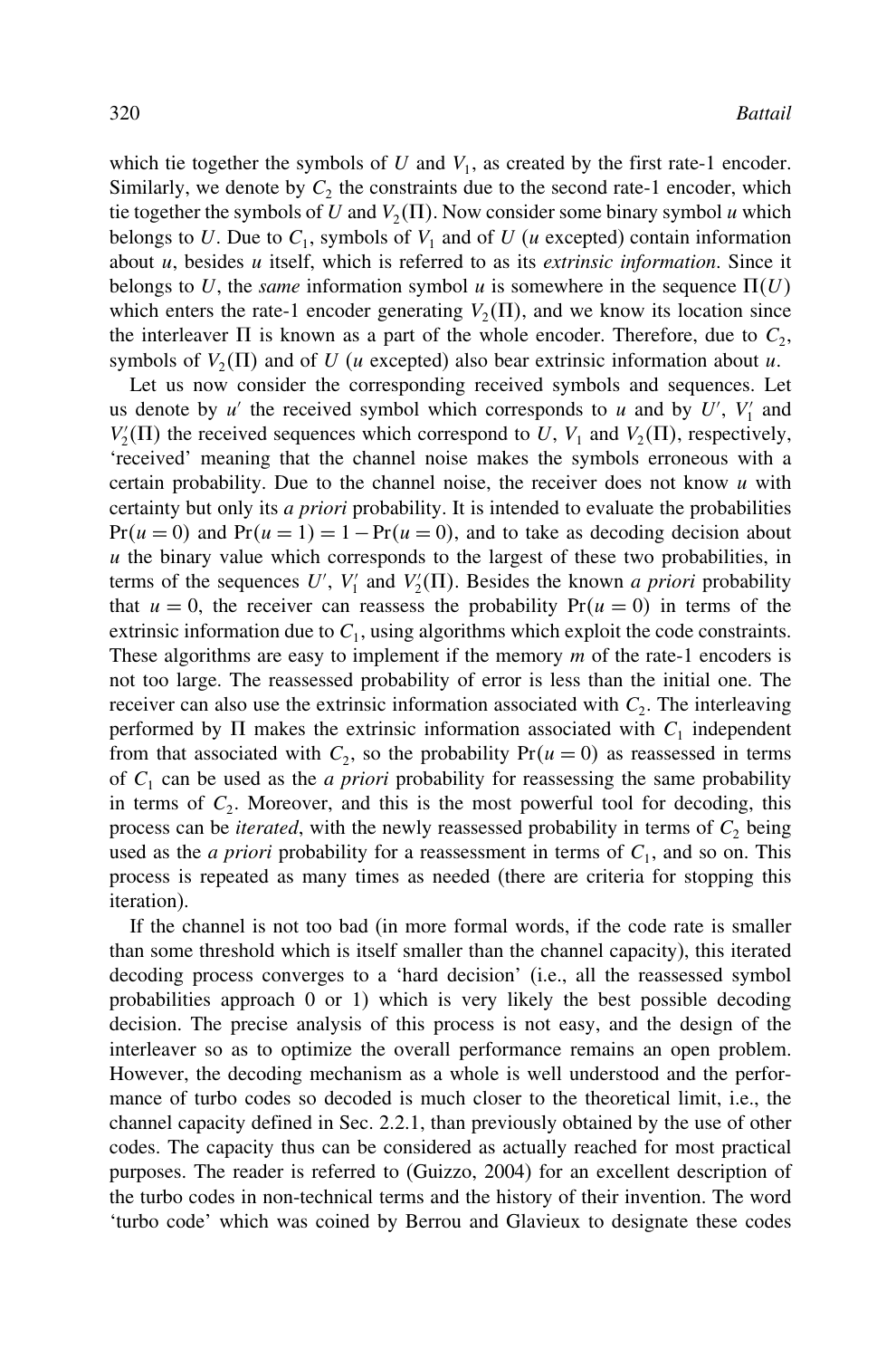was actually inspired by the iterated decoding process where the result of a first decoding is used again in the next step, in a way reminiscent of a car turbo charger which uses its own exhaust to force air into the engine and boost combustion. This iteration process can be interpreted as a kind of feedback.

### **3. CONSERVING THE GENOME NEEDS ERROR CORRECTION**

After these lengthy but necessary preliminaries, we are now able to apply concepts from information theory and error-correcting codes to genetics. To begin with, we compute the probability of error of a nucleotide as a function of time, and then the corresponding capacity as the main parameter which measures the genome ability to communicate information through time. This computation shows that the genomic capacity decreases exponentially fast down to zero due to the accumulated errors, hence that the genome is ephemeral at the time scale of geology. The faithful communication of genetic information can thus only rely on error-correcting codes.

### **3.1 The Genome as a Sequence of Symbols**

Applying information-theoretic results to genomes implies as a first step the identification of their alphabet. The quaternary alphabet  ${A, T, G, C}$  having as symbols the DNA nucleotides may seem obviously relevant, but experimental data show that genomes, or regions of genomes, are more or less  $(G+C)$  rich'. The  $(G+C)$ density is even assumed to have an important genetic rôle (Forsdyke, 1996), and how such an offset with respect to an equal frequency of nucleotides is conserved through time needs moreover to be explained. Using instead the binary alphabet {R, Y} which only keeps the chemical structure of the nucleotides (purine R, doublecycle molecule, i.e., A or G, or pyrimidine Y, single-cycle molecule, i.e., T or C) presumably better fits reality since the genomes are experimentally known to have the same average number of purines and pyrimidines. We shall in the sequel make all calculations with an alphabet size equal to some number denoted by  $q$ , but for the purpose of illustration we shall assume that the binary alphabet  ${R, Y}$ is considered, i.e.,  $q = 2$ .

The integrity of a genome is mainly threatened by chemical reactants and radiations. Cellular and nucleic membranes can provide an adequate shielding against chemical agents, but not against radiations of solar and cosmic origin, or due to natural radioactivity. Moreover, the DNA molecule belongs to the quantum world according to two of its dimensions but, as a long string of nucleotides, it extends itself in the third dimension at the macroscopic scale. It can support a definite information only provided its intrinsic indeterminism as a quantum object is corrected by genomic codes.

To take into account the possibility of genomic symbol errors, let us now consider a situation where a symbol from an alphabet of size  $q$  has been chosen to bear some information but may, or not, be replaced by (or changed into, or received as) another symbol of the same alphabet<sup>4</sup>, an event to be referred to in general as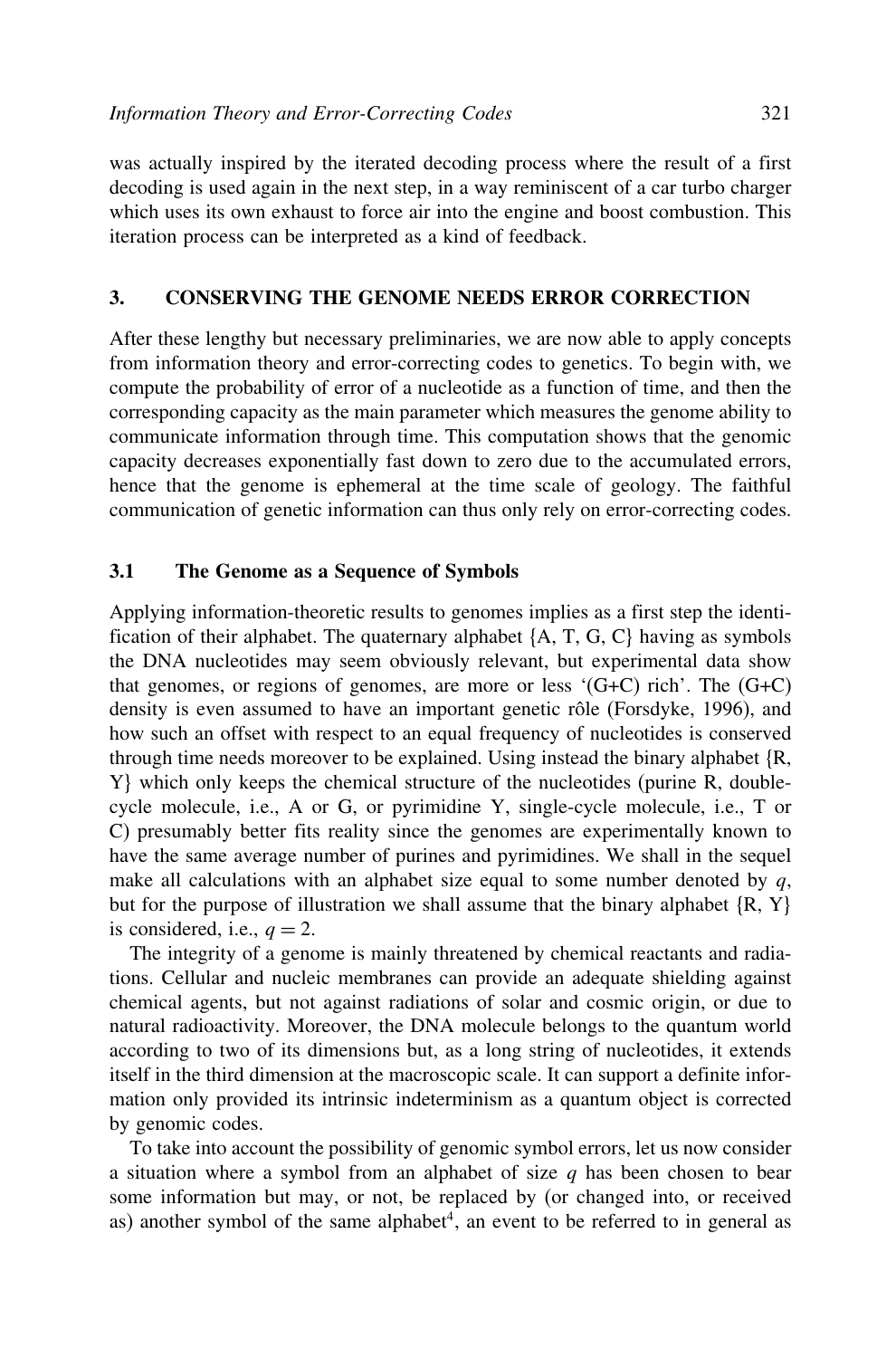a *transition*, or to an *error* when it results in a symbol different from the initial one. Assuming that a given symbol is randomly subjected to error with a constant probability per unit of time,  $\nu$ , we shall compute in Sec. 3.2 its probability of error as a function of time. We shall then use this result to show that the corresponding channel capacity decreases exponentially fast down to zero as time tends to infinity.

The computation presented in Sec. 3.2 only concerns a single type of errors, where a symbol different from the correct one is substituted for it. Errors consisting of an erasure (a symbol is not recognized as belonging to the alphabet), a deletion (a symbol has been removed from the message) or an insertion (an extraneous symbol has been appended) may occur. Our restriction to errors by substitution is mainly motivated by the fact that this case has been much more studied by information and coding theoretists than the other ones, and that the design and implementation of error-correcting codes for deletions and insertions is significantly more difficult. Taking account of other types of error than substitutions would complicate the discussion although presumably not entailing very different conclusions. Moreover, taking account of other types of errors can but worsen the situation, except as regards the erasures which are milder than substitutions. Even if all errors consisted of erasures, an utterly optimistic assumption, the capacity would still exponentially decrease down to zero as a function of time, as shown in Sec. 3.3.3.

## **3.2 Symbol Error Probability as a Function of Time**

Remember that, as discussed in Sec. 2.3.1, the typical information-bearing event in any communication system is the choice of a particular symbol among a given alphabet. To assess the communication performance of a genome, let us consider its nucleotides as symbols of an alphabet of size  $q$ . Let us assume that such a symbol incurs an error during the infinitesimal time interval  $dt$  with probability  $\nu dt$ , where  $\nu$  is a frequency provisionally assumed to be constant. We assume that an error affecting a symbol consists of replacing it by another one, chosen with probability  $1/(q-1)$  among the other  $q-1$  symbols of the alphabet (this is the worst probability distribution in case of an error by substitution, according to information theory).

Let  $P(t)$  denote the probability that a given symbol differs from the initial (correct) one at some time  $t > 0$ . The given symbol is identical to the initial one with probability  $1 - P(t)$ , and in this case the probability of error increases during the interval  $(t, t + dt)$  by an amount of  $\nu dt$ . But if the given symbol is already in error, an event of probability  $P(t)$ , the probability of error *decreases* by an amount of  $\nu dt/(q-1)$  since the newly occurring error can recover by chance the initial symbol. We can thus express the probability  $P(t + dt)$  as

$$
P(t + dt) = P(t) + \nu dt [1 - P(t)] - \nu dt \frac{P(t)}{q - 1} = P(t) + \nu dt \left[ 1 - \frac{q}{q - 1} P(t) \right].
$$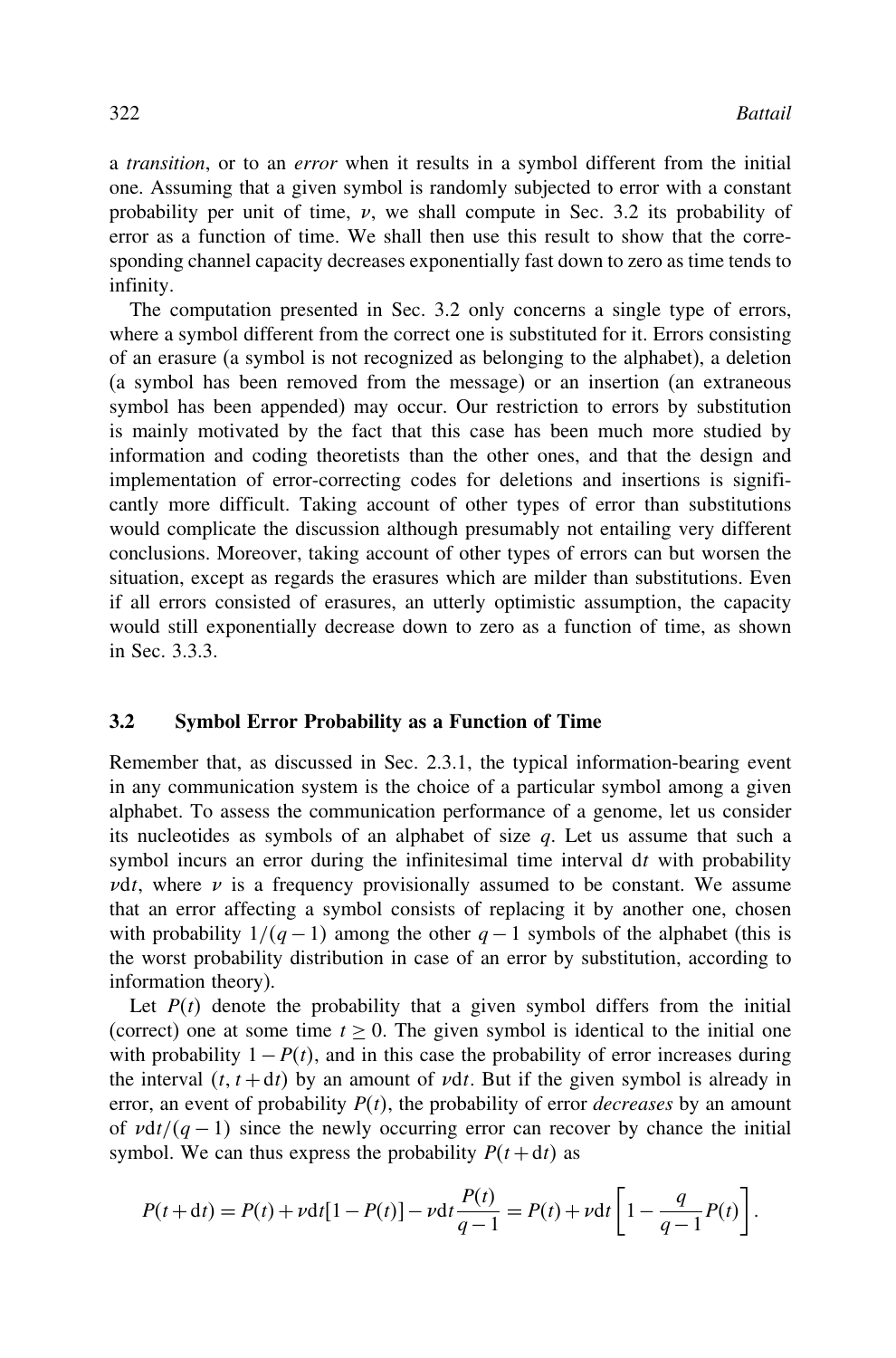This equality is equivalent to the differential equation

$$
(7) \tP'(t) = \nu \left[ 1 - \frac{q}{q-1} P(t) \right],
$$

where  $P'(t)$  denotes the derivative of  $P(t)$  with respect to time. Its solution satisfying the initial condition  $P(0) = 0$  is

(8) 
$$
P(t) = \frac{q-1}{q} \left[ 1 - \exp\left(-\frac{q}{q-1}\nu t\right) \right].
$$

Figure 7 represents this error probability when  $q = 2$ .

The slope of the graph of  $P(t)$  at the origin,  $P'(0)$ , equals v, and  $P(t)$  tends to the horizontal asymptote  $P(\infty) = (q-1)/q$ . This asymptotic behaviour for t approaching infinity means that after a long enough time the given symbol no longer depends on the initial one and becomes random with uniform probability over the alphabet.



*Figure 7.* Probability of error as a function of time  $t$  in the presence of a constant frequency of errors  $v$ . The alphabet was assumed to be binary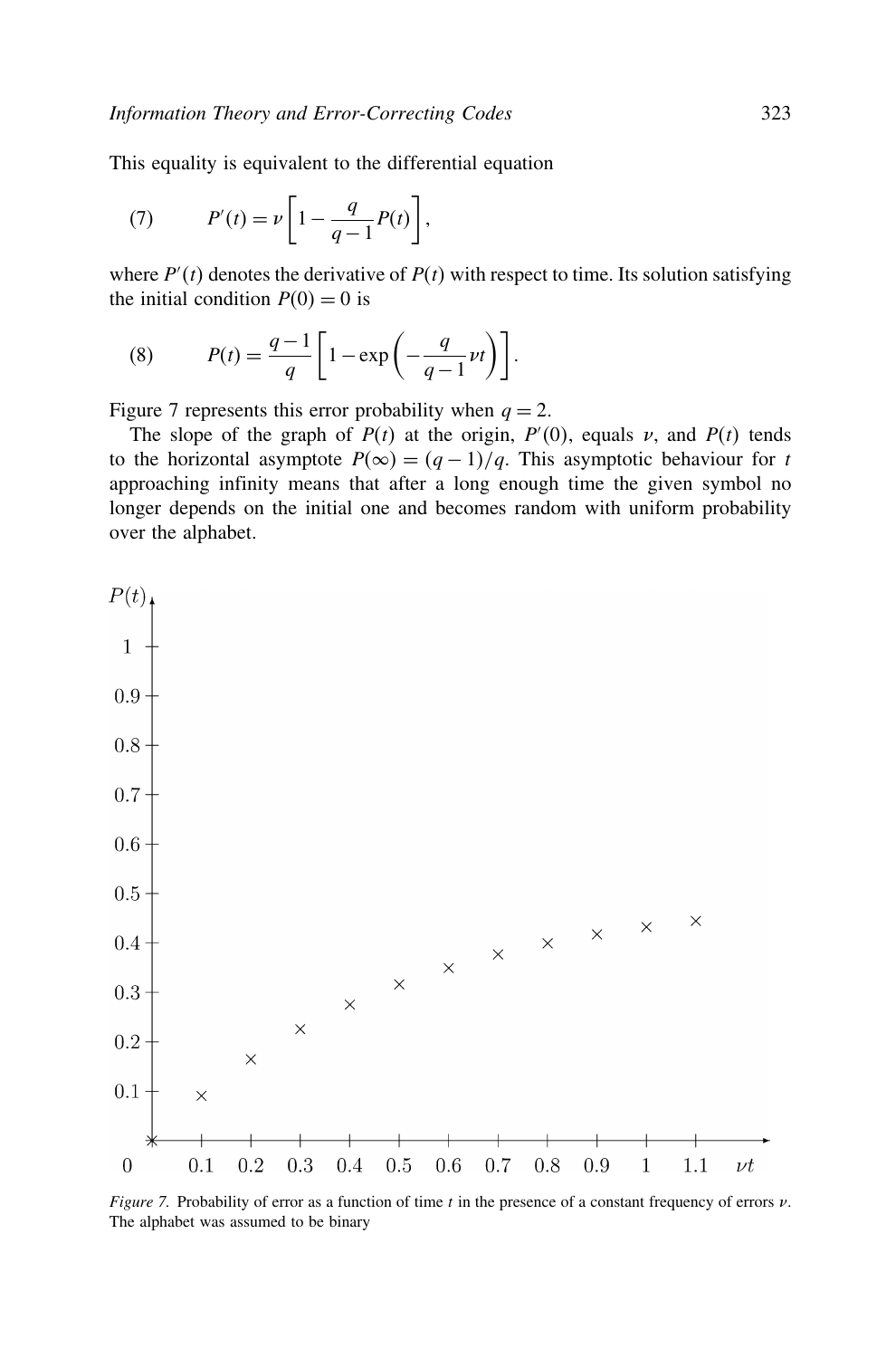If we now consider a genome consisting of a sequence of  $n$  symbols, each of them being independently affected by errors with probability  $P(t)$ , the average number of erroneous symbols at time t in this genome is then  $N_e(t) = nP(t)$ . Replacing  $P(t)$  by its expression (8) results in

$$
N_{e}(t) = nP(t) = \frac{(q-1)n}{q} \left[ 1 - \exp\left(-\frac{q}{q-1}\nu t\right) \right].
$$

If the sequence considered is a word of an error-correcting code of length  $n$  and minimum distance  $d$ , remember that it will be corrected with a probability the larger, the larger is  $n$ , which moreover approaches 1 as  $n$  tends to infinity, provided  $N_e(t) < d/2.$ 

If the symbol error frequency varies as a function of time, say  $\nu(t)$ , one should just substitute  $\nu(t)$  for  $\nu$  in (7). No simple solution like (8) can then in general be obtained, but  $P(t)$  remains an increasing function of time since (7) shows that its derivative  $P'(t)$  is positive, and it tends to the same asymptotic value  $P(\infty) = (q-1)/q$ . If  $\nu(t)$  remains larger than some known value  $\nu_0$ , then (8) written for  $v = v_0$  provides a lower bound  $P_0(t)$  to the actual probability of error, and the capacity computed in terms of  $P_0(t)$  is larger than the actual capacity.

### **3.3 Capacity Associated with Nucleotides**

### *3.3.1 Capacity of a nucleotide in a single-strand genome*

As stated in Sec. 2.2.1, information theory defines the *channel capacity* as the largest amount of information which can be communicated in the average by a symbol. It equals  $\log q$  in the absence of errors (with the base of the logarithms defining the information unit), but it also accounts for the information loss due to a nonzero probability of error. Its importance results from the fundamental theorem which states that errorless communication using an  $(n, k)$  error-correcting code (each word of which is *n*-symbol long and bears k information symbols) can be achieved asymptotically for  $n$  approaching infinity if, and only if, the information rate  $k/n$  of the code is less than the channel capacity expressed using  $q$ -ary units.

In the case of  $q$ -ary symbols affected with probability  $p$  by errors of the type specified above, this capacity, computed using  $(6)$ , reads:

(9) 
$$
C_q = \log_2 q + p \log_2 p + (1 - p) \log_2 (1 - p) - p \log_2 (q - 1)
$$

$$
= \log_2 q + p \log_2 \left(\frac{p}{q - 1}\right) + (1 - p) \log_2 (1 - p)
$$

shannons per symbol (remember that we name 'shannon' the binary unit of information; see Sec. 2.2.1). The subscript q in  $C_q$  is intended to remind the alphabet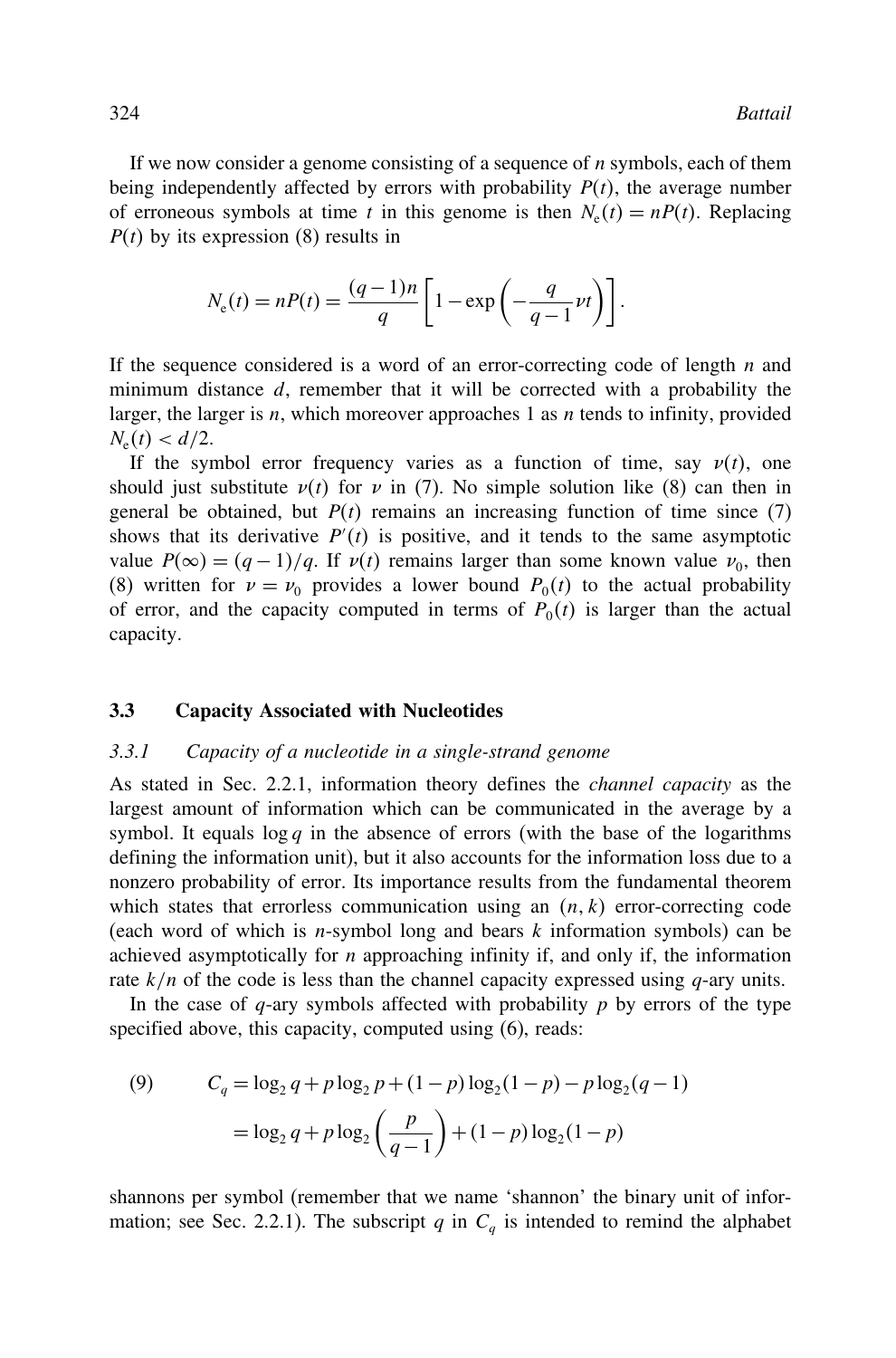size. Letting in the above expression  $p = P(t)$  as given by (8), thus assuming again that  $\nu$  is constant, results in

(10) 
$$
C_q(t) = \frac{q-1}{q} \left[ 1 - \exp\left(-\frac{q}{q-1}vt\right) \right] \log_2 \left[ 1 - \exp\left(-\frac{q}{q-1}vt\right) \right]
$$

$$
+ \frac{1}{q} \left[ 1 + (q-1)\exp\left(-\frac{q}{q-1}vt\right) \right]
$$

$$
\log_2 \left[ 1 + (q-1)\exp\left(-\frac{q}{q-1}vt\right) \right]
$$

which expresses the capacity of the genomic channel as a function of time in the presence of a constant error frequency  $\nu$ . Notice that the error probability  $P(t)$  and hence the capacity  $C(t)$  depend on time in (8) and (10) through the product  $\nu t = \tau$ , a dimensionless quantity which can be interpreted as a measure of time using  $1/\nu$ as unit. The formula (10) accounts for the degradation of the channel capacity due to the accumulation of errors. It decreases from  $\log_2 q$  for  $\tau = 0$ , with a slope equal to  $-\infty$ , down to 0, *exponentially* for  $\tau$  approaching infinity.

Let us assume again that the relevant alphabet is binary (say,  $\{R, Y\}$ , the purine/pyrimidine chemical structure of a nucleotide). The capacity given by (10) for  $q = 2$ , namely

(11) 
$$
C_2(t) = \frac{1}{2} \{ [1 - \exp(-2\nu t)] \log_2 [1 - \exp(-2\nu t)] + [1 + \exp(-2\nu t)] \log_2 [1 + \exp(-2\nu t)] \},
$$

has been plotted in terms of  $\tau = vt$  in Fig. 8 where it is represented by crosses. Similar shapes would be obtained with alphabets of other size. For a single-strand genome, a binary error-correcting code can be used in order to ensure errorless communication (asymptotically for large *n*) provided  $C_2(t)$  remains larger than its rate  $k/n$ , hence if t is small enough.

#### *3.3.2 Capacity of a pair of nucleotides in a double-strand genome*

A pair of complementary nucleotides in double-strand DNA has however a larger capacity. If it happens that the two available nucleotides are not complementary, it is clear that one of them is in error although which is wrong is not known, so no decision about the value of one of them can be taken. This case is referred to in information theory as an 'erasure'. It is less harmful than a wrong decision since it warns that the considered symbol is unreliable. Taking account of such erasures results in an increased capacity as exploiting the informational equivalence of the complementary strands. Let us assume that the errors independently affect the nucleotides of a complementary pair and let  $p$  denote the error probability of a single nucleotide. An error occurs only when both nucleotides are simultaneously in error, an event of probability  $p^2$ , and an erasure when one of them is in error but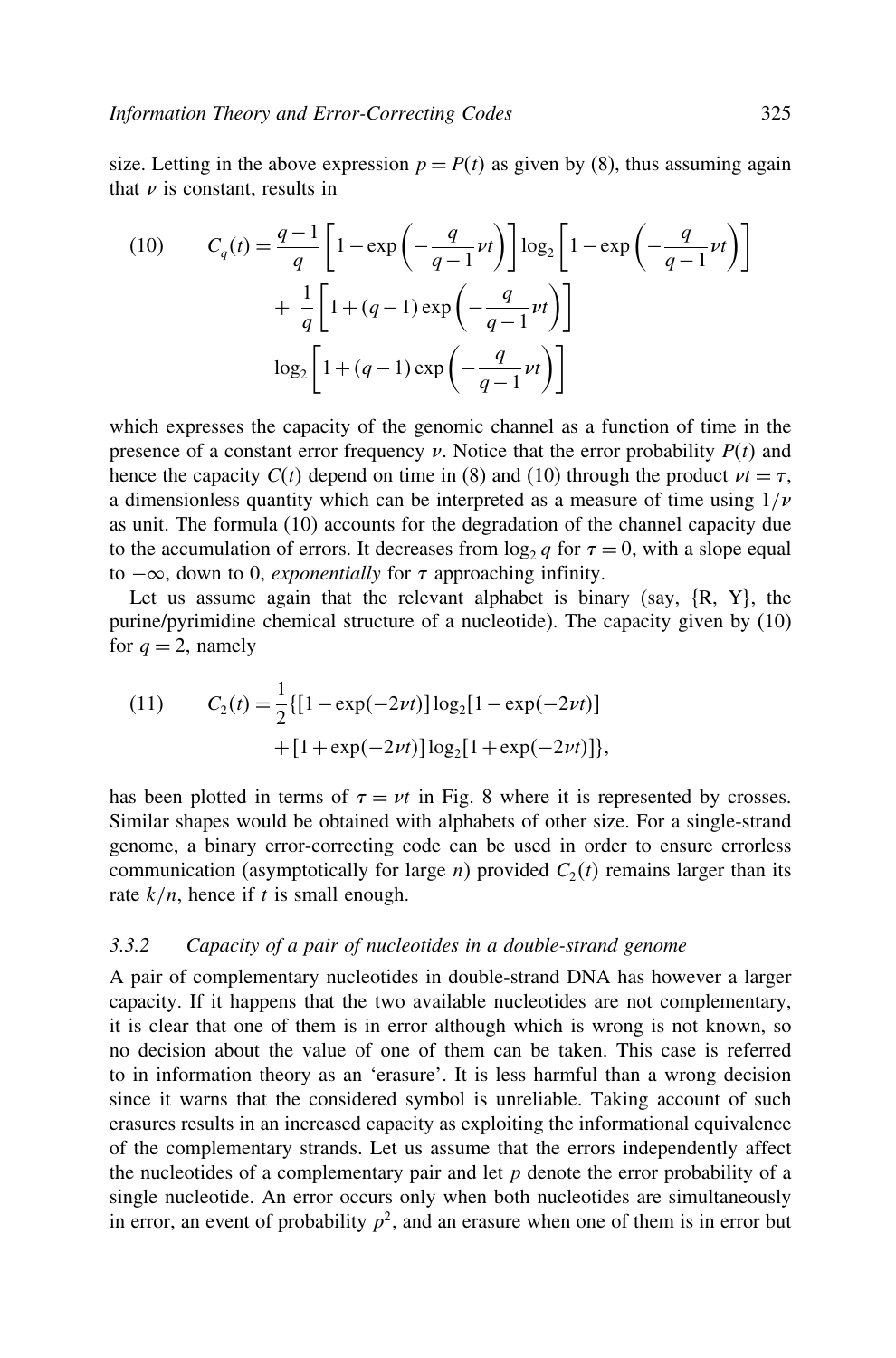



*Figure 8.* Genomic capacity as a function of time t in the presence of a constant frequency of errors  $\nu$ , in shannons (binary units) per symbol. The alphabet is assumed to be binary. Points represented by crosses refer to a single DNA strand, while those represented by circles are plots of the capacity taking into account the availability of the two complementary DNA strands

the other one is not, which occurs with probability  $2p(1-p)$ . Let  $C_{q,ds}$  denote the capacity of this channel, where the subscript 'ds' stands for 'double strand'.

Assuming again for the purpose of illustration that the alphabet is binary, i.e.,  ${R, Y}$ , the capacity  $C_{2,ds}$ , computed using again (6), is expressed in shannons as:

$$
C_{2,ds} = (1 - 2p + 2p^{2})[1 - \log_2(1 - 2p + 2p^{2})] + 2[p^{2}\log_2 p + (1 - p)^{2}\log_2(1 - p)],
$$

or, after replacing p with the probability of error at time t,  $P(t)$ , expressed in terms of  $\nu t$  according to (8):

(12) 
$$
C_{2,ds}(t) = \frac{1}{2} \{ [1 - \exp(-2\nu t)]^2 \log_2 [1 - \exp(-2\nu t)] + [1 + \exp(-2\nu t)]^2 \log_2 [1 + \exp(-2\nu t)] - [1 + \exp(-4\nu t)] \log_2 [1 + \exp(-4\nu t)] \}.
$$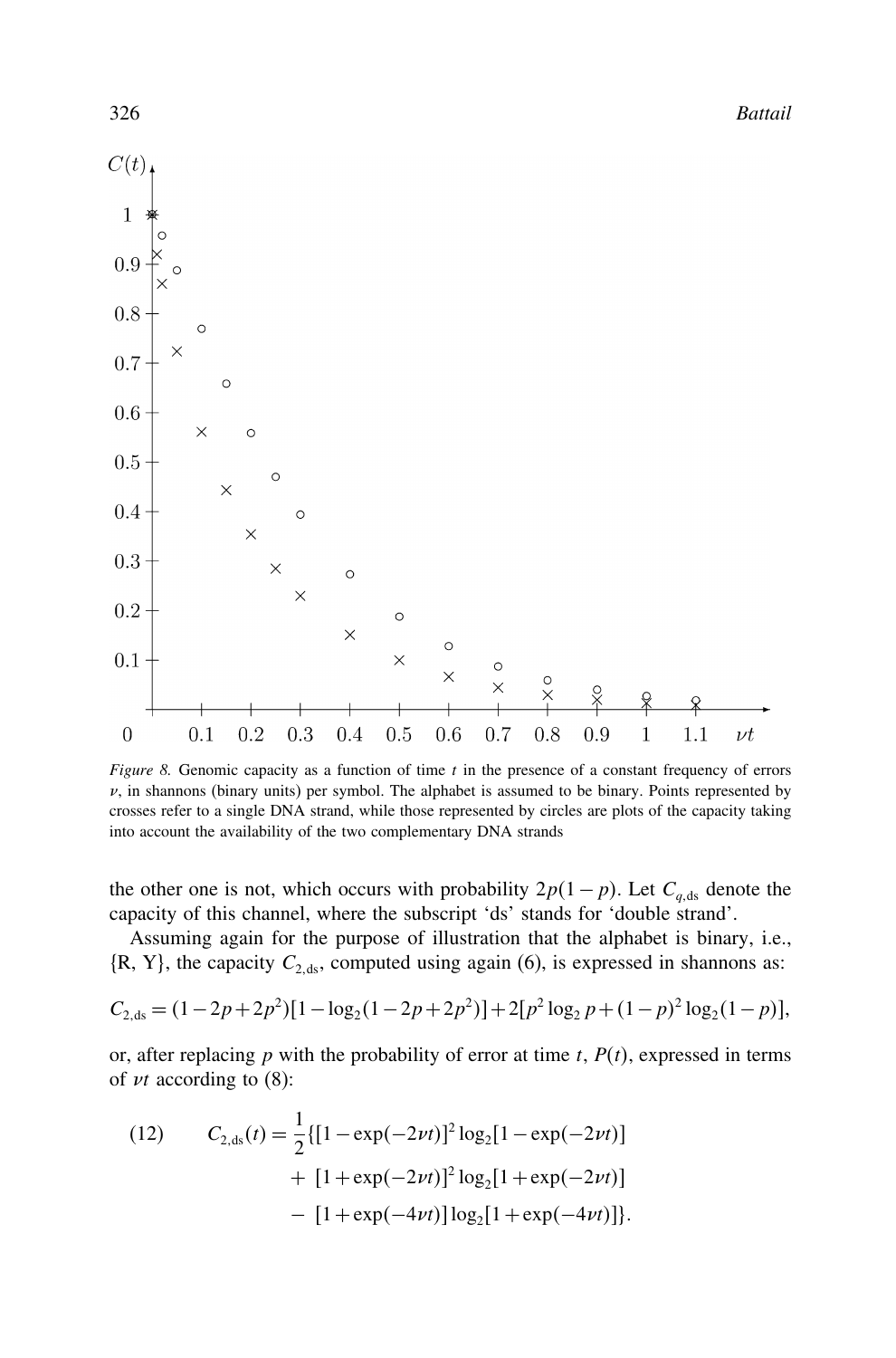This capacity is also plotted in terms of  $\tau = vt$  in Fig. 8 (circles). As expected, it is larger than the single-strand capacity  $C_2(t)$  given by (11). The slope near the origin is  $-2$  instead of  $-\infty$ . When  $\tau$  approaches infinity,  $C_{2,ds}$  approaches  $2C<sub>2</sub>$ . Taking into account the availability of two complementary DNA strands thus results in a moderate improvement of the capacity (by a factor less than, and asymptotically equal to, 2). Remember that the capacity  $C_{2,ds}(t)$  given by (12) measures the largest possible information rate per symbol of the genetic channel for the binary alphabet  $\{R, Y\}$ , and that an  $(n, k)$  error-correcting code (each word of which is *n*-symbol long and bears  $k$  information symbols) can provide errorless communication (asymptotically for *n* approaching infinity) only if  $k/n < C_{2,ds}(t)$ .

### *3.3.3 Capacity in the presence of erasures only*

The above capacities were computed assuming that an error affecting the genome consists of substituting a wrong symbol for the correct one. A milder kind of error would consist of simply *erasing* it, i.e., identifying it as not belonging to the alphabet. A very optimistic assumption would be that only erasures may occur. Let  $v$  denote the probability of an erasure. One easily shows that the corresponding capacity is  $(1-v)\log_2 q$  shannons. The same reasoning as in Sec. 3.2, but assuming that once a symbol has been erased it remains so, shows that if the probability that an erasure occurs within the infinitesimal time interval  $dt$  is  $\nu dt$  where the frequency  $\nu$  is assumed to be constant, then the probability of erasure as a function of time is simply  $v(t) = 1 - \exp(-\nu t)$ . The capacity as a function of time is thus, in the single-strand case:

$$
C_{q, \text{er}} = \exp(-\nu t) \log_2 q,
$$

which is again an exponentially decreasing function. Using the double strand structure would reduce the probability of erasure to  $v^2(t) = [1 - \exp(-\nu t)]^2$ , i.e., that of simultaneous erasures on both strands, finally resulting in the capacity:

$$
C_{q, \text{er}, \text{ds}} = \exp(-\nu t)[2 - \exp(-\nu t)] \log_2 q
$$

which asymptotically equals twice the single-strand capacity so it still exponentially decreases down to 0 when t approaches infinity.

## **3.4 How can Genomes be Conserved?**

#### *3.4.1 General consequences of the capacity calculations*

The curves of Fig. 8 (or those which can be drawn when other assumptions about the alphabet size are made) clearly show that the capacity becomes negligible after a time interval close to  $1/\nu$ , meaning that the genomic channel is completely inefficient at the time scale of geology for plausible values<sup>5</sup> of  $\nu$ . Means for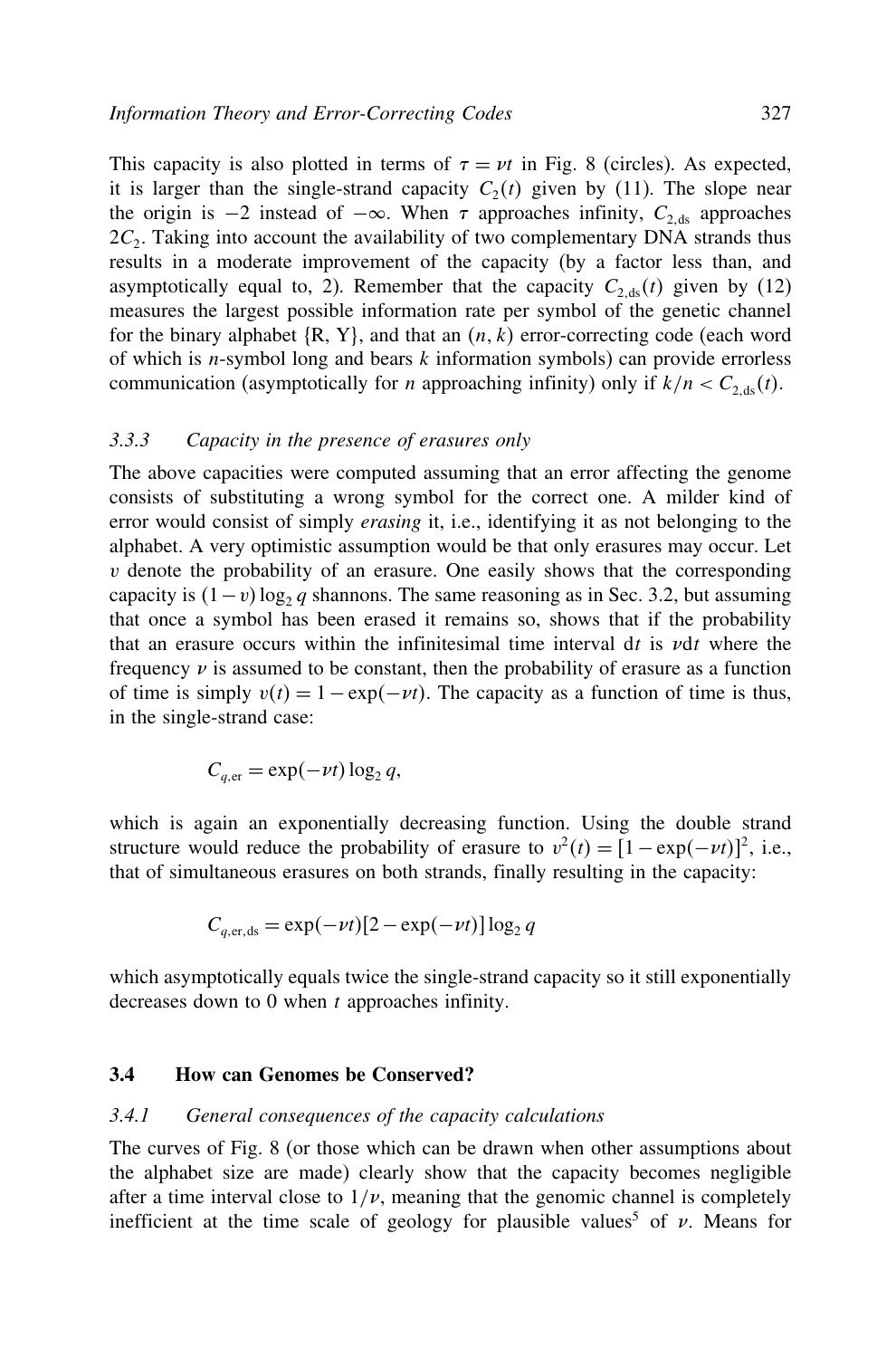regenerating the genome must be available and necessarily take the form of errorcorrecting codes endowing the genome with the necessary property of *resilience to errors*. The genome regeneration must moreover be performed after a time interval as small as to avoid the genomic channel to degrade beyond the code correction ability (see Sec. 2.3.2).

The results plotted in Fig. 8, based on the capacity computations of Sec. 3.3, thus show that the genomes quickly (at the geological time scale, of course) bear less and less information about the original message in the absence of a regeneration process. Conservation of the genome is not the rule and error is not the exception. This implies a reversal of the onus of proof: it is the conservation of distinct genomic features which needs to be explained. We shall develop this remark below (Sec. 4.1) but we may already stress that it plainly contradicts a basic assumption of today's genetics, underlying almost all its arguments but left implicit as probably believed obvious.

### *3.4.2 Main and subsidiary hypotheses*

That genomic error-correcting codes exist will be referred to in the sequel as our *main hypothesis*, although information theory shows it is necessary, not merely speculative. A subsidiary hypothesis must furthermore be introduced in order to fit properties of the living world as well as nature's approach. It consists of assuming that a genomic code combines several codes according to a layered architecture referred to as *nested codes*.

The assumption that genomes are words of error-correcting codes is tenable only if they are redundant, as such codes should be. In information theory, 'redundancy' does not merely mean that several copies of something are available but the far more general property that the number of symbols which are used in order to represent the information exceeds that which would be strictly necessary. Genomes are in fact extremely redundant since the number of distinct genomes of length  $n = 133$ , 4133, approximately equals the estimated number of atoms in the visible universe, namely,  $10^{80}$ . In the absence of redundancy, the number of possible genomes of length *n* would be  $10^n$ , an inconceivably large number for *n* of a few millions as in bacteria, let alone for  $n$  of a few billions as in many plants and animals. Even the shortest genomes, that of viruses, are a few thousands of nucleotides long and thus still appear as very redundant.

#### *3.4.3 Subsidiary hypothesis: nature uses 'nested codes'*

Our subsidiary hypothesis is that nature uses nested codes. By 'nested codes', we mean a system which combines several codes as follows (it is convenient here to assume that the encoding rule is systematic, as defined in Sec. 2.3.1). A first information message is encoded according to some code. Then, a second information message is appended to the codeword which resulted from the first encoding, and the resulting message is encoded again using another code.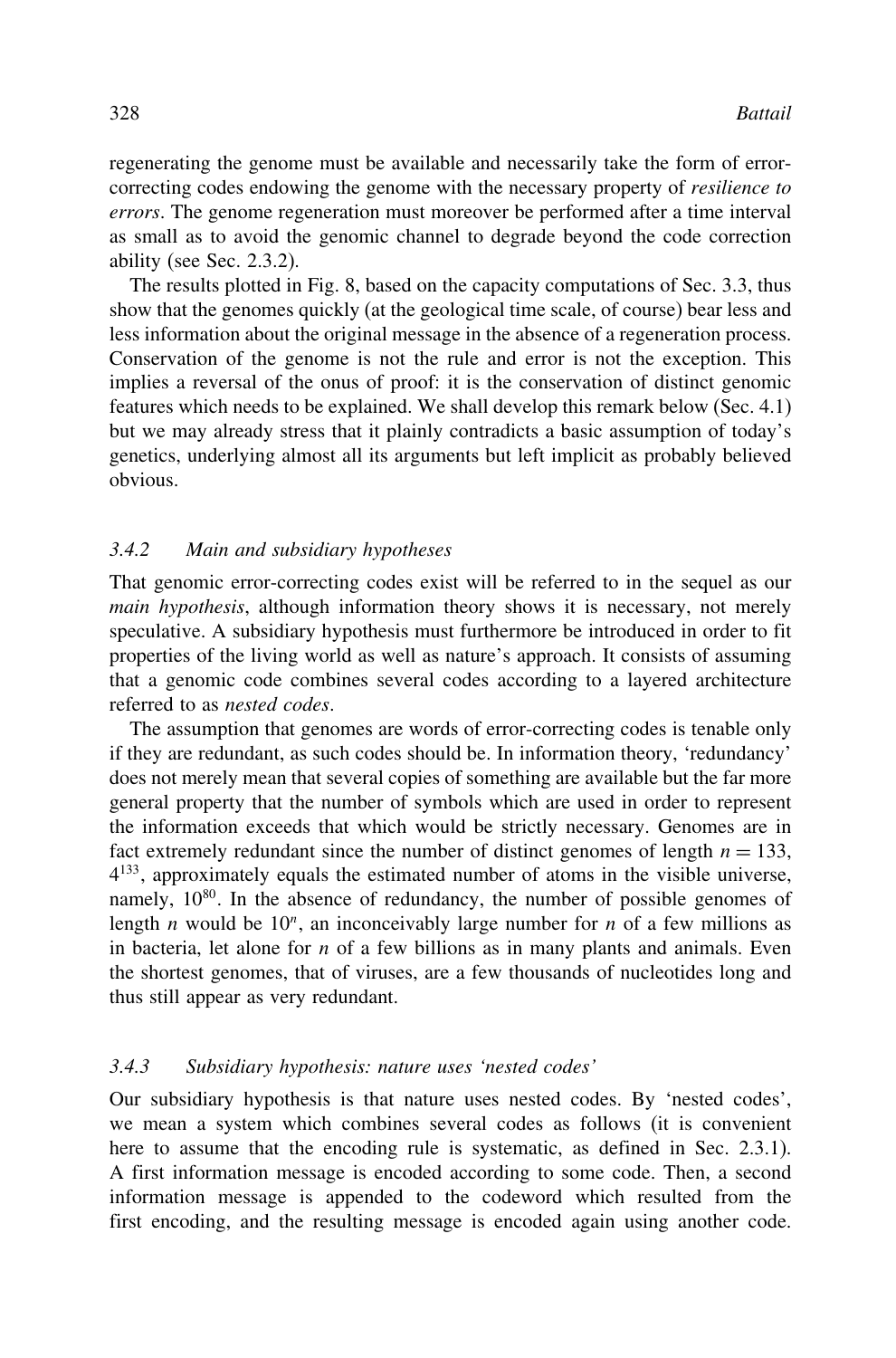

*Figure 9.* The fortress metaphor. A code is represented as a closed wall which protects what is inside it.  $I_0$ ,  $I_1$ ,  $I_2$  and  $I_3$  are successive information messages.  $I_0$  is protected by 3 codes,  $I_1$  by 2 codes,  $I_2$  by a single code and  $I_3$  is left uncoded

This process is repeated several times, the last information message being left uncoded. The resulting nested system is depicted in Fig. 9 using the fortress metaphor where each code is represented as a wall which encloses the information message it contains, assuming a three-layer scheme. Clearly, an information message is the better protected, the closer to the centre it is in this picture. Of course, the walls represent here purely abstract obstacles to errors seen as attackers. Notice that a very efficient protection of the most central information does not demand very efficient individual codes: the multiplicity of enclosing walls provides a much higher degree of safety than each of them separately.

Notice that we assume that the different coding layers appeared successively in time, meaning that the nested structure of ancestral forms of life has a number of layers less than that of more recent ones. The appearance of the successive coding layers may well, at least for certain of them, coincide with the 'major transitions in evolution' (Maynard Smith and Szathmáry, 1995; Barbieri, 2003). The onset of the nested structure can be understood since DNA can be replicated. If its copy is appended to the initial genome instead of being separated from it, then an increase in the genome length results and the longer genome can evolve so as to increase its error-correcting capability. Using old means to create new ones, as assumed here, is a typical feature of nature's approach often referred to as *tinkering*.

The hypothesized nested structure is plausible if we notice that certain parts of the genome like the *HOX* genes are conserved with astonishing faithfulness in many animal species, with the consequence that the organization plans of the corresponding phenotypes are very faithfully conserved. At variance with the extreme permanency of the *HOX* genes, however, it turns out that some genomic variability has advantages as witnessed by the evolutive success of sex as a means for creating new combinations of alleles. It is thus likely that genomic information is unequally protected against errors, and the nested structure is the simplest way to do so. Moreover, since we assumed that the codes appeared successively in time, the genomic information is the better protected, the older it is, so that the variability mainly concerns the most peripheral layers of the nested structure. We now undertake to draw consequences from the main and subsidiary hypotheses we made.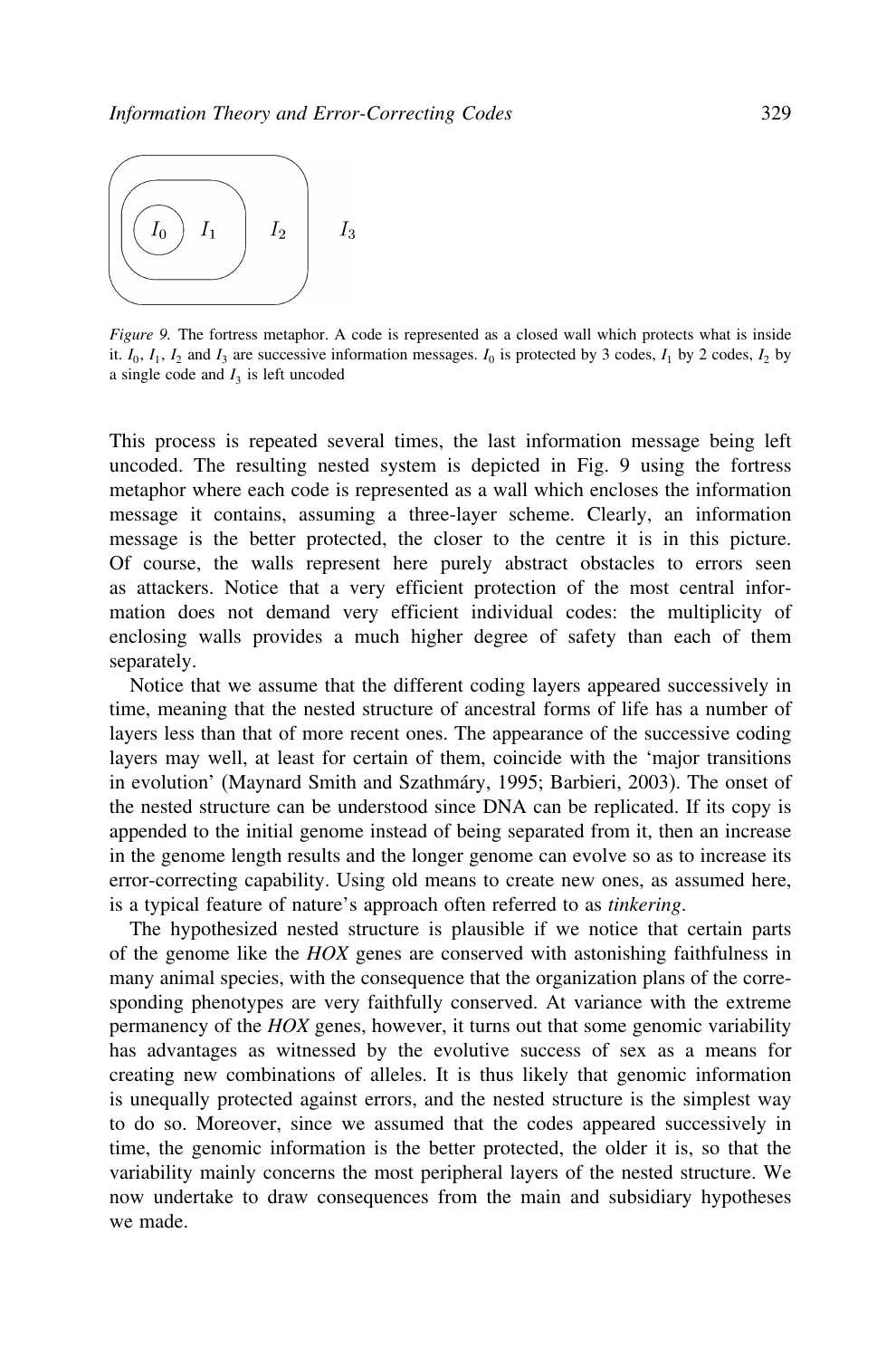## **4. HOW GENOMIC ERROR-CORRECTING MEANS FIT IN WITH THE LIVING WORLD AND ITS EVOLUTION**

We claim that our main and subsidiary hypotheses explain many features of the living world and of its evolution. We do not feel exaggerated to say that they explain very basic properties of life, including some left unexplained by today's biology for lack of relevant answers, or even for not realizing that they need an explanation. Other consequences of our hypotheses provide arguments about controversial points, especially those discussed in Sec. 4.3. We first examine the consequences of the computations presented in Sections 3.2 and 3.3, showing that the genome conservation needs frequent enough regenerations. Then we consider the consequences of our hypotheses as regards the living world and, since its present state cannot be understood without considering the way it came into existence, as regards biological evolution.

## **4.1 Genome Conservation and Time Between Successive Regenerations**

We have seen in Sections 3.2 and 3.3 that the probability that a nucleotide is in error, hence the corresponding capacity, are functions of time: the probability of error increases, and the capacity exponentially decreases down to zero as time increases. An obvious consequence of this fact is that the genomes must act as words of an error-correcting code (our main hypothesis) and, moreover, that they must be regenerated (in the sense of Sec. 2.3.1) before the accumulated errors result in uncorrectable error patterns. As a consequence, the time interval between two regenerations must be short enough.

The minimum distance between the codewords in the system of nested codes, assuming the subsidiary hypothesis to hold, is the minimum distance  $d$  of the code which corresponds to the outmost wall of Fig. 9, hence to the species level. The time interval  $t<sub>r</sub>$  between successive regenerations should be such that the average number of errors  $nP(t_r)$  in a codeword (where *n* is the codeword length and  $P(t)$  denotes the symbol error probability as a function of time as in Sec. 3.2) remains significantly less than half the minimum distance of the code,  $d/2$ , so that regeneration is almost surely successful. Similarly, but now for the best possible code of a given rate  $k/n$ , the capacity  $C(t_r)$  should remain larger than this rate.

The genome conservation depends on an external parameter: the nucleotide error frequency  $\nu$ , and two internal parameters. A parameter of the genome itself: its correcting ability as a code, measured by its minimum distance  $d$ , on the one hand; and a parameter of the living being which contains it: the time interval between regenerations,  $t_r$ , on the other hand. Both internal parameters may be assumed to have evolved independently, their mutual matching in the extant living world resulting from natural selection. We may assume that evolution eventually resulted in a proper adjustment of these parameters for most species, but let us consider what happens in case of a mismatch. Let us first assume that  $t<sub>r</sub>$  is too large. Then regeneration errors are frequent so living beings in this situation belong to unstable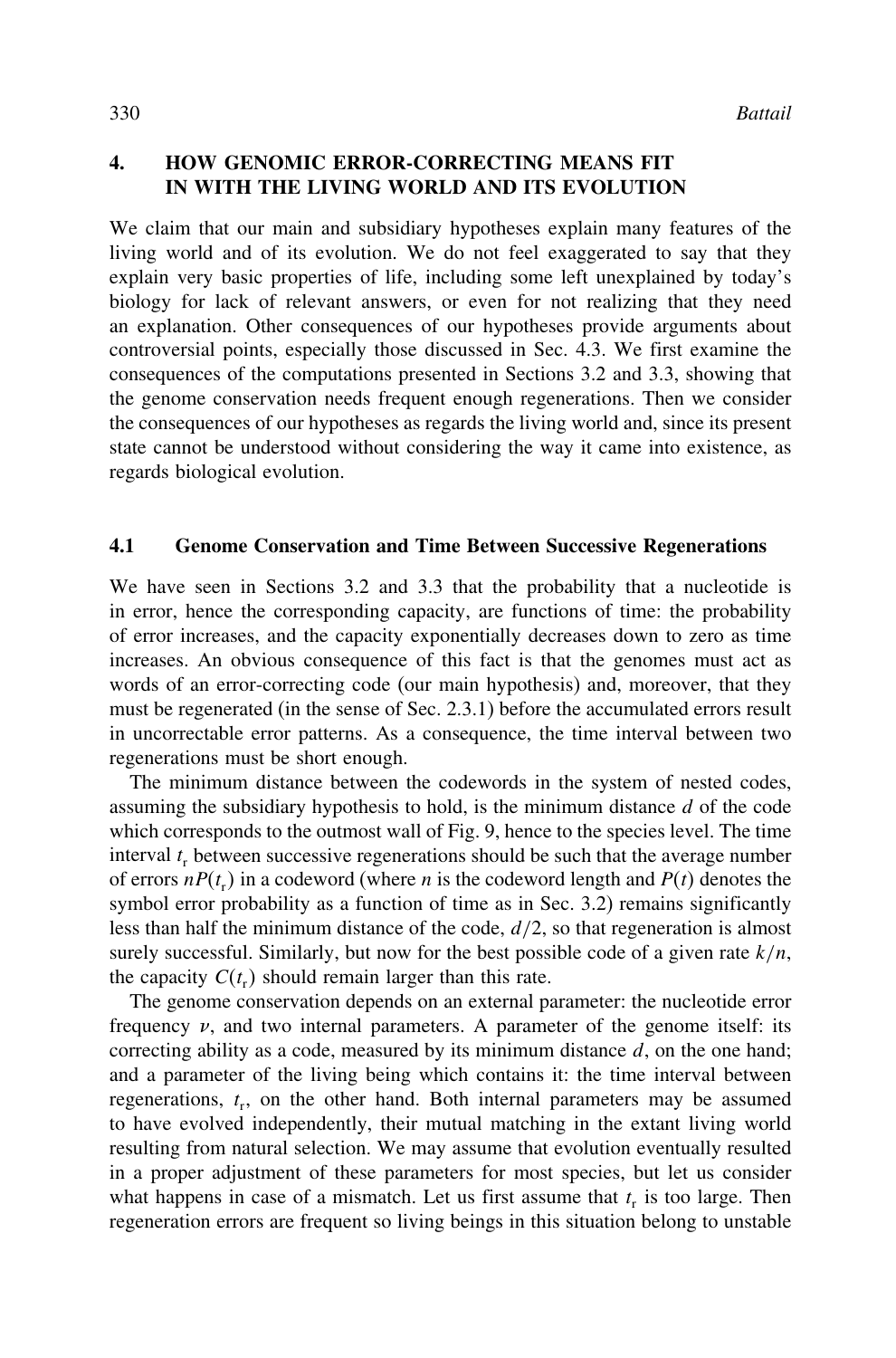species, with many new forms appearing and disappearing in comparatively short time intervals. The Cambrian explosion may have resulted from a mismatch of this type. If on the contrary the time interval  $t_r$  is too small, then we have very conservative species which can remain identical to themselves during long periods but lack flexibility to evolve in the presence of a changing environment, hence risk to get extinct for lack of fitness. Of course, the actual picture is much more complicated if we take account of our subsidiary hypothesis that the error-correcting codes assume the form of nested codes. Roughly speaking, we may think that the more numerous are the code layers, i.e., the more recent is the considered genome, the higher is the global error-correcting ability of the code, meaning that more variation may be accepted and even favoured in the most peripheral layers. Therefore we may expect that more recent, better protected genomes can accept a time interval between regeneration much longer than that of earlier and less protected genomes. If we assume that the lifetime of individuals is equal to the time interval  $t_r$  (in the case of bacteria) or proportional to it (e.g., for animals), we may thus explain why it is much shorter for ancestral forms of life than for highly complex more recent beings.

We do not actually know when the regeneration process takes place. In animals with sexual reproduction one may plausibly assume that it occurs during meiosis. Then, regeneration coincides with generation and, besides being a trivial biological fact, that nature proceeds by successive generations appears as an absolute necessity in the light of information theory. But other mechanisms may be contemplated. For instance, the recent finding in *Arabidopsis thaliana* of 'non-Mendelian inheritance' (Lolle et al., 2005) could be explained by assuming that, in this species and probably in other plants, the regeneration process is not systematically performed each time the genome of a gamete is replicated, but is sporadically triggered from the outside by some kind of stress.

### **4.2 Discreteness and Hierarchical Taxonomy of the Living World**

We now assume that evolution resulted in a proper adjustment of the two parameters  $d$  and  $t<sub>r</sub>$  which control the genome conservation and the mutation rate. The hypothesis that genomic error-correcting codes exist immediately implies that the genomes are far from each other in terms of the Hamming distance, separated by at least the minimum distance  $d$  of the code. If we except the small individual differences due to the information left uncoded, genomes are at least at a distance d from their closest neighbours, which implies the *existence of distinct species*. In the absence of genomic error-correcting properties, the living world would appear as a collection of chimeras.

The picture becomes more complicated but more realistic when we take into account the subsidiary hypothesis of a system of nested codes. Let  $d_0$  denote the minimum distance of the most central (ancestral) code. Geometrically, this means that the messages which pertain to the initial information  $I_0$  can be represented by points which are initially at least  $d_0$  apart in the Hamming space. The further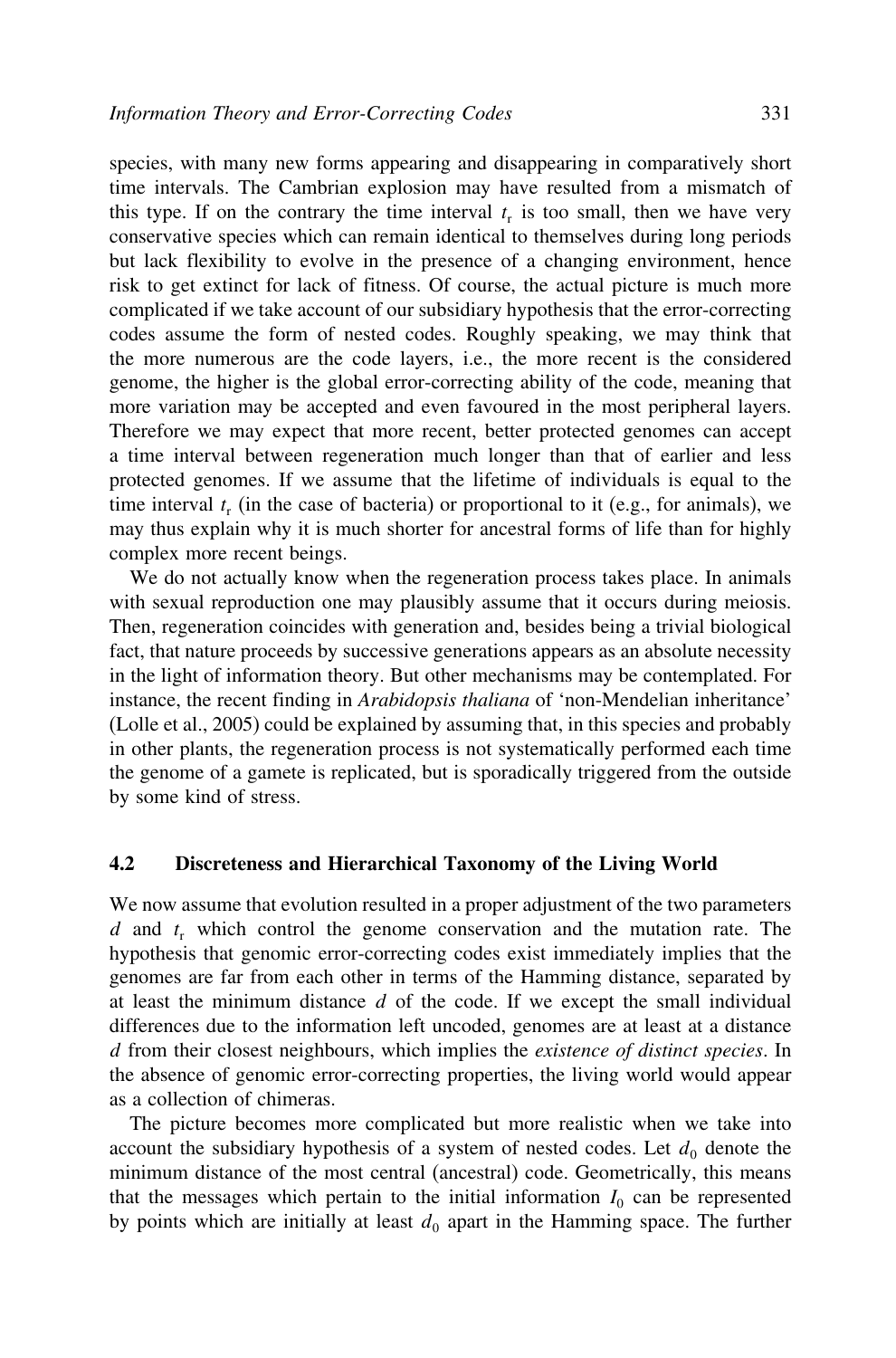encoding by a code with minimum distances  $d_1$  replaces each of these points by a constellation of points centred on it but the distance of the points representing the messages of  $I_0$  becomes at least  $d_0 + d_1$ . After a third encoding, the points corresponding to  $I_0$  become  $d_0 + d_1 + d_2$  apart, etc. The points which correspond to  $I_1$  are only  $d_1 + d_2$  apart, those corresponding to  $I_2$  only  $d_2$  apart. Every time a new encoding is performed, the minimum distance between the points representing the previously encoded words is enhanced by the minimum distance of the new code.

We just described the succession of events which resulted in the construction of the nested code system. Simultaneously to the construction of this system, regeneration errors occur at random and are the more frequent, the distance between the points in the Hamming space is the lesser. But the points are the more distant in this space, they represent words which belong to the more central layers of Fig. 9. A large distance implies that the corresponding regeneration error pattern has larger weight, thus presumably gives rise to a phenotype more different from the original than an error pattern of smaller weight<sup>6</sup>. Clearly, besides the discreteness of species which results from the main hypothesis, the layers of Fig. 9 delineate a *hierarchical taxonomy* among them which results from the subsidiary hypothesis.

But why should the multiple layers of the nested codes appear successively in time? Appending a new error-correcting code to those already in use results in a diminished probability of error, hence in an increased permanency, so it provides an *immediate* evolutive benefit. Indeed, doing so increases both the length and the redundancy of the overall code and the increase of these parameters reduces the probability of regeneration (decoding) error. At the same time, increasing the genome length gives more room for specifying the phenotypes, which may thus be more complex, hence potentially better fitted as regards natural selection in its conventional form. Appending a new code thus both immediately improves the genome permanency and indirectly enables enhancing the phenotype fitness in subsequent evolution. The next section develops these remarks in more general terms.

## **4.3 Consequences of the Hypotheses as Regards Evolution**

Besides the necessity of using error-correcting codes so as to ensure the faithful conservation of genomes, we see that consequences of our hypotheses, which assume that error-correcting codes are actually implemented in the process of transmitting the genomic information and moreover take the form of a system of nested codes, closely match known features of the living world. They also hint at features of the biological evolution.

## *4.3.1 Trend of evolution towards complexity*

The subsidiary hypothesis of a nested structure is not even necessary to explain the trend of evolution towards complexity, a puzzling feature for present biological theories. Our main hypothesis alone implies the trend of evolution towards complexity as a mere consequence of the rather paradoxical information-theoretic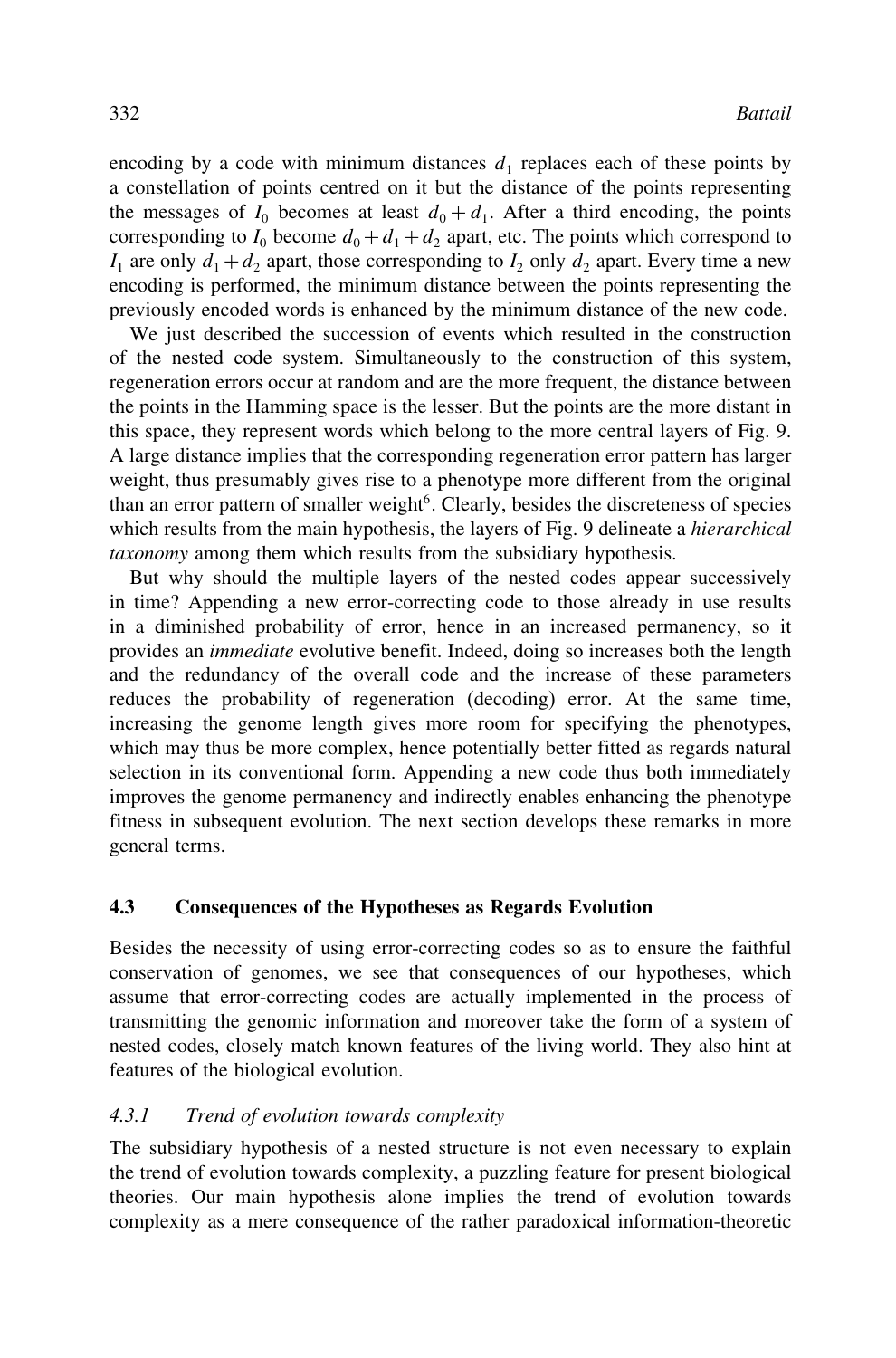fact that the longer the code, the smaller can be made the error probability after decoding, even if the code rate remains constant. Hence increasing the genome size can result in increasing its permanency.

We saw in Sec. 2.3.2 above that the error-correcting codes are means for performing *reliable* communication over *unreliable* channels. Here, 'reliable' is intended to mean that the error probability can be made as small as desired, regardless of the initial error rate, by increasing the length of the codewords, subject to the necessary condition that the codes are *redundant* enough. This key property is not merely a paradoxical theoretical result, but it is fully supported by experiment as countless engineering applications of error-correcting codes were made possible by the tremendous progress of semi-conductor technology. As a striking example, mobile telephony would simply not exist without the availability of sophisticated long codes. If nature uses efficient enough codes (and we may safely assume that the Darwinian mechanisms resulted in almost optimal codes, as products of evolution having a prominent rôle in the genome conservation), then we may think that increasing the genome length results in diminishing the error rate of the genome replication, hence increasing its permanency. However, increasing the genome length while keeping the redundancy rate constant increases the quantity of information which is borne by the genome, thus giving room for specifying more complex (and, thanks to natural selection, better fitted) phenotypes. Indeed, although information theory ignores semantics, information can be thought of as a *container for semantics* (see Sec. 7 below). The availability of more information thus enables to specify more phenotypic features, so basic results of information theory explain the yet poorly understood trend of evolution towards an increased complexity.

## *4.3.2 Evolution proceeds by jumps*

The hypothesis that the genomes behave as words of error-correcting codes, hence are distinctly far apart in the Hamming space, entails that, as resulting from regeneration errors, mutations change genomes to distinctly different ones, which implies that evolution proceeds by jumps. The view of evolution which we propose is thus clearly saltationist, giving an unequivocal answer to this rather controversial point.

## *4.3.3 Genetic information has a random origin*

The accumulation of errors tends to make the genomic message less and less dependent on the original one. The information-theoretic quantity which measures this dependence, the *channel capacity*, has been computed as a function of time in Sec. 3.3 and plotted in Fig. 8. As time increases, it exponentially decreases down to zero. If an error-correcting code is present, the genomic message is exactly regenerated provided the correcting ability of the code is not exceeded, which occurs with high probability if the genome regeneration (decoding) is performed at short enough time intervals. The genomic message only varies when a regeneration error occurs. Such an event is very unfrequent, but it results in a burst of at least d erroneous symbols when it occurs (d denotes as above the minimum distance of the genomic code), the new genome thus becoming significantly different from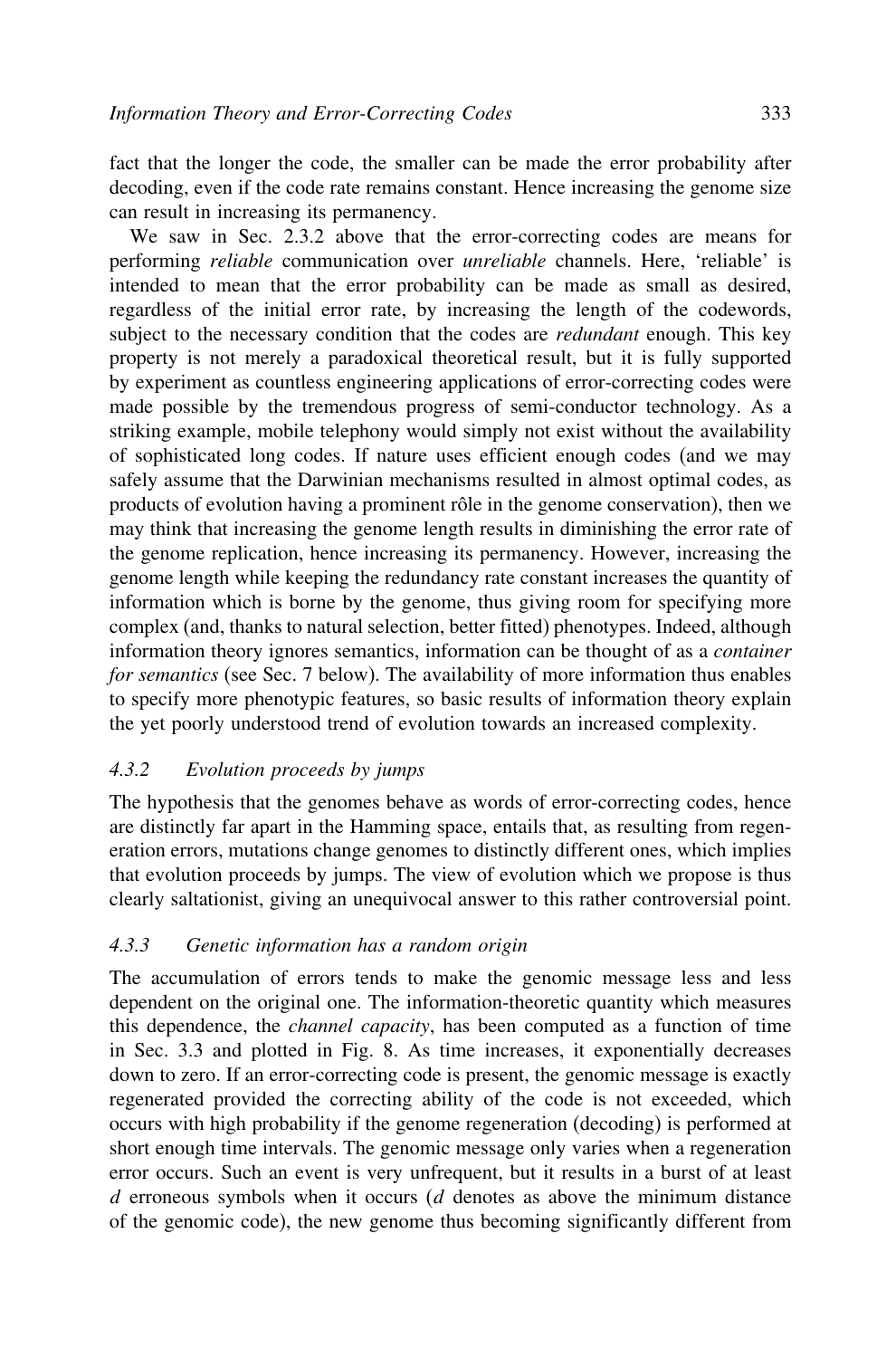the initial one. The genomic code then ensures the conservation of this 'wrong' genome exactly as it does for the initial 'correct' one. Instead of a genome gradually becoming less and less dependent on the original genome due to the occurring errors, we obtain that it remains a long time faithfully conserved but suddenly becomes markedly different from the original when a regeneration error occurs. Next regeneration errors increase the difference in discrete steps. Continuing this process during a long enough time has thus the same ultimate consequence on the genome as if no error-correcting code is used: the original genomic message is progressively forgotten, but according to a much slower pace depending on the time interval between regenerations. Another difference is that, when an error-correcting code is employed, the genomes resulting from replication errors are conserved as efficiently as the original one was. Then each genome, whether original or affected by errors, remains identical to itself during an average time interval the average of which depends only on the probability of a decoding error. Each decoding error may be thought of as originating a separate species (excluding errors occurring in the most peripheral, uncoded layer of the nested codes scheme, which only account for differences between individuals of a same species). Another important consequence of our hypotheses is that the extant genomic information originated from replication errors since the original DNA molecule is presumably forgotten for long but, of course, these products of *chance* were strongly filtered by the *necessity* of natural selection acting on the corresponding phenotypes. Only information at the most central position in the nested codes system, hence very old and fundamental, is a possible remnant of the common origin of the extant living beings.

## **5. GENOMIC ERROR-CORRECTING CODES AS 'SOFT CODES'**

## **5.1 Defining Soft Codes**

It would be naïve to expect that the error-correcting codes that nature uses closely resemble those that engineers design. The latter are defined as a set of words which obey constraints expressed by deterministic mathematical equalities. Looking for error-correcting codes of natural origin, we were led to the concept of 'soft code', where the constraints may be expressed as inequalities or forbidding rules as well as mathematical equalities, and may be probabilistic as well as deterministic. Having thus extended the concept of error-correcting codes, we may think of the many mechanical, steric and chemical constraints obeyed by the DNA molecule, or the protein for which it 'codes', as inducing soft codes. Even linguistic constraints may be considered since in a sense the genome describes the construction of a phenotype, which needs some kind of language.

## **5.2 Potential Genomic Soft Codes**

We gave elsewhere a rather comprehensive list of the potential genomic soft codes which result from the several constraints which the genome obeys (Battail, 2005).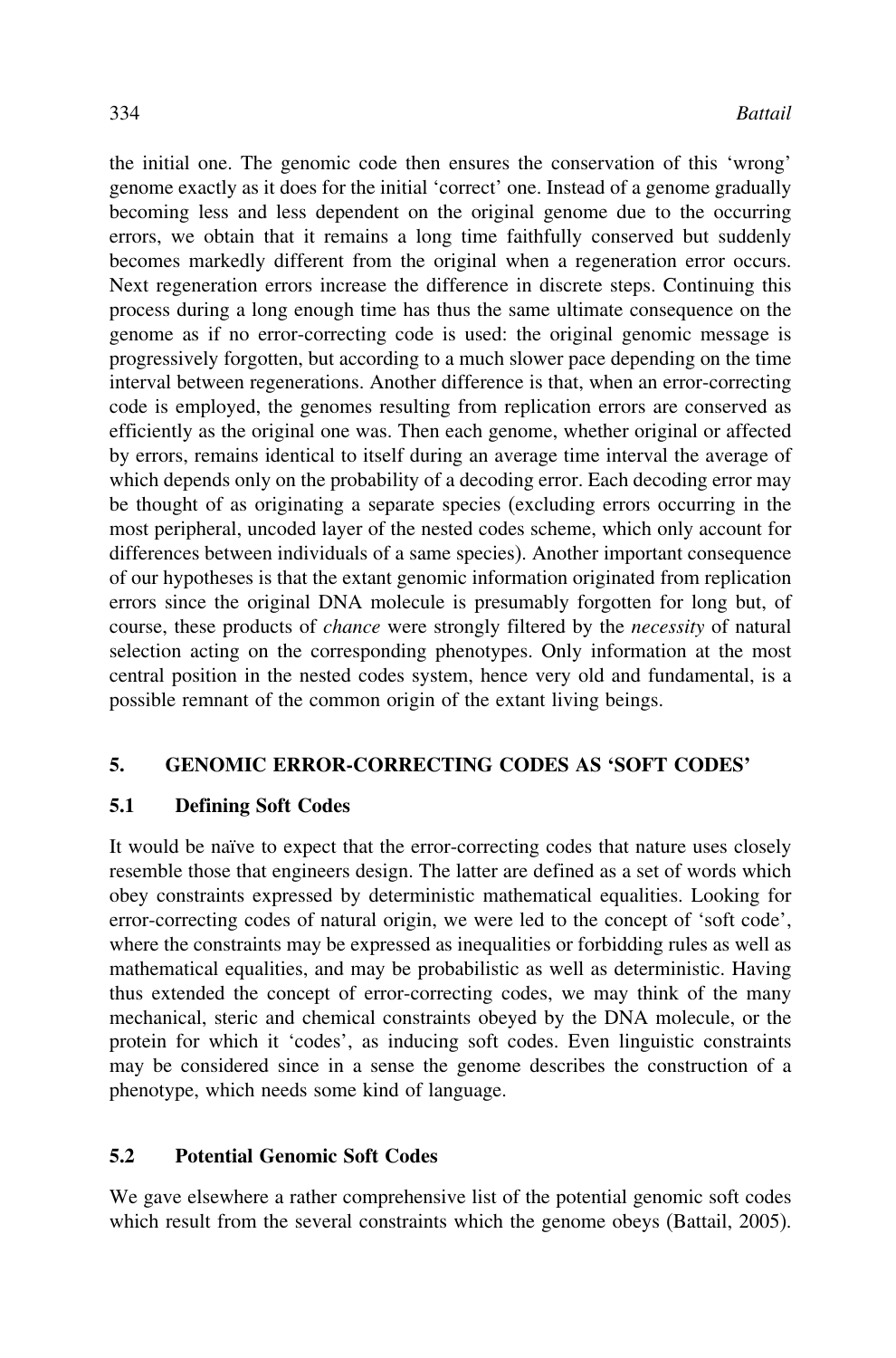For the sake of completeness we list here more briefly these soft codes and then give more emphasis on comments.

A first kind of potential soft codes are associated with structural constraints of DNA. As a sequence of nucleotides, a DNA molecule is clearly subjected to mechanical and chemical constraints due to its spatial structure, its bonding with proteins like histones and, in eukaryotes, its packing in nucleosomes and higherorder structures. Researches in this direction even suggested more precisely that the DNA molecule as packed in chromatin can be interpreted as a kind of 'soft turbo code', in both prokaryotes and eukaryotes (Carlach, 2005). Genomes (especially the human one) often contain very short sequences (typically 3-base long) which are repeated thousands or even millions of times. Such sequences bear almost no information. Such 'junk' DNA may however play a rôle in an error-correction system as separating along the DNA strand more informative sequences which, due to the 3-dimentional structure of the DNA molecule, may be spatially close to each other and share mechanical or chemical constraints (a function which loosely resembles that of interleaving used in engineering). Interestingly, interleaving has an important function in turbo codes, as described in Sec. 2.3.3. That this 'separator' conserves its structure of a short motif repeated many times hints at a function which needs to be maintained, in contradiction with the word 'junk' used to qualify it. Similarly, the conservation of the (G+C) density at a value different from the average 1/2 which would be expected from pure randomness, must be explained as resulting from some kind of error-correcting means.

In the portions of the genome which specify proteins, i.e., in genes in a restricted sense, the sequence of codons (triplets of nucleotides) is furthermore constrained as are the proteins themselves: the structural constraints of proteins induce soft codes on the sequence of codons which correspond to the amino-acids according to the 'genetic code'7. Physiologically active proteins are not fully characterized by the sequence of amino-acids (the polypeptidic chain) that the sequence of gene codons specifies. They are made of a number of 3-dimensional substructures ( $\alpha$  helices,  $\beta$  sheets, which are themselves included into higher order structures named 'domains') which impose strong constraints of steric and chemical character on proteins. Moreover, proteins owe their functional properties to their folding according to a unique pattern, which implies many chemical bonds (especially disulphur bridges) between amino-acids which are separated along the polypeptidic chain but close together in the 3-dimensional space when the protein is properly folded. The sequence of amino-acids is thus subjected to many constraints, which in turn affect the codons through the inverse 'genetic code'. Due to the universal rôle of DNA for specifying proteins, such constraints must be present in any living being.

At a high level of generality, we mentioned above that soft codes may be induced by linguistic constraints, too. We already noticed that the message which is needed for unambiguously identifying a biological species and even an individual inside it is very much shorter than the actual genomes, even the shortest ones like those of viruses (see Sec. 3.4.2). Genomes are thus highly redundant, a necessary condition for them to possess significant error-correcting properties. From another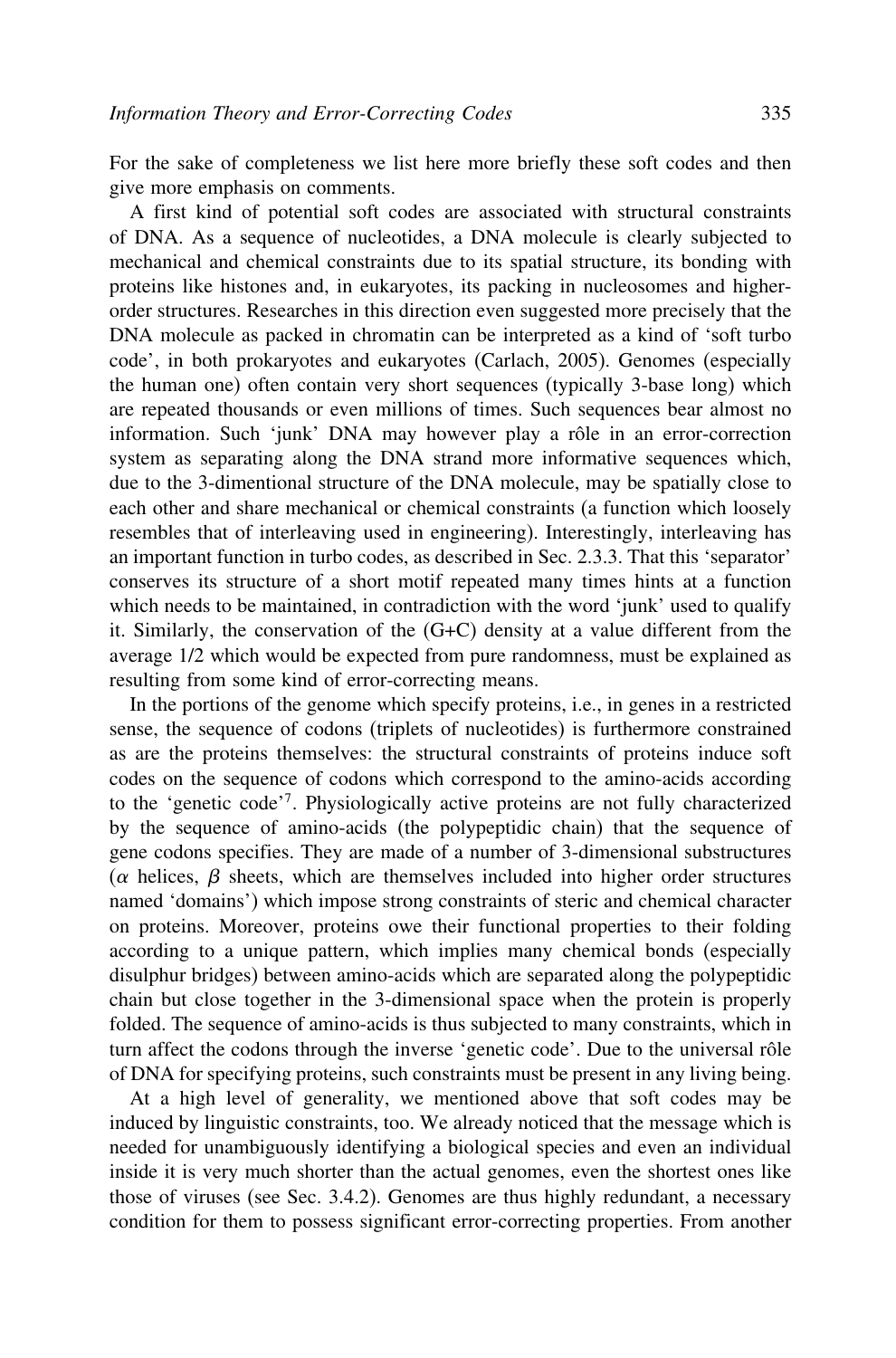point of view, this redundancy has rather obvious reasons: the genome does not merely identify a living being. Modern biology interprets it as a *blueprint* for its construction. The genome of any living being needs actually contain the *recipe* for its development and its maintenance. Besides those parts of the genome which direct the synthesis of proteins, i.e., the genes in a restricted sense, and the associated regulatory sequences which switch on or off their expression (i.e., make the gene direct or not the synthesis of the protein it specifies), the genome must somehow *describe* the succession of operations which results in the development and the maintenance of a living thing. This demands some kind of *language*, and a language involves many morphological and syntactic constraints which may be interpreted as generating redundant soft codes having error-correcting capabilities. Moreover, the linguistic constraints appear at several different levels, so a written text assumes the structure of nested soft codes which we were led to hypothesize for the genetic message. In order to illustrate the error-correcting ability of languages, notice that we can correctly perceive the spoken language in extremely noisy acoustic surroundings like vehicules or crowded places. By 'correctly perceive', we do not mean to grasp the meaning, which concerns the semantic level, but simply recover without error the uttered speach as a sequence of phonemes. It turns out that the individual phonemes are identified with a large error probability, but the linguistic constraints together with the high processing power of the human brain eventually result in errorless communication in the presence of noise. We can say that the daily experience of a conversation experimentally proves the ability of the human language, as a highly redundant soft code, to behave like good error-correcting codes designed by engineers.

The number and variety of constraints indeed suggest that many potential genomic error-correcting mechanisms actually exist, which moreover are organised as nested soft codes. The resulting system of nested soft codes closely resembles Barbieri's organic codes (Barbieri, 2003), although it is merely intended to cope with the necessity of protecting the DNA molecule against radiations and quantum indeterminism which no phenotypic shielding can ensure. Barbieri's concept of organic codes, on the other hand, does not refer to the necessity of error correction but results from a deep reflection on biological facts. He considers as an organic code the correspondence which exists between unidimensional<sup>8</sup> strings of completely different molecules (as a famous example, think of the relationship between triplets of nucleotides and the 20 amino-acids which make up proteins, referred to as the 'genetic code'). This correspondence does not result from any physical or chemical law, but can be considered as a pure convention or artifact, just like conventional rules are found in linguistic or engineering. Such rules are maintained thanks to 'semantic feedback loops' (Battail, 2005). According to our point of view, the specific constraints of each of the strings which are tied together by a correspondence rule act as soft codes with error-correcting ability. Barbieri's organic codes actually assume the structure of nested codes. Especially significant in this respect is Fig. 8.2 in (Barbieri, 2003), p. 233, to be compared with Fig. 9 above which uses the fortress metaphor to illustrate the concept of nested codes. This rather unexpected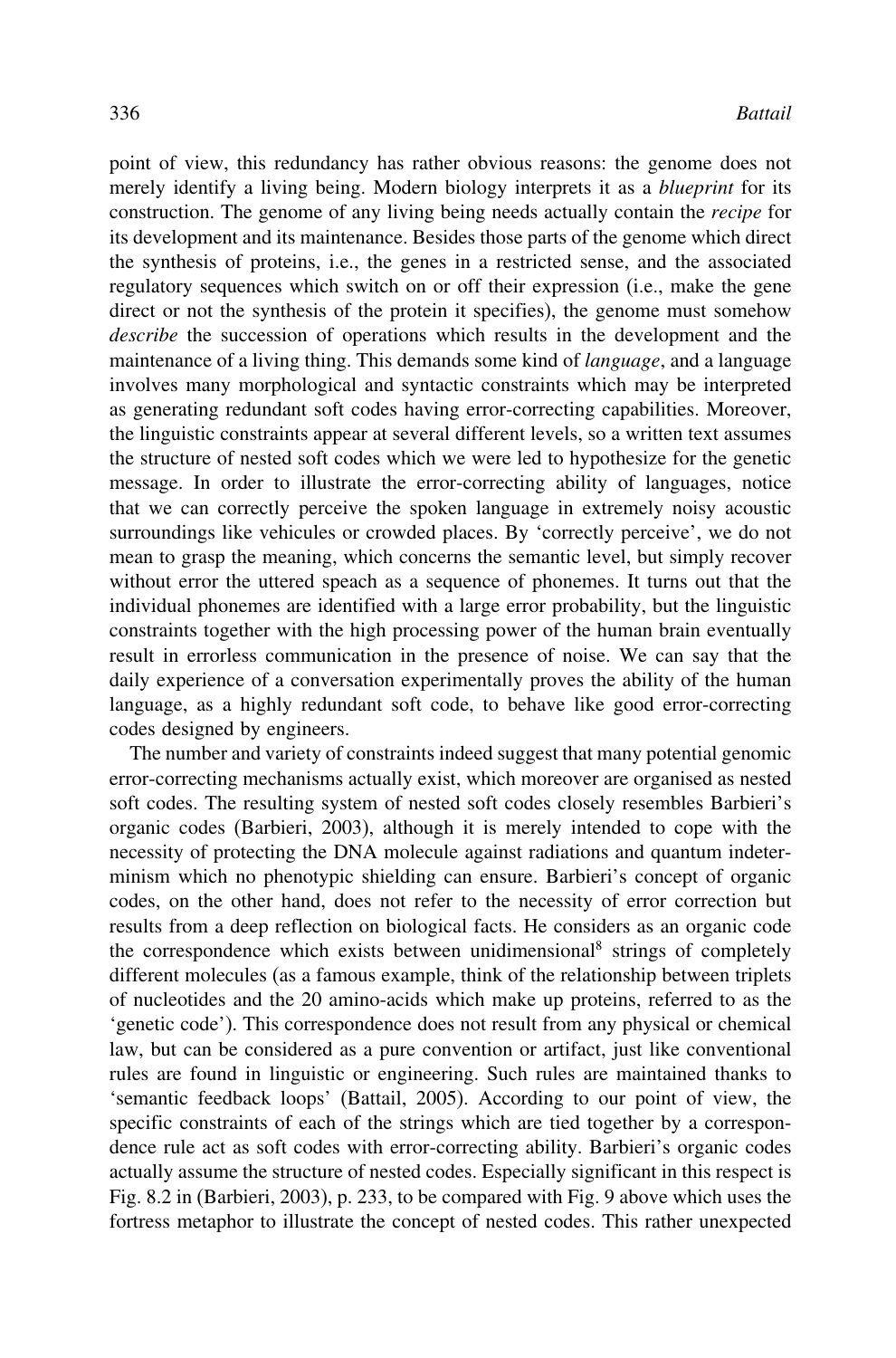convergence provides a mutual confirmation of both points of view, which appear as complementary. This may also be thought of as an illustration of 'tinkering' as a typical method of nature, where some biological objects are used to perform functions completely different from those they initially performed. However, since many biological problems take the chicken-and-egg form, a word like 'multivalence' could be more appropriate than 'tinkering' (although less picturesque) in the absence of a clear knowledge of the chronology.

## **5.3 Some Further Comments about Genomic Soft Codes**

Soft codes do not exactly fit the properties of error-correcting codes which were described in Sec. 2.3.1. Since their definition involves probabilistic constraints and constraints expressed as inequalities, the mutual distances between their words become random, and especially the minimum distance d which accounts to a large extent for the performance of a code. On the other hand, when discussing in Sec. 3.4.2 the consequences of our hypotheses we assumed that the properties of genomic error-correcting codes were those of conventional codes. This may be thought of as a simplifying assumption. One may moreover argue that, if the soft codes combined into the nested scheme are numerous enough, and if moreover their words are long enough, then the law of large number results in a small-variance minimum distance which can rightfully be approximated by a deterministic quantity.

Let us also notice that the soft code concept implies that the biological constraints are also those which enable error correction, at variance with the uncoded case but also with that of hypothetic codes obeying purely mathematical constraints. This may mean that the genomes which are admissible as words of a genomic error-correcting code also specify viable phenotypes. If this is true, decoding (regeneration) errors produce viable, possibly hopeful, monsters. This remark makes rather plausible the explanation of the Cambrian explosion which we suggested in Sec. 4.1.

## **6. IDENTIFICATION OF GENOMIC ERROR CORRECTION MEANS**

## **6.1 Indirect Evidence of Genomic Error Correction Means**

### *6.1.1 Spectral and correlation properties of genomes*

The experimental analysis of DNA sequences has shown they exhibit long-range dependence. First of all, their power spectral density has been found to behave as  $1/f^{\beta}$ , asymptotically for small f, where f denotes the frequency and  $\beta$  is a constant which depends on the species: roughly speaking,  $\beta$  is the smaller, the higher the species is in the scale of evolution; it is very close to 1 for bacteria and significantly less for animals and plants (Voss, 1992).

Another study of DNA sequences first restricted the quaternary alphabet of nucleic bases  $\{A, T, G, C\}$  to the binary one  $\{R, Y\}$  by retaining only their chemical structure, purine or pyrimidine (as we did above, too). An appropriate wavelet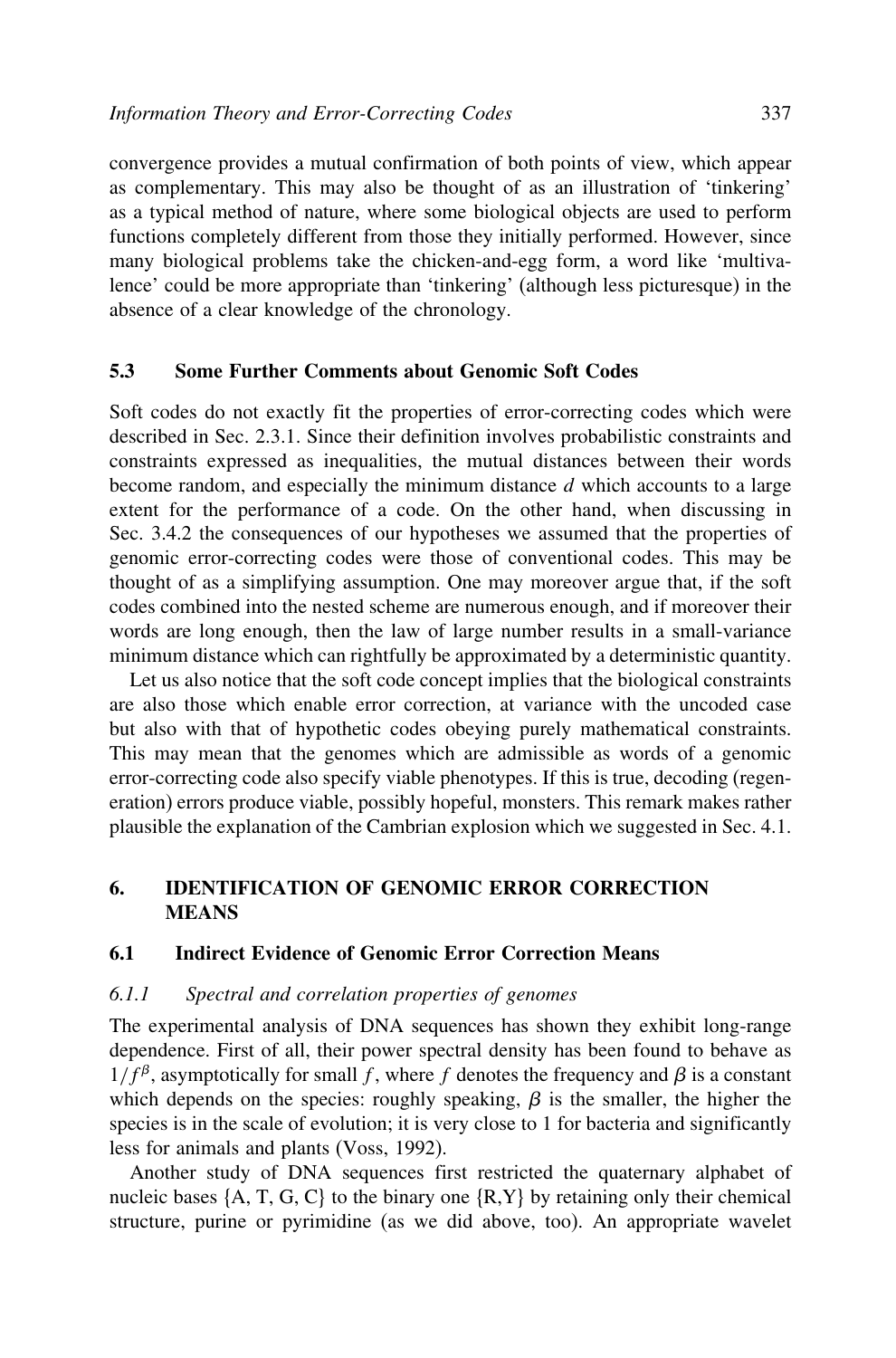transform was used to cancel the trend and its first derivative. Then the autocorrelation function of the binary string thus obtained has been shown to decrease according to a power law (Audit et al., 2002). This implies long-range dependence at variance with, e.g., Markovian processes which exhibit an exponential decrease. Moreover, in eukaryotic DNA the long-range dependence thus demonstrated has been shown to depend on structural constraints (Audit et al., 2002). The doublestrand DNA is actually wrapped around histone molecules acting as a spool (making up together a 'nucleosome'), which implies bending constraints along the two turns or so of the DNA sequence in each nucleosome.

The  $1/f^{\beta}$  behaviour of the spectrum and the long-range dependence of the DNA sequence restricted to the purine/pyrimidine alphabet are of course compatible with each other. Moreover, they both denote (at least if further conditions are fulfilled) the existence of a fractal structure, meaning that the DNA sequence is in some sense self-similar. In other words, a basic motif is more or less faithfully repeated at any observation scale. We may therefore think of the message borne by the DNA strand as resulting from 'multiple unfaithful repetition' which could in principle enable the use of many low-reliability replicas of the basic motif symbols in order to get reliable decisions for the purpose of regeneration. This implies a very large redundancy, indeed an obvious property of the DNA message which we already noticed. The existence of such a regeneration process, possibly approximated by majority voting, is as yet a conjecture. It remains to determine whether, and how, nature implements regeneration based on long-range dependence at some stage of the DNA replication process (Battail, 2003). Moreover, the long-range dependence is compatible with the turbo code structure which has been conjectured to exist in genomes (Carlach, 2005).

## *6.1.2 Distance properties of eukaryotic genes under evolutive pressure*

Forsdyke formulated in 1981 (Forsdyke, 1981) the interesting idea that in eukaryotic genes the introns are made of check symbols associated with the information message borne by the exons so as to make up words of a code in systematic form (as defined in Sec. 2.3.1). The literature generally states that introns are more variable than exons. A counterexample was however provided in 1995, again by Forsdyke, who experimentally found that the exons are more variable than the introns in genes which 'code' for snake venoms (Forsdyke, 1995).

It turns out that both the generally observed greater variability of introns and Forsdyke's counterexample can be explained by the assumption that the system of exons and introns actually acts as an error-correcting code in systematic form where the exons constitute the information message (which directs the synthesis of a protein) and the introns are made of the associated check symbols. Interpreted as a regeneration error, a mutation occurs in favour of a codeword at a distance from the original word equal to the minimum distance of the code or slightly larger. If the exons 'code' for a protein of physiological importance, which is by far the most usual case, the evolutive pressure tends to the conservation of this protein so the regeneration errors are mostly located in introns. If however the evolutive pressure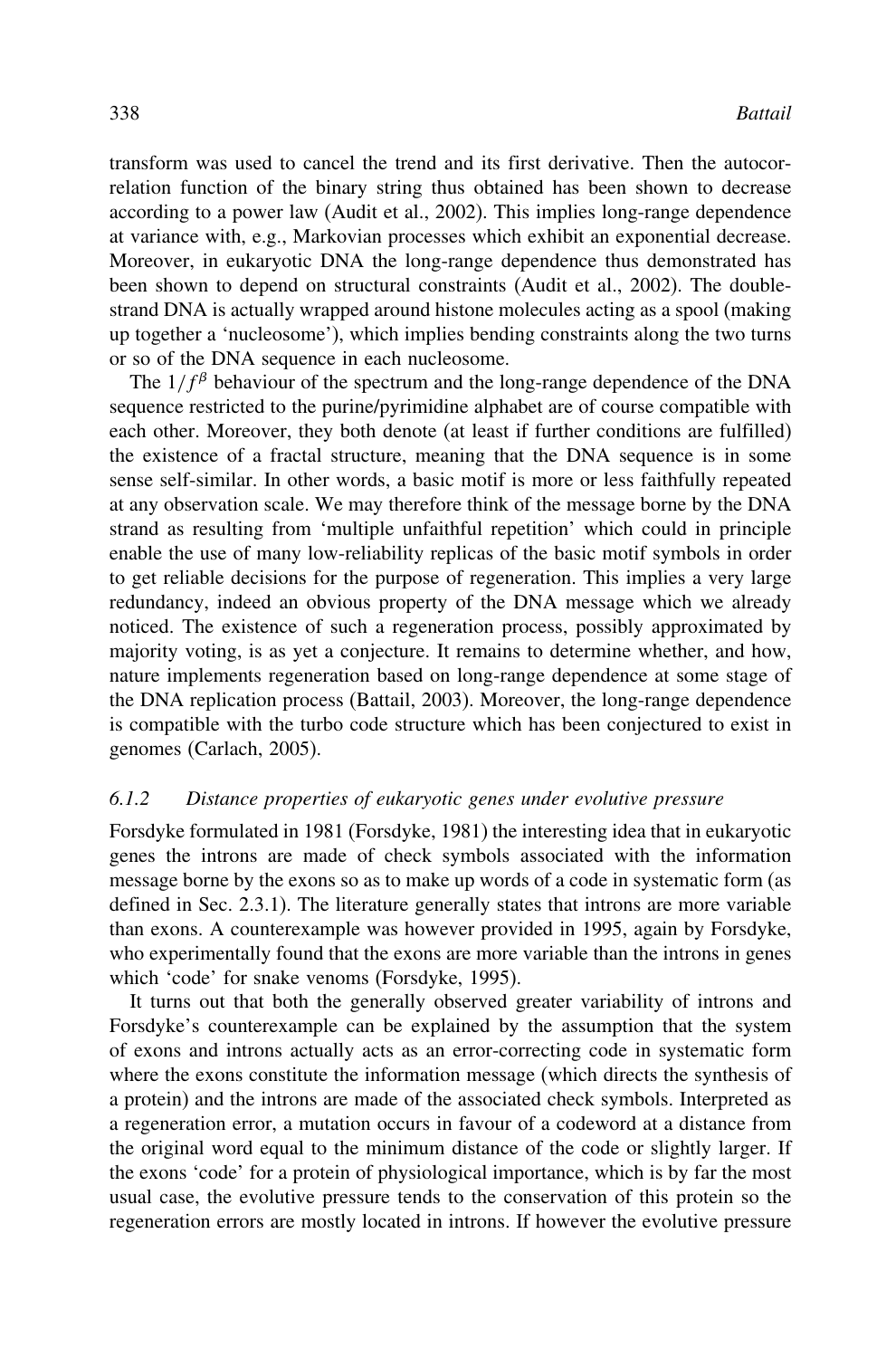tends to make the protein highly variable, as in the arms race of snakes and rodents, then the regeneration errors will be mostly located in exons and the introns will be conserved (Battail, 2004). Strictly speaking, this does not prove that exons and introns together constitute a codeword in systematic form. At least, we can say that the experimental evidence does not disprove this statement.

## **6.2 Lack of Direct Identification of Genomic Codes**

Error-correction means are necessary for counteracting the lack of permanency of the genome pointed out in Sec. 3.3. We showed moreover in Sec. 3.4.2 that assuming their existence enables to derive a number of properties which the living world actually possesses, some of them being so familiar and general that biologists did not even try to explain them. We just mentioned above indirect experimental evidence of this existence. The direct identification of genomic error-correcting codes would be highly desirable as an experimental proof of their existence, but it is still lacking. A necessary condition for identifying these codes is of course that geneticists look for them, which implies their active involvement. Moreover, succeeding in this task needs more than superficial knowledge and understanding of error-correcting codes and information theory (Battail, 2006).

## **6.3 Identifying the Regeneration Means: an Open Problem**

The problem of genomic regeneration (decoding) is left for future researches. The principle of the regeneration can be stated: the genome replication process aims at creating a new genome, hence subjected to all the constraints that a genome should obey. On the other hand, it should replicate the old genome which presumably suffered errors. These conflicting requirements must be solved in favour of the *constraints*. Since we used constraints of biological origin to define the genomic codes, obeying these constraints amounts to correct errors. We may thus think of the replication process as necessarily performing regeneration by *providing the approximate copy of the old genome which best fits the genomic constraints.* Replacing 'old genome' by 'received codeword' in the above statement just describes the engineering function of regeneration, as defined in Sec. 2.1.4. An intriguing feature of regeneration as implementing this rule is that its operation demands that the regenerator (decoder) possesses a full description of the constraints at any level, whether they are of linguistic character or originate in physico-chemical properties of molecular strings. This is again a chicken-and-egg problem, and it is impossible (and maybe meaningless) to know what came first: the description of constraints or the onset of molecular strings with their physico-chemical properties.

As regards the implementation of regeneration, it must be stressed that the full knowledge of a code does not *ipso facto* entail that adequate means for its decoding are known. Moreover, there exist several decoding processes for a given code which more or less approximately implement the optimum rule stated in Sec. 2.1.4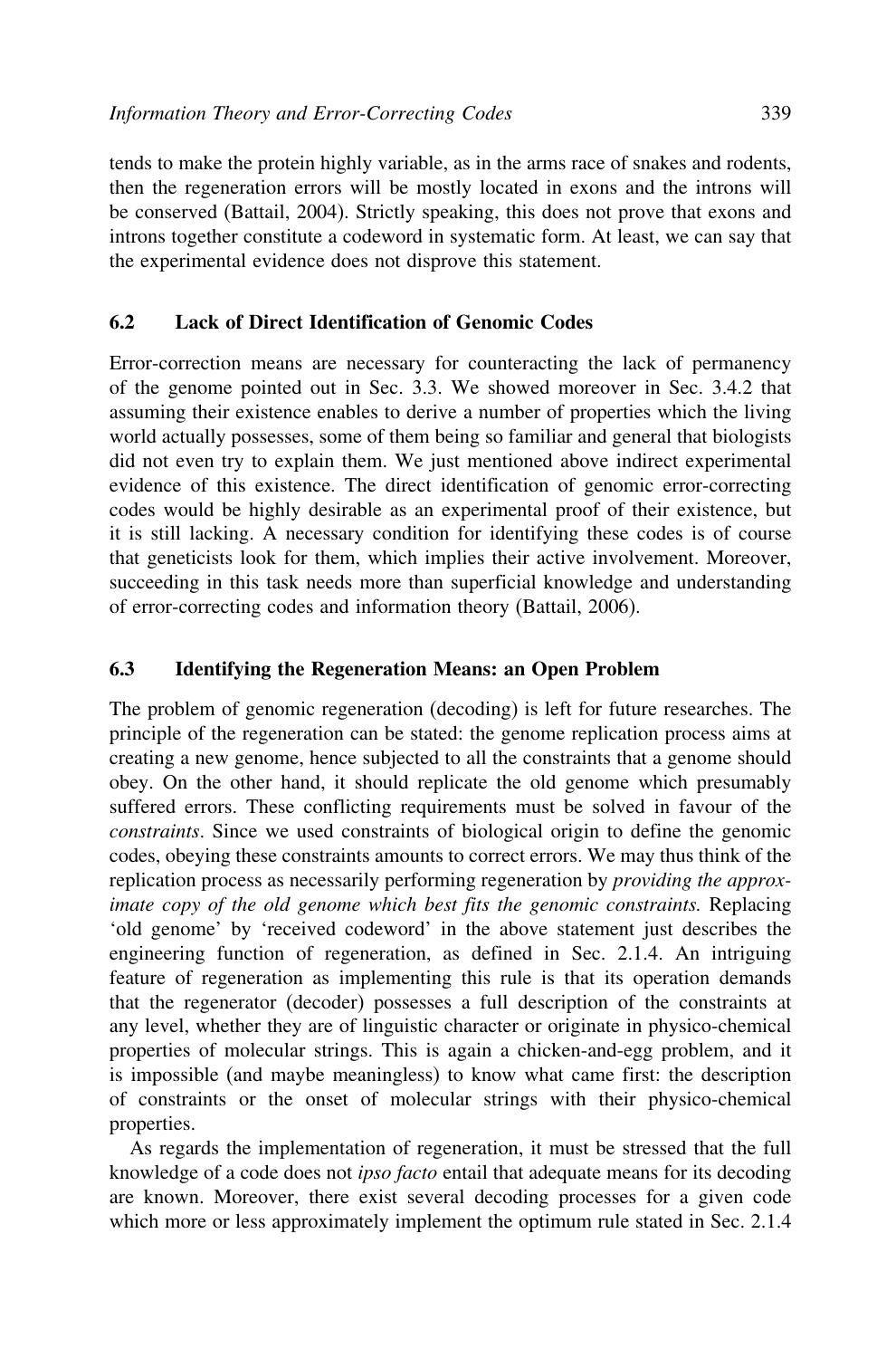which are generally the more complex, the closer to optimality. Still more than the identification of genomic error-correcting codes, that of the means actually implemented by nature for their decoding (i.e., genome regeneration) is thus difficult and challenging. Remember that we used above the human language as an example to illustrate the error-correcting properties of certain soft codes: the means implemented in the brain for this task are presumably very complex and still unknown. Also, it is possible that existing mechanisms believed to perform 'proof-reading' actually implement some kind of genome regeneration. (Incidentally, proof-reading can only check that the copy is faithful to the original, hence correct errors intrinsic to the replication process. It is of no use if the original itself suffered errors.)

A rather fruitful and general interpretation of decoding consists of noticing that each symbol in an encoded message is represented in two ways. Obviously, on the one hand, by itself; but on the other hand, less obviously, by other symbols due to the constraints which tie together the encoded symbols and provide 'extrinsic information' about the considered symbol as introduced in Sec. 2.3.4. In good codes, the constraints enable to compute each symbol in terms of many other ones, according to many different combinations which provide *replicas* of it (Battail et al., 1979; Battail, 2003). In the presence of errors, an erroneous symbol can be corrected by majority voting or possibly by an improved decision rule where the replicas are weighted in terms of their *a priori* probability of error, and moreover taking into account the possible presence of a same symbol in several replicas. An erroneous symbol is then corrected with high probability if the error rate is as small as to let few replicas be wrong. However, a single erroneous symbol combined with others to compute a replica suffices to make wrong this replica, so the correction process becomes inefficient if the error rate increases too much.

## **7. ON THE EPISTEMOLOGICAL STATUS OF INFORMATION AND ITS RELATION TO SEMANTICS**

## **7.1 The Word and the Concept of Information**

The purpose of Shannon was to develop *a theory of communication*, as stated in the title of his seminal papers (Shannon, 1948). Soon after their publication, this theory has however been referred to as *information theory*, and some regret that the word 'information' has been used to designate it. I think that it was necessary to name what is communicated or, more precisely, what can be quantitatively measured in what is communicated. Despite its vagueness and polysemy, the word 'information' is quite acceptable to this end provided one reminds that, once a word belongs to the vocabulary of science, its meaning becomes precise at the expense of more or less severe semantic restrictions (Servien, 1931). It turns out that, in its restricted scientific meaning, information is an entity of its own.

Information theory uses easily understood and well defined information measures, but does not define the very concept of information. I try now to outline such a definition, consistent of course with information theory. I even attempt to clarify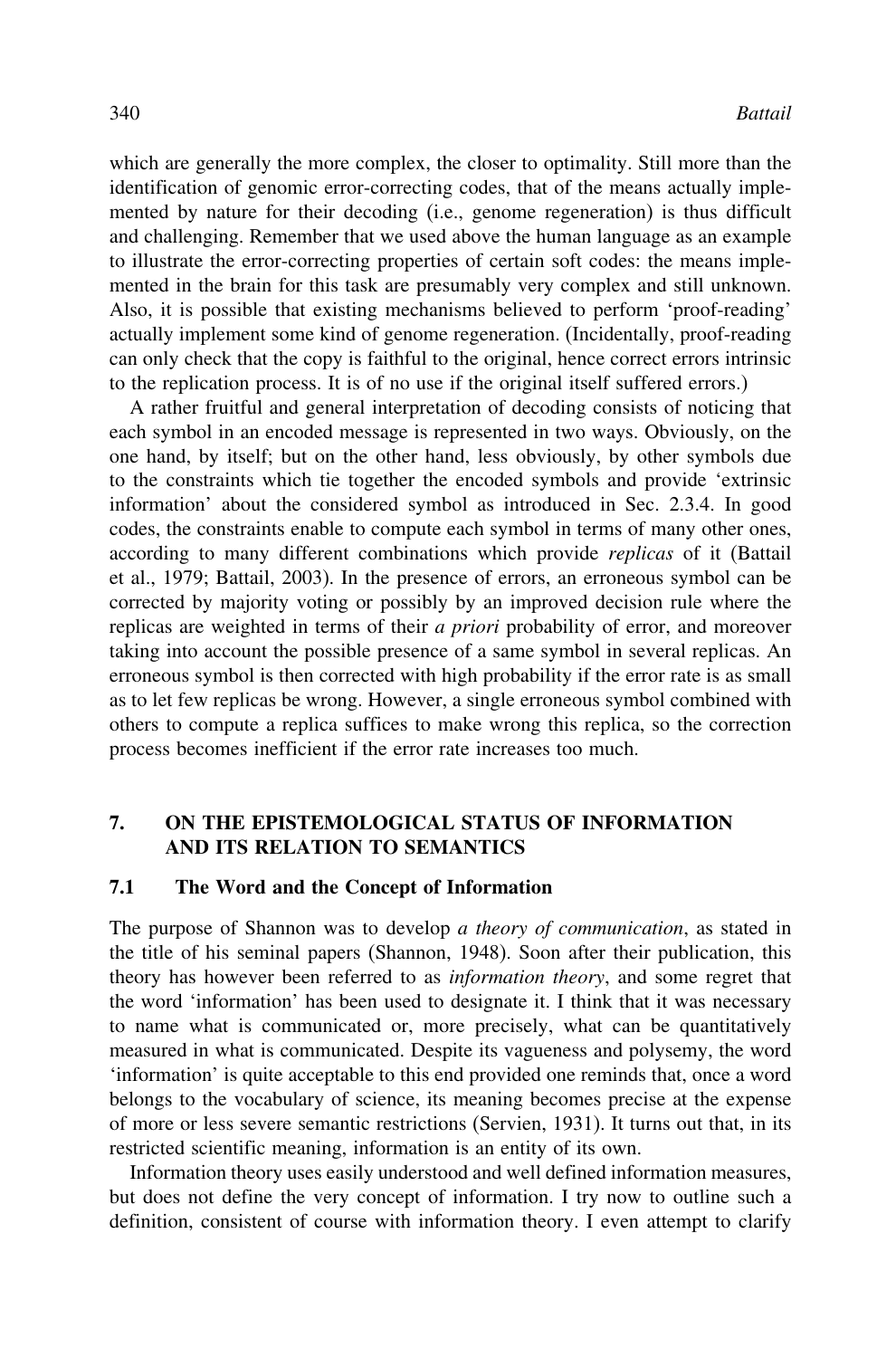the relationship of information and semantics. This subject is still debated. While the review of information theory given in Sec. 2 expresses a consensus among information theoretists, I give here my rather naïve personal point of view as a mere contribution to the debate about the epistemological status of information and its relation to semantics. These personal views have been moreover strengthened and made more precise with the help of the algorithmic information theory, especially as discussed in (Chaitin, 2005). This book presents in nontechnical terms powerful arguments sheding light on the very meaning and limits of scientific explanations, which necessarily rely on a finite quantity of information. (A very short outline of the algorithmic information theory has been given in Sec. 2.2.3 above.)

## **7.2 An Information as an Equivalence Class Needing a Physical Inscription**

Let us consider first an arbitrary string of symbols from some alphabet. We may transform it by channel coding into a longer string which will resist errors within certain limits, or by source coding so as to shorten it. In both cases, the initial string can be exactly recovered since the encoding and decoding operations are assumed to be stricly reversible. Since the size of the output alphabet of an encoder can differ from the input one, the encoding operations can also perform alphabet conversions. Moreover, the physical support of the encoded messages is itself arbitrary. What is needed is only that a number of states of some physical system equal to the alphabet size can be unambiguously distinguished, regardless of the phenomena which are involved. We may thus think of *an* information as the equivalence class of all the messages which can be transformed into one another by any source and channel coding operation, using any alphabet and borne by any physical support.

Defining an information as an equivalence class is rather abstract and I disagree with the statement made by Landauer in (Landauer, 1991) and many subsequent papers that 'information is physical'. I consider however, without contradiction, that recording or communicating an information necessarily involves some physical support bearing one of the members of the equivalence class to which it belongs, as a string of symbols of some alphabet. I thus believe that information has no objective existence without a physical support, at variance with a more or less implicit idealistic point of view. I believe that even the information recorded and dealt with in the human mind has a physical support in neuronal devices and processes inside the brain, although they remain still largely unknown. The embodiment of information into some support, which is necessary for its recording, communication and processing, will be referred to below as its *physical inscription*.

## **7.3 Information as a Container for Semantics**

Defining an information as an equivalence class, we have been able to avoid any reference to semantics, in accordance with the total separation between information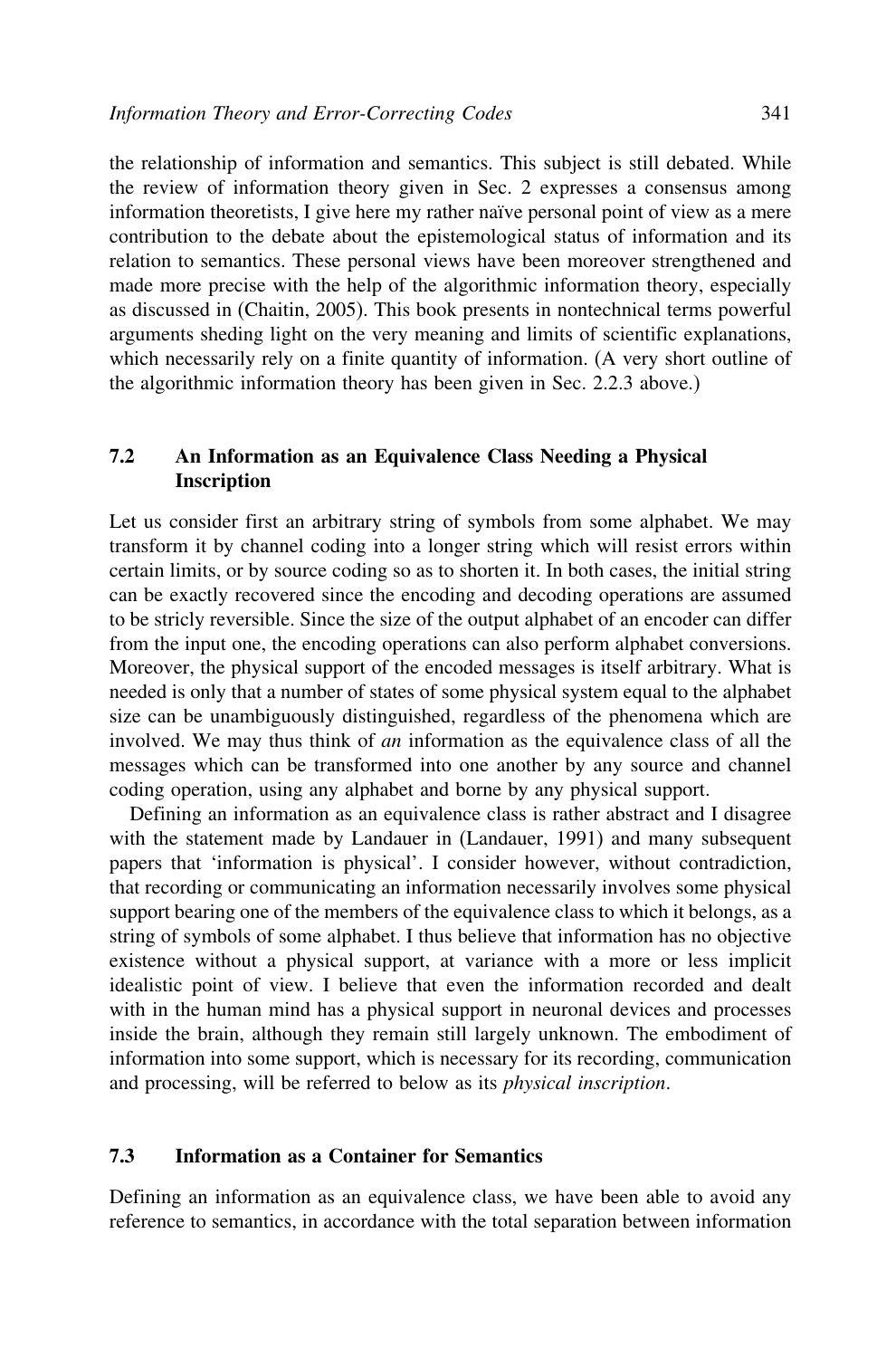and semantics that information theory assumed since its beginning. That information theory has been fully developed without having recourse to any notion of semantics *a posteriori* legitimates the initial separation, and any reflection about the relationship of information and semantics must account for it.

Having identified *an* information with an equivalence class, semantics results from associating some meaning with some information according to some convention. As an example, assume that I want to identify a plant. To know the species to which it belongs, I shall use a plant guide which contains a series of questions about the shape of the leaves, the number of petals of the flowers, and other distinctive features. These questions are dichotomic, i.e., can be answered by yes or no. To each binary information associated with an answer corresponds some semantic content which results in differentiating plant species. Clearly, the more numerous the questions, the larger the set of different species which can be distinguished. If the questions are independent, answering  $n$  questions enables distinguishing  $2<sup>n</sup>$  different species. A set of *n* dichotomic questions bears an information measured by at most *n* binary units or shannons (see Sec. 2.2.1) which means in a sense that more information can contain 'more' semantics. Of course a quantitative measure of semantics is meaningless in general, but this example shows that semantics can be associated with information by conventions and moreover that more information enables to make finer semantic distinctions. In a computer context as in (Chaitin, 2005), we may similarly consider that each symbol of a binary programme asks the computer to make one operation among two possible ones, which is equivalent to answer a question by yes or no. The shortest possible programme for a given computer output (the length of which defines its algorithmic information measure, see Sec. 2.2.3) then answers independent dichotomic questions. Information appears here as a *container for semantics*, providing a bridge between the physical world through its necessary physical inscription, and the world of abstraction through the conventions which associate meaning and information.

That information acts as a container for semantics is maybe best illustrated by a counterexample. It dates back to 1670 and its author is Molière. In his play *Le Bourgeois gentilhomme*, Monsieur Jourdain is a bourgeois infatuated with nobility. His young neighbour Cléonte is in love with his daughter, but cannot expect to marry her unless Monsieur Jourdain believes he is noble. He thus disguises himself as the son of the Turkish sultan. Not only he wears Turkish attire, but he uses a forged, allegedly Turkish, language that his servant Covielle, similarly disguised, is assumed to translate into French. Here is a very short excerpt of the play:

Cléonte (in Turkish attire, playing the sultan's son and speaking to Monsieur Jourdain)

<sup>—</sup> *Bel-men*.

Covielle (Cléonte's servant, playing a Turkish interpreter)

<sup>—</sup> *Il dit que vous alliez vite avec lui vous préparer pour la cérémonie, afin de voir ensuite votre fille, et de conclure le mariage.* (He says that you should go fast with him to prepare yourself for the ceremony, in order to later see your daughter, and to celebrate the marriage.)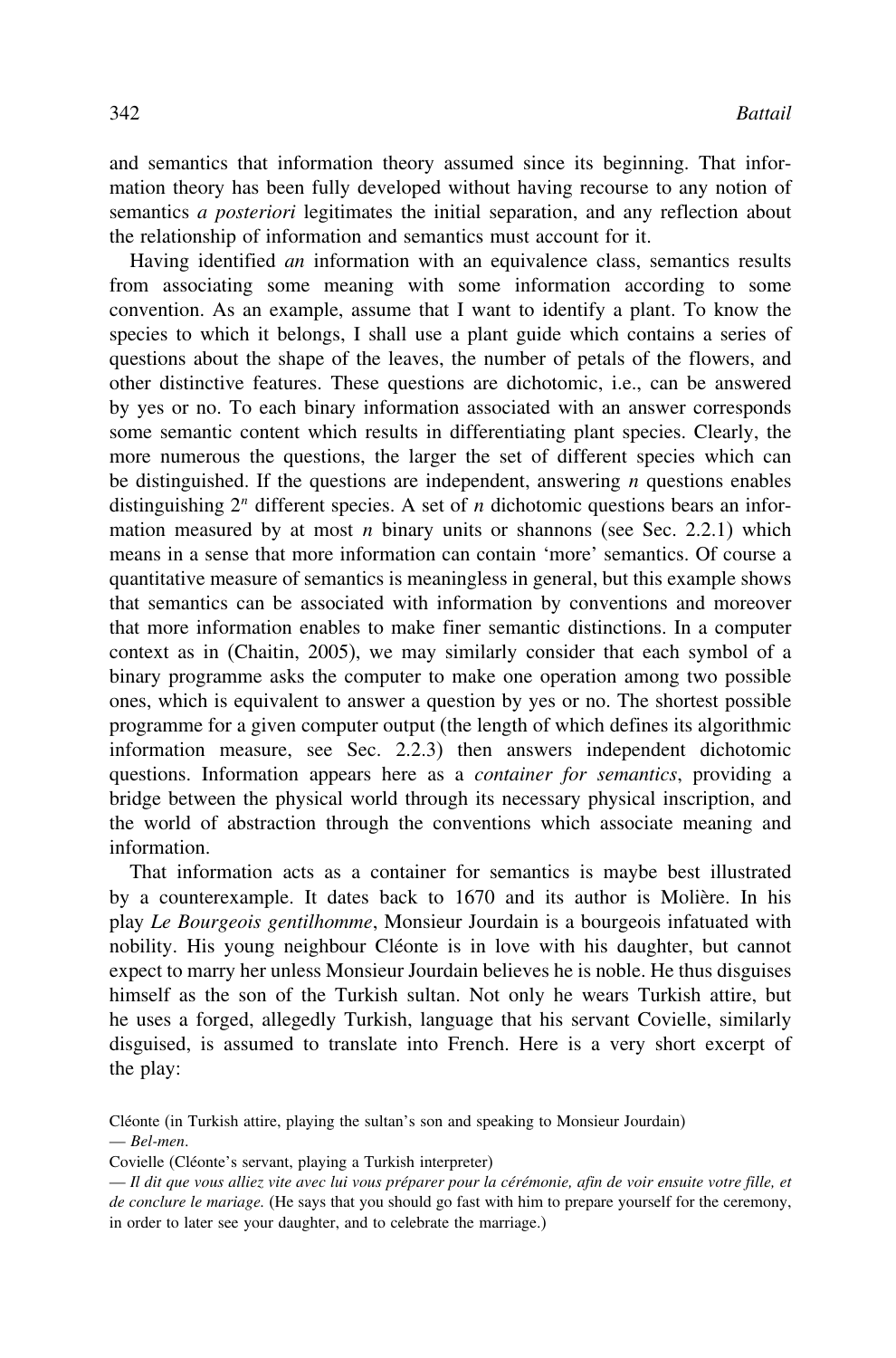The audience intuitively perceives that something is wrong and laughs: indeed, so many semantic instances cannot be contained in a message bearing so little information.

## **8. CONCLUSION**

Probably the most important contribution of this paper is the statement that the paradigm of genome replication by copying a template is wrong and should be replaced by that of genome regeneration based on its intrinsic error-correcting properties. For cultural reasons, biologists and communication engineers have little interaction, although both communities abundantly use the word 'information' (but rarely agree on the *concept* of information). Wrongly believing that conservation of the genome is the rule and error, the exception, biologists consider natural selection as the sole factor which shapes the living world. For instance, the book *Mendel's demon* by Mark Ridley is entirely devoted to the problem of the genome conservation and evolution but does not contemplate other mechanisms than template-replication and natural selection (Ridley Mark, 2000). The possibility of any intrinsic error-correcting ability of genomes is not alluded to, and the book contains no reference at all to the literature on error-correcting codes. Similarly, Lolle et al. simply look for RNA templates in order to explain their observations (Lolle et al., 2005), although RNA is notoriously less stable than DNA.

Biologists actually have much to gain in learning information theory (Yockey, 2005; Battail, 2006). The deep change of point of view it would provide can generate new means for understanding the living world and prompt a vast amount of researches in unexpected directions. That its basic paradigm is refuted by information theory shows that a complete renewal of genetics is needed, a wide and demanding task. Although we established above that the existence of genomic error-correcting codes is an unavoidable consequence of the faithful conservation of genomes, almost nothing is known as yet as regards the error-correcting means that nature actually implements. Even though some plausible assumptions can be made about the constraints which provide the genomic error-correction ability, how they are actually used to the benefit of the genome conservation remains entirely to be discovered. The multiplicity of codes combined into the hypothesized nested structure hints at a variety of encoding constraints and regeneration processes. It is thus a very wide field of research that information theory opens to genetics and evolution theory. Besides biology itself, communication engineering should in turn learn much from the eventual understanding of these mechanisms, just like aeronautic engineering learned much from knowing how birds and insects fly. A collaboration between communication engineers and biologists should thus be highly beneficial for both communities. Let us wish that the present paper can help them in setting up such a fruitful interaction.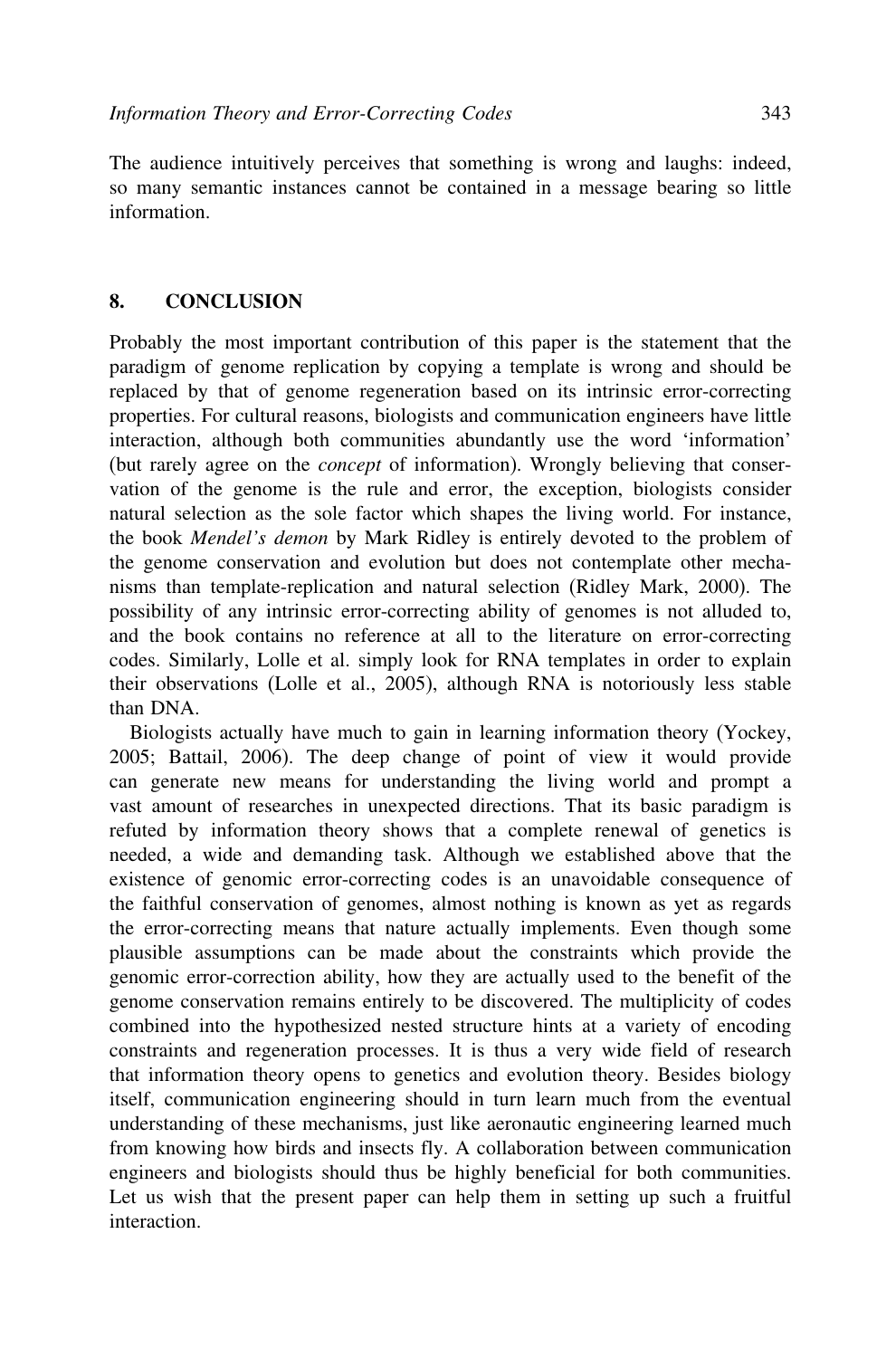## **NOTES**

<sup>1</sup> One may even think of the various biological constraints as by-products of the necessary errorcorrecting means.

<sup>2</sup> We shall in the following denote by q the number of symbols of the alphabet, and they will be referred to as q-ary. Most examples will use the binary alphabet, i.e.,  $q = 2$ .<br><sup>3</sup> 'Stationary' means that the probabilities involved in the source operation do not vary with time.

<sup>4</sup> Or an alphabet of larger size which contains all the symbols of the initial alphabet plus some others. An example of this case is provided in Sec. 2.2.1 where an erasure is represented as a third symbol appended to the binary alphabet.

<sup>5</sup> The lack of a reliable estimate of the error frequency  $\nu$  unfortunately forbids to quantitatively exploit these results.

<sup>6</sup> We assume here that the more different are genomes, the more different are the corresponding phenotypes. A kind of isomorphism between the genomes and the phenotypes is thus assumed although it can only be approximative. The same assumption legitimates the use of the Hamming distance for reconstructing phyletic trees, a current biological practice.

 $7\,$  We use quotes, here and in the sequel, in order to express that it is not truly a code in the informationtheoretic sense, but rather a mapping in the mathematical vocabulary.

<sup>8</sup> Unidimensionality is a common feature of messages in engineering and in biology. It appears as necessary for unambiguous semantic communication.

### **REFERENCES**

- Audit B, Vaillant C, Arneodo A, d'Aubenton-Carafa Y, Thermes C (2002) Long-range correlation between DNA bending sites: relation to the structure and dynamics of nucleosomes. J. Mol. Biol. 316: 903–918
- Barbieri M (2003) The organic codes. Cambridge University Press Cambridge, UK
- Battail G, Decouvelaere M, Godlewski P (1979) Replication decoding. IEEE Trans. Inf. Th. IT-25(3): 332–345, May 1979
- Battail G (1989) Construction explicite de bons codes longs. Annales Télécommunic. 44(7–8): 392–404, July-August 1989
- Battail G, Berrou C, Glavieux A (1993) Pseudo-random recursive convolutional coding for nearcapacity performance. Proc. GLOBECOM'93, Communication Theory Mini-Conference, Houston, USA, Nov. 29-Dec. 2, 4: 23–27
- Battail G (1996) On random-like codes. Information Theory and Applications II J.-Y. In: Chouinard P. Fortier Gulliver TA (eds) Lecture Notes in Computer Science No. 1133, pp 76–94, Springer
- Battail G (1997) Does information theory explain biological evolution? Europhysics Letters 40(3) Nov. 1st: 343–348
- Battail G (2001) Is biological evolution relevant to information theory and coding? Proc. ISCTA'01, Ambleside, UK, 343–351 July 2001
- Battail G (2003) Replication decoding revisited. Proc. Information Theory Worshop 03, Paris, France, Mar.–Apr. 2003, 1–5
- Battail G (2004) An engineer's view on genetic information and biological evolution. Biosystems 76: 279–290
- Battail G (2004) Can we explain the faithful communication of genetic information? DIMACS working group on theoretical advances in information recording: 22–24 March 2004
- Battail G (2005) Genetics as a communication process involving error-correcting codes. Journal of Biosemiotics 1(1): 103–144
- Battail G (2006) Should genetics get an information-theoretic education? IEEE Engineering in Medicine and Biology Magazine 25(1): 34–45, Jan.-Feb. 2006
- Berrou C, Glavieux A, Thitimajshima P (1993) Near Shannon limit error-correcting coding and decoding : turbo-codes. Proc. ICC'93, Geneva, Switzerland, May 1993, 1064–1070